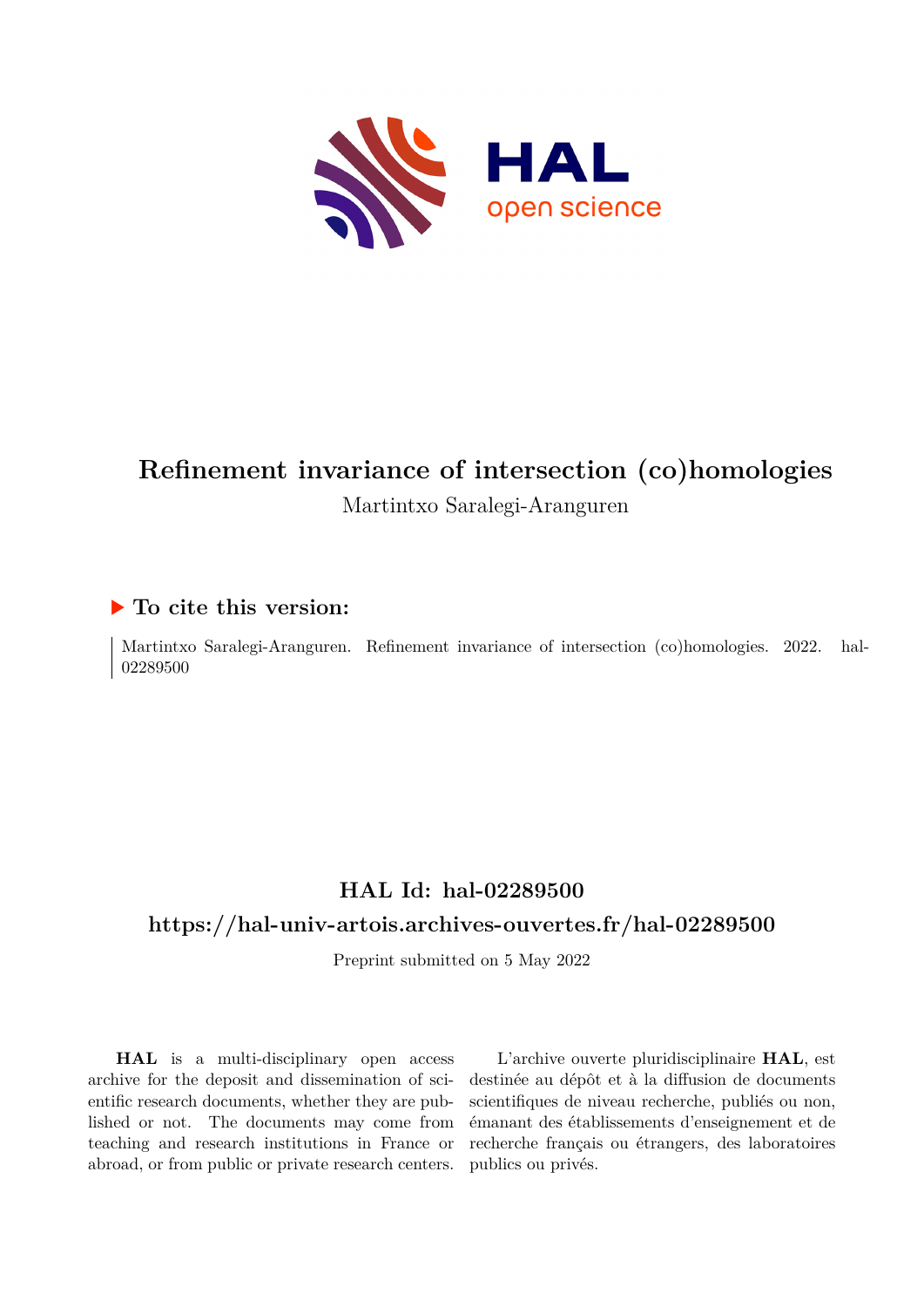### REFINEMENT INVARIANCE OF INTERSECTION (CO)HOMOLOGIES

MARTINTXO SARALEGI-ARANGUREN

Abstract. We prove the refinement invariance of several intersection (co)homologies existing in the literature: Borel-Moore, Blown-up, the classical one, . . . These (co)homo-1logies have been introduced in order to establish the Poincar´e Duality in various contexts. In particular, we retrieve the classical topological invariance of the intersection homology as well as several refinement invariance results already known.

Let us consider a topological space X supporting two stratifications  $\mathcal S$  and  $\mathcal T$ . We say that  $(X, S)$  is a refinement of  $(X, \mathcal{T})$  if each stratum of T is a union of strata of S. In this work we answer the following question about the invariance property of the intersection homology:

> Can we find two perversities  $\bar{p}$  and  $\bar{q}$  such that the identity  $I: X \rightarrow X$  induces the isomorphism

$$
H_*^{\overline{p}}(X,\mathcal{S}) \cong H_*^{\overline{q}}(X,\mathcal{T})
$$
 (1)

For pseudomanifolds and using the original *Goresky-MacPherson* perversities, an answer comes directly from the topological invariance of the intersection homology [15, Corollary pag. 148 (see also [19, Theorem 9]): it suffices to take  $\bar{p} = \bar{q}$ . In other words, the intersection homology does not depend on the chosen stratification. We work in a more general setting.

' Spaces. We do not work with pseudomanifolds, but with the more general notion of CS-set (cf. Section 3). They are locally cone-like spaces, but their links are not necessarily pseudomanifolds.

' Perversities (cf. Paragraph 1.3). We deal with the more general notion of perversity introduced by MacPherson in [21]: the *M-perversities*. This kind of perversity  $\bar{p}$ associates a number  $\overline{p}(S) \in \overline{\mathbb{Z}} = \mathbb{Z} \cup \{-\infty, \infty\}$  to any stratum S of the CS-set, while a classical perversity  $\bar{p}$  associates a number  $\bar{p}(\text{codim } S)$  to the codimension of the stratum. An M-perversity strongly depends on the stratification and so the topological invariance of the related intersection homology does not apply.

' (Co)homologies (cf. Section 1). We consider not only the intersection homology  $H^{\overline{p}}$  $\frac{p}{\ast}$ , but also the following:

Date: July 30, 2020.

The author would like to thank Daniel Tanré for many helpful suggestions and comments in the preparation of this work.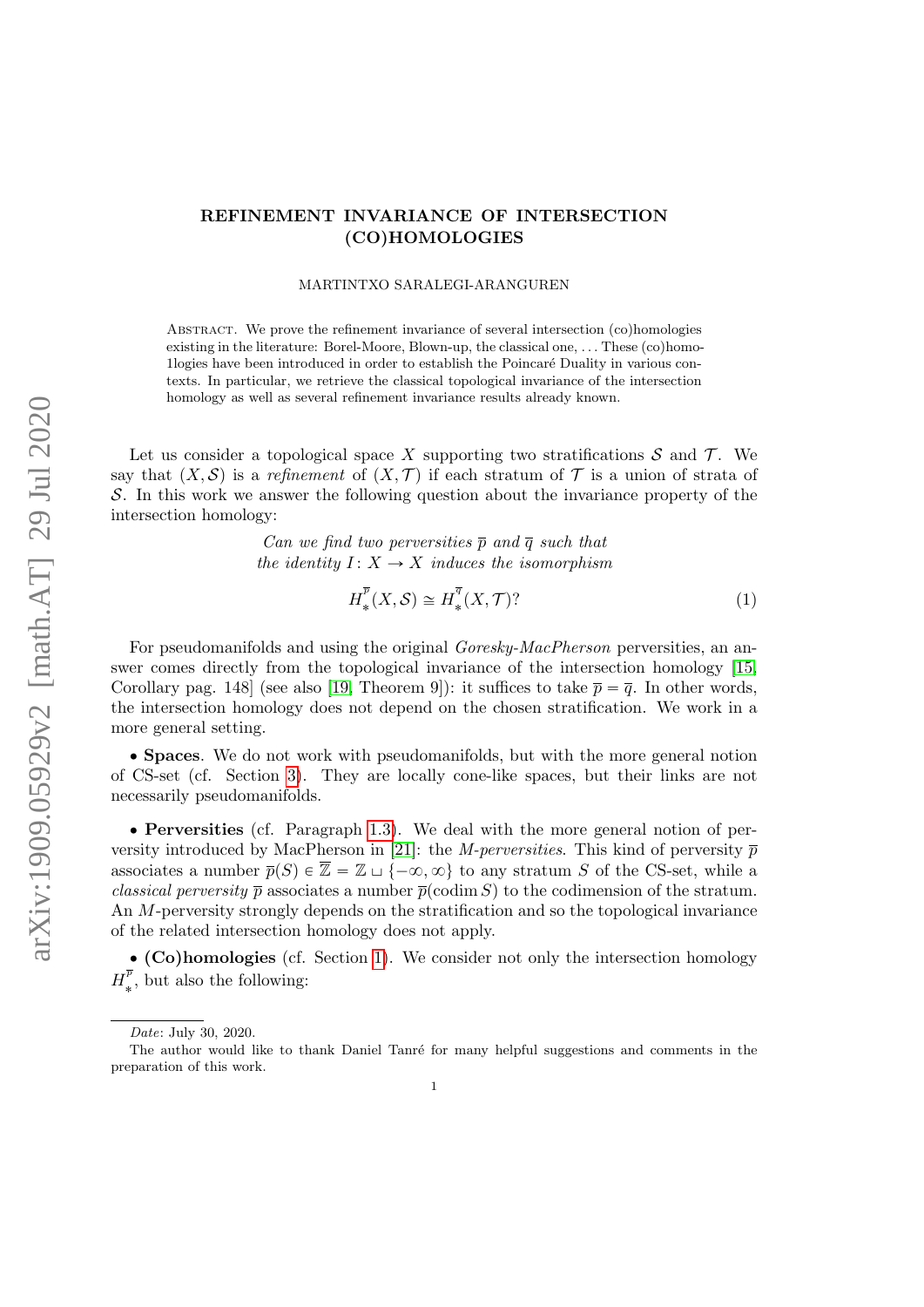+ Intersection cohomologies  $H_{\pi}^*$  $\frac{1}{p}, H^*_{\overline{p},c}$ . The intersection cohomology  $H^*_{\overline{p}}$  $\int_{\overline{p}}^{\infty}$  is the cohomology of the complex defined by using the functor Hom over intersection chains. The version with compact supports is  $H^*_{\overline{n}}$  $\frac{\bar{p}}{\bar{p},c}$  .

+ Tame intersection homology  $\tilde{\mathfrak{H}}_{\mathfrak{s}}^{\overline{p}}$  $\cdot$ . A variation of the intersection homology avoiding intersection chains who live in singular strata. We have  $\mathfrak{H}_{*}^{\overline{p}} = H_{*}^{\overline{p}}$  when  $\overline{p}$ is smaller than the top perversity  $\bar{t}$ . This homology is isomorphic to the blown-up intersection cohomology with compact supports  $\mathscr{H}_{\overline{n}}^*$  $\int_{\bar{p},c}^{\infty}$  through the Poincaré duality [5] when one works with pseudomanifolds.

+ Tame intersection cohomologies  $\mathfrak{H}^*$  $_{\overline{p}}^{*},\mathfrak{H}_{\overline{p}}^{*}$  $\sum_{\bar{p},c}$ . The tame intersection cohomology  $\mathfrak{H}^{\text{*}}_{_{\overline{m}}}$  $\frac{1}{p}$  is the cohomology of the complex defined by using the functor Hom over tame intersection chains. The version with compact supports is  $\mathfrak{H}^*$  $\sum_{\overline{p},c}^*$ . We have  $\mathfrak{H}_{\overline{p}}^* = H_{\overline{p}}^*$  $\frac{\pi}{p}$  and  $\mathfrak{H}^*_{\overline{p},c}\ =\ H^*_{\overline{p},c}\,$ \* when  $\bar{p} \leq \bar{t}$ . The cohomology  $\mathfrak{H}^*_{\bar{p}}$  $\frac{*}{p,c}$  is dual to  $\mathfrak{H}^{D \overline{p}}_{n-}$  $\frac{D_p}{n-*}$  through the Poincaré duality  $[14, 8]$  when the coefficient is a field<sup>1</sup> and one works with pseudomanifolds. The cohomology  $\mathfrak{H}^*$  $\frac{1}{p}$  is isomorphic to the de Rham intersection cohomology through the de Rham duality [22]. Here, we use real coefficients.

+ Borel-Moore intersection homology  $H_*^{BM,\bar{p}}$ . Similar to the intersection homology using locally finite chains instead of finite chains.

 $+$  Borel-Moore tame intersection homology  $\mathfrak{H}^{BM,\overline{p}}_{*}$  $\stackrel{BM,\overline{p}}{\ast}$ . Similar to  $\mathfrak{H}^*_{\overline{p}}$  $\frac{1}{p}$  using locally finite chains instead of finite chains. We have  $\mathfrak{H}^{BM,\overline{p}}_* = H^{BM,\overline{p}}_*$  when  $\overline{p} \leq \overline{t}$ .

+ Blown-up intersection cohomologies  $\mathscr{H}_{\overline{n}}^*$  $_{\overline{p}}^{\phi^*},\mathscr{H}^*_{\overline{p},\phi^*}$  $\frac{\partial^*}{\partial p}$ . These cohomologies are defined by using simplicial cochains, inspired by Dennis Sullivan's approach to rational homotopy theory. The compact supports version  $\mathscr{H}_{\overline{n}}^*$  $\int_{\bar{p},c}^{\infty}$  (resp. closed supports version  $\mathscr{H}_{\overline{p}}^*$ ) is isomorphic to the tame intersection homology  $\mathfrak{H}_{n-*}^p$  (resp. Borel-Moore tame  $* \rightarrow \cdot \cdot \cdot$  is a set of  $\cdot \cdot \cdot$  is a set of  $\overline{p}$ intersection homology  $\mathfrak{H}^{BM,\bar{p}}_{n-*}$  $\binom{m,n}{n-*}$  through the Poincaré duality [3] (resp. cf. [23]) when one works with pseudomanifolds. We have  $\mathscr{H}_{\overline{p}}^* = \mathfrak{H}_L^*$  $\sum\limits_{D\overline{p}}^*$  and  $\mathscr{H}^*_{\overline{p},c}=\mathfrak{H}^*_{L}$  $\int_{D\overline{p},c}$  when the coefficient ring is a field<sup>1</sup> (cf. [3, Theorem F] and [5, Corollary 13.1]).

In this paper, we give two answers to the question (1).

- Pull-back. Given a perversity  $\overline{q}$  on  $(X, \mathcal{T})$  we take  $\overline{p}$  the pull-back perversity  $I^{\star}\overline{q}$  on  $(X, \mathcal{S})$  (cf. Paragraph 1.3). We prove

$$
H_*^{I^{\star_{\overline{q}}}}(X,\mathcal{S}) \cong H_*^{\overline{q}}(X,\mathcal{T}),
$$

and similarly for the other (co)homologies used in this work (cf. Theorem B).

- Push-forward. Given a perversity  $\bar{p}$  on  $(X, \mathcal{S})$  we take  $\bar{q}$  the push-forward perversity  $I_{\star}\overline{p}$  on  $(X, \mathcal{T})$  (cf. Paragraph 1.3). We prove

$$
H_*^{\overline{p}}(X,\mathcal{S}) \cong H_*^{^{I_*\overline{p}}}(X,\mathcal{T}),
$$

and similarly for the other (co)homologies used in this work (cf. Theorem A). In this case, we need the following conditions on  $\bar{p}$ :

(K1) 
$$
\overline{p}(Q) \leq \overline{p}(S) \leq \overline{p}(Q) + \overline{t}(S) - \overline{t}(Q),
$$

<sup>&</sup>lt;sup>1</sup> In fact, following [17], *locally*  $\bar{p}$ -torsion free.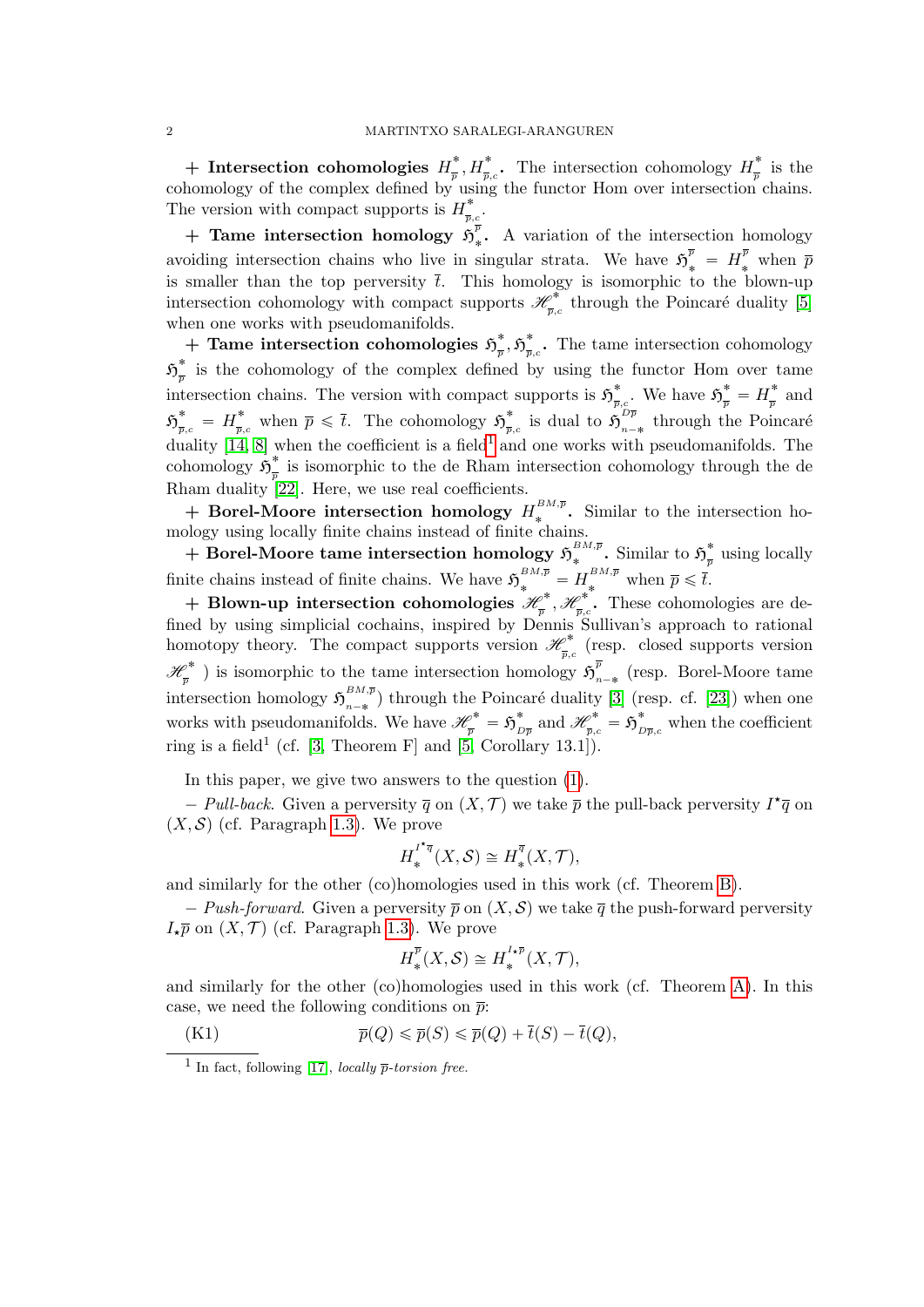for any strata  $S, Q \in \mathcal{S}$  with  $S \subset \overline{Q}$  and  $S, Q \subset T$  for some stratum  $T \in \mathcal{T}$ , and

$$
\overline{p}(Q) = \overline{p}(S),
$$

for any strata  $S, Q \in \mathcal{S}$  with  $\dim S = \dim Q$  and  $S, Q \subset T$  for some stratum  $T \in \mathcal{T}^2$ .

These results encompass some other already known results about invariance of intersection (co)homology:

- The topological invariance of  $H_*^{\bar{p}}$  $\frac{p}{\ast}$  for pseudomanifolds [15] and CS-sets [19, 13].
- The topological invariance of  $\mathfrak{H}^{\overline{p}}$  $\frac{\overline{p}}{\ast}$  and  $\mathfrak{H}^{BM,\overline{p}}_{\ast}$  $\sum_{k=1}^{B M, p}$  for pseudomanifolds [9, 11].
- The topological invariance of  $\mathscr{H}_{\overline{n}}^*$  $\frac{\mathscr{P}^*}{\overline{p}}$  and  $\mathscr{H}^*_{\overline{p},\overline{q}}$  $\frac{\rho^*}{\bar{p},c}$  for CS-sets [3, 5].
- The refinement invariance of  $H^{\overline{p}}$  $*$  for PL-pseudomanifolds [24] using M-perversities.
- The refinement invariance of  $H_{\star}^{\overline{p}}$  $\frac{\overline{p}}{\ast}$  and  $\mathfrak{H}^{\overline{p}}_{\ast}$  $\frac{\mu}{\ast}$  for CS-sets [6] using *M*-perversities.

Recently, the topological invariance of the intersection homology has been extended to the more general setting of the torsion sensitive intersection homology (cf. [12]).

We end this introduction by giving an idea of the proof of Theorems A and B. The original proof of the classical topological invariance of the intersection homology given by King in [19] uses the intrinsic stratification  $S^*$ . He proves that the identity map  $I: X \to X$  induces an isomorphism between the intersection homology of  $(X, \mathcal{S})$  and that of  $(X, \mathcal{S}^*)$ . This gives the topological invariance since  $\mathcal{S}^* = \mathcal{T}^*$ .

The proof uses the Mayer-Vietoris technique in order to reduce the question to a local one. Near a point x of X the identity  $I: (X, S) \to (X, S^*)$  becomes the stratified map

$$
h: \mathring{\mathbf{c}}(S^m * L) \to B^{m+1} \times \mathring{\mathbf{c}}L \tag{2}
$$

(cf. (10)). Here,  $B^{m+1} = \{z \in \mathbb{R}^{m+1} \mid ||z|| < 1\}$  and L denotes the link of x. Using the usual local calculations of intersection homology one proves that  $h$  is a quasi-isomorphism for this homology.

In our context, we don't know wether the the identity map  $I: (X, S) \rightarrow (X, \mathcal{T})$  has the nice local description (2). We proceed in a different way. We construct a finite sequence of CS-sets

$$
(X,\mathcal{S}) = (X,\mathcal{R}_0) \xrightarrow{I} (X,\mathcal{R}_1) \xrightarrow{I} \cdots (X,\mathcal{R}_{\ell-1}) \xrightarrow{I} (X,\mathcal{R}_{\ell}) = (X,\mathcal{T}),
$$
 (3)

where each step is a refinement having the  $(2)$ -local description (called *simple refine*ment). Now, we can follow the procedure of [19] in order to get the isomorphism between the intersection homologies of  $(X, \mathcal{S})$  and  $(X, \mathcal{T})$ .

The construction of this sequence uses the fact that any stratum of  $S \in \mathcal{S}$  is included in a stratum  $T \in \mathcal{T}$ . This gives the following dichotomy: S is a source stratum if  $\dim S = \dim T$  and S is a *virtual stratum* if  $\dim S < \dim T$ . Somehow, the virtual strata of S disappear in  $\mathcal T$  while source strata become larger. The first step in the construction of the above sequence is to *eliminate* the maximal virtual strata of  $S$ . In this way, we obtain in the CS-set  $(X, \mathcal{R}_1)$ . We continue applying this principle to the refinement  $(X, \mathcal{R}_1) \longrightarrow (X, \mathcal{T})$  and we eventually get (3).

What do we mean by "eliminate"? Let us suppose that  $S \in \mathcal{S}$  is the unique virtual stratum. There exist two source strata  $R_0, R_1 \in S$  with  $T = S \cup R_0 \cup R_1$  (maybe

 $2$  Remark 4.9 gives a relation between classical perversities and those verifying  $(K1)$ ,  $(K2)$ .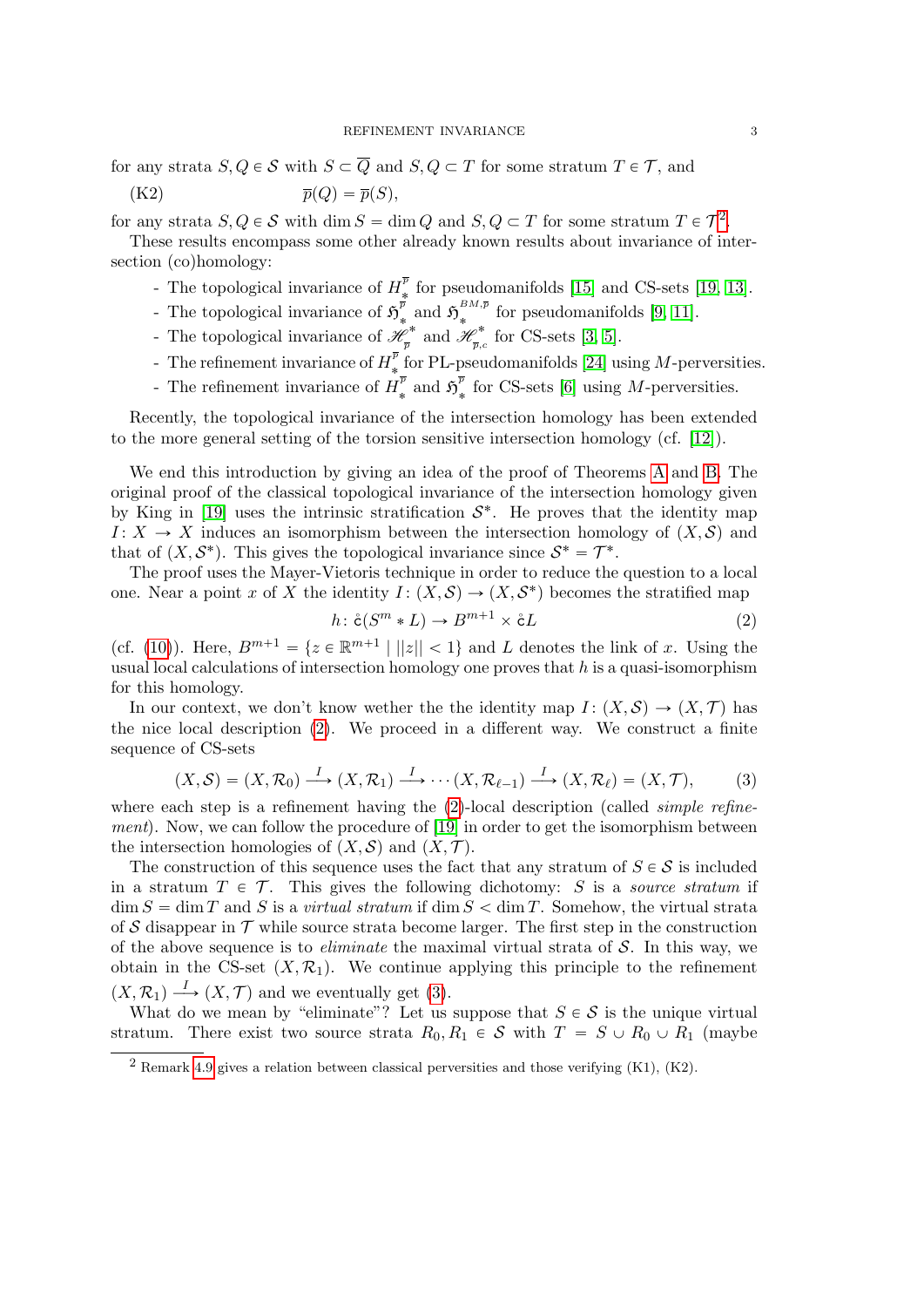$R_0 = R_1$ ). We replace the strata  $S, R_0, R_1$  of S by the stratum T in order to get  $\mathcal{R}_1$ , that is,  $\mathcal{R}_1 = \{Q \in \mathcal{S} \mid Q \neq S, R_0, R_1\} \cup \{T\}$  (cf. Example 2.7 for a richer situation). A similar phenomenon appears in (2), relatively to  $S = \{$ apex of  $\mathring{c}(S^m * L)\}$ and  $T = B^{m+1} \times \{\text{apex of } \mathcal{E}L\}.$ 

Exceptional strata are singular strata of S included in regular strata1 of  $\mathcal T$ . For example, the apex of the open cone of the sphere  $S^0$  (which is indeed an open interval) is an exceptional stratum if we take  $\mathcal T$  the one-stratum stratification of that interval. This example is a limit case for the refinement invariance results we establish in this work (see Remark 4.7).

For a topological space X, we denote by  $cX = X \times [0, 1]/(X \times \{0\})$  the cone on X and  $\mathcal{E}X = X \times [0, 1]/(X \times \{0\})$  the *open cone* on X. A point of the cone is denoted by [x, t]. The apex of the cone is  $v = \begin{bmatrix} -, 0 \end{bmatrix}$ .

We shall write  $B^m = \{z \in \mathbb{R}^m \mid ||z|| < 1\}$  and  $D^m = \{z \in \mathbb{R}^m \mid ||z|| \leq 1\}, m \in \mathbb{N}$ .

Acknowledgements. We thank the anonymous referee for her/his comments and suggestions.

#### CONTENTS

|            | 1. Intersection homologies and cohomologies (filtered spaces) |     |
|------------|---------------------------------------------------------------|-----|
|            | 2. Stratified sets and refinements                            | 11  |
|            | 3. CS-sets                                                    | 16  |
|            | 4. Refinement invariance for CS-sets                          | 21. |
| References |                                                               | 26  |

#### 1. Intersection homologies and cohomologies (filtered spaces)

We present the homologies and cohomologies studied in this work. We review their main computational properties which we are going to use in the proof of Theorems A and B.

1.1. Filtered spaces. A *filtered space* is a Hausdorff topological space endowed with a filtration by closed sub-spaces

$$
\varnothing = X_{-1} \subseteq X_0 \subseteq X_1 \subseteq \ldots \subseteq X_{n-1} \subsetneq X_n = X.
$$

The formal dimension of X is dim  $X = n$ . Any non-empty connected component S of a  $X_i \backslash X_{i-1}$  is a stratum. We say that i is the formal dimension of S, written  $i = \dim S$ . We denote by S the family of strata. In order to avoid confusion we also write  $(X, \mathcal{S})$  the filtered space. The *n*-dimensional strata are the *regular strata*, other strata are *singular* strata. The family of singular strata is denoted by  $\mathcal{S}^{sing}$ . Their union is the singular part Σ.

A continuous map  $f: (X, S) \to (Y, \mathcal{T})$  between two filtered spaces is a stratified map if for each  $S \in \mathcal{S}$  there exists  $S^f \in \mathcal{T}$  with  $f(S) \subset S^f$  and codim  $S^f \leqslant \text{codim } S$ . The map f is a stratified homeomorphism if f is a homeomorphism and  $f^{-1}$  is a stratified map.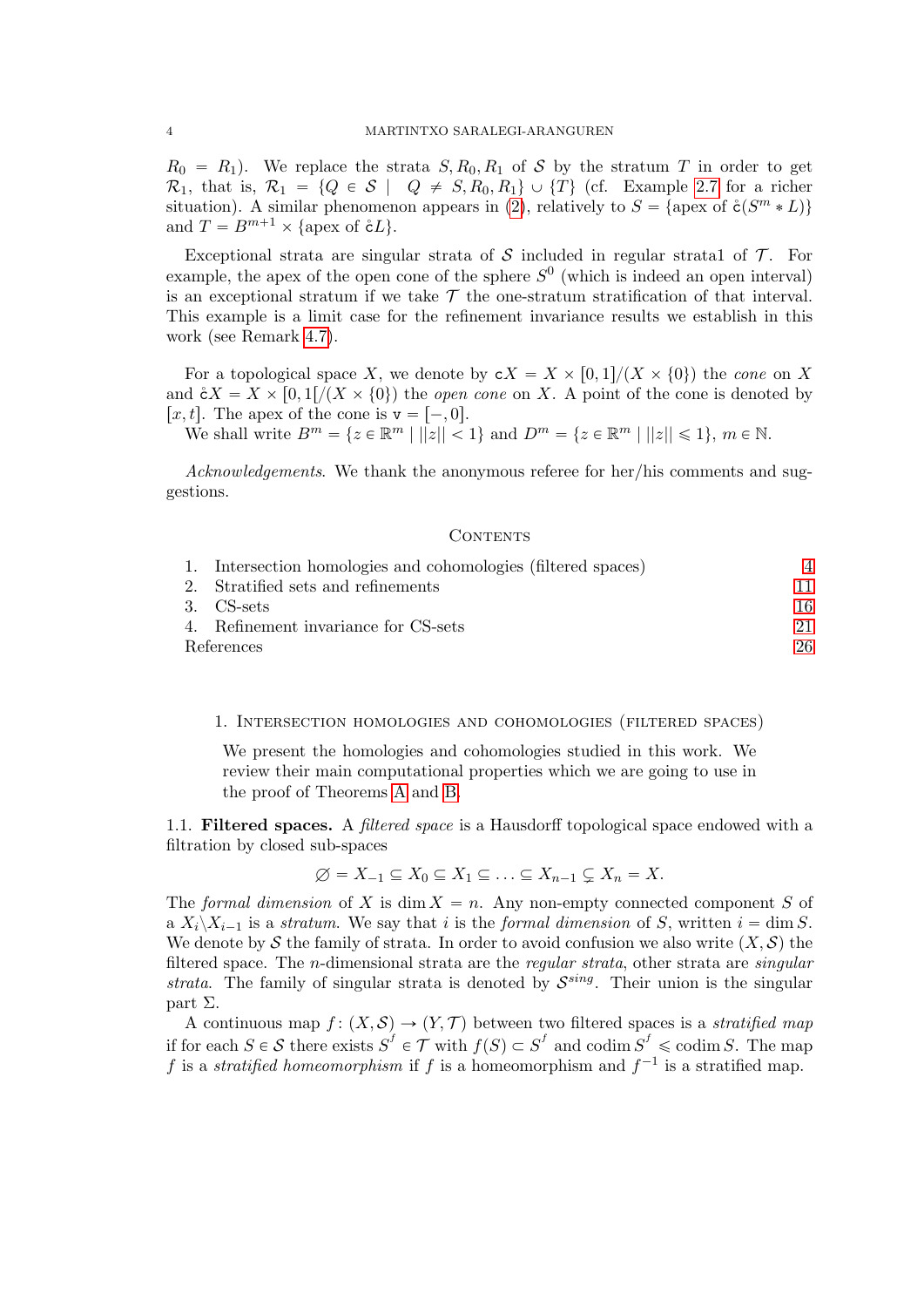1.2. **Examples.** Unless expressly stated otherwise, a manifold  $M$  is endowed with the filtration  $\emptyset \subseteq M$ . The associated filtration is denoted by  $\mathcal{I} = \{M_{cc}\}\$ , where cc denotes connected component. Consider  $(X, \mathcal{S})$  a filtered space.

+ An open subset  $U \subset X$  inherits the *induced filtration*  $U_i = U \cap X_i$ . The associated induced stratification is  $S_U = \{(S \cap U)_{cc} | S \in S\}$ . We write  $(U, S)$  instead of  $(U, S_U)$ .

+ Given an m-dimensional manifold M the product  $M \times X$  inherits the product filtration  $(M \times X)_i = M \times X_{i-m}$ . The associated product stratification is  $\mathcal{I} \times \mathcal{S} =$  ${M_{cc} \times S \mid S \in \mathcal{S}}.$ 

+ The cone  $\mathring{\mathsf{c}} X$  inherits the *cone filtration*  $\mathring{\mathsf{c}} X_i = \mathring{\mathsf{c}} X_{i-1}$ , with the convention  $\mathring{\mathsf{c}} \varnothing$  =  $\{v\}.$  The associated *cone stratification* is  $\mathcal{E} \mathcal{S} = \{\{v\}\}\sqcup \{S\times\}0, 1[, S \in \mathcal{S}\}.$ 

+ Let  $m \in \mathbb{N}$ . We consider the join  $S^m * X = D^{m+1} \times X / \sim$ , where the equivalence relation is generated by  $(z, x) \sim (z, x')$  if  $||z|| = 1$ . An element of  $S<sup>m</sup> * X$  is denoted by [z, t]. We identify  $S^m$  with  $\{[z, x] \mid ||z|| = 1\}$  and X with  $\{[0, x] \mid x \in X\}$ . The join  $S^m * X$  is endowed with the *join filtration*  $S^m \subset S^m * X_0 \cdots \subset S^m * X_{n-1} \subsetneq S^m * X_n$ . The associated *join stratification* is  $S_{\star m} = \{S^m, B^{m+1} \times S \mid S \in S\}.$ 

1.3. Perversities. Consider  $(X, \mathcal{S})$  a filtered space. A M-perversity, or simply perversity, on  $(X, S)$  is a map  $\overline{p}: S \to \overline{\mathbb{Z}} = \mathbb{Z} \cup \{-\infty, \infty\}$  verifying  $\overline{p}(S) = 0$  for any regular stratum [21].

The top perversity is the perversity defined by  $\bar{t}(S) = \text{codim } S - 2$  for each singular stratum S. The dual perversity of  $\bar{p}$  is the perversity  $D\bar{p}$  defined by  $D\bar{p} = \bar{t} - \bar{p}$ .

A perverse space is a triple  $(X, \mathcal{S}, \overline{p})$  where  $(X, \mathcal{S})$  is a filtered space and  $\overline{p}$  is a perversity on  $(X, S)$ . Given a stratified map  $f : (X, S) \to (Y, \mathcal{T})$ , a perversity  $\overline{q}$  on  $(Y, \mathcal{T})$ and a perversity  $\bar{p}$  on  $(X, S)$ , we define

• the *pull-back perversity*  $f^{\star}\overline{q}$  on  $(X, \mathcal{S})$  by:  $f^{\star}\overline{q}(S) = \overline{q}(S^f)$  for each  $S \in \mathcal{S}^{sing}$ ,

• the push-forward perversity  $f_{\star} \overline{p}$  on  $(X, \mathcal{T})$  by:  $f_{\star} \overline{p}(T) = \min\{\overline{p}(Q) \mid Q^f = T\}$  for each  $T \in \mathcal{T}^{sing}$ , with  $\inf \emptyset = \infty$ .

Notice that  $f^{\star} f_{\star} \overline{p} \leq \overline{p}$ .

We make a quick reminder of the intersection homologies/cohomologies deployed in this work. They have been mainly introduced in order to study the Poincaré duality of the intersection (co)homology in different contexts.

1.4. **Tame and intersection (co)homologies.** (cf.  $[5, 6]$ ). We fix an *n*-dimensional perverse space  $(X, \mathcal{S}, \overline{p})$ . Tame intersection homology is a variant of the classic intersection homology (cf. [15, 16, 19]). When the perversity  $\bar{p}$  is greater than the top perversity it is possible to have a  $\bar{p}$ -intersection chains contained in the singular part  $\Sigma$  of X. This fact prevents the Poincaré duality and the de Rham Theorem. For this reason the tame intersection homology was introduced (cf. [6, 5, 8, 22]).

A filtered simplex is a singular simplex  $\sigma: \Delta \to X$  where the euclidean simplex  $\Delta$ is endowed with a filtration  $\Delta = \Delta_0 * \Delta_1 * \cdots * \Delta_n$ , called  $\sigma$ -decomposition, verifying  $\sigma^{-1}X_i = \Delta_0 * \Delta_1 * \cdots * \Delta_i$ , for each  $i \in \{0, \ldots, n\}$ . A factor  $\Delta_i$  can be empty with the convention  $\emptyset * Y = Y$ . The filtered simplex  $\sigma$  is a *regular simplex* when Im  $\sigma \notin \Sigma$ , that is,  $\Delta_n \neq \emptyset$ .

We decompose the boundary of a filtered simplex  $\Delta = \Delta_0 * \cdots * \Delta_n$  as  $\partial \Delta = \partial_{reg} \Delta +$  $\partial_{\text{sing}}\Delta$ , where  $\partial_{\text{reg}}\Delta$  contains all the regular simplices.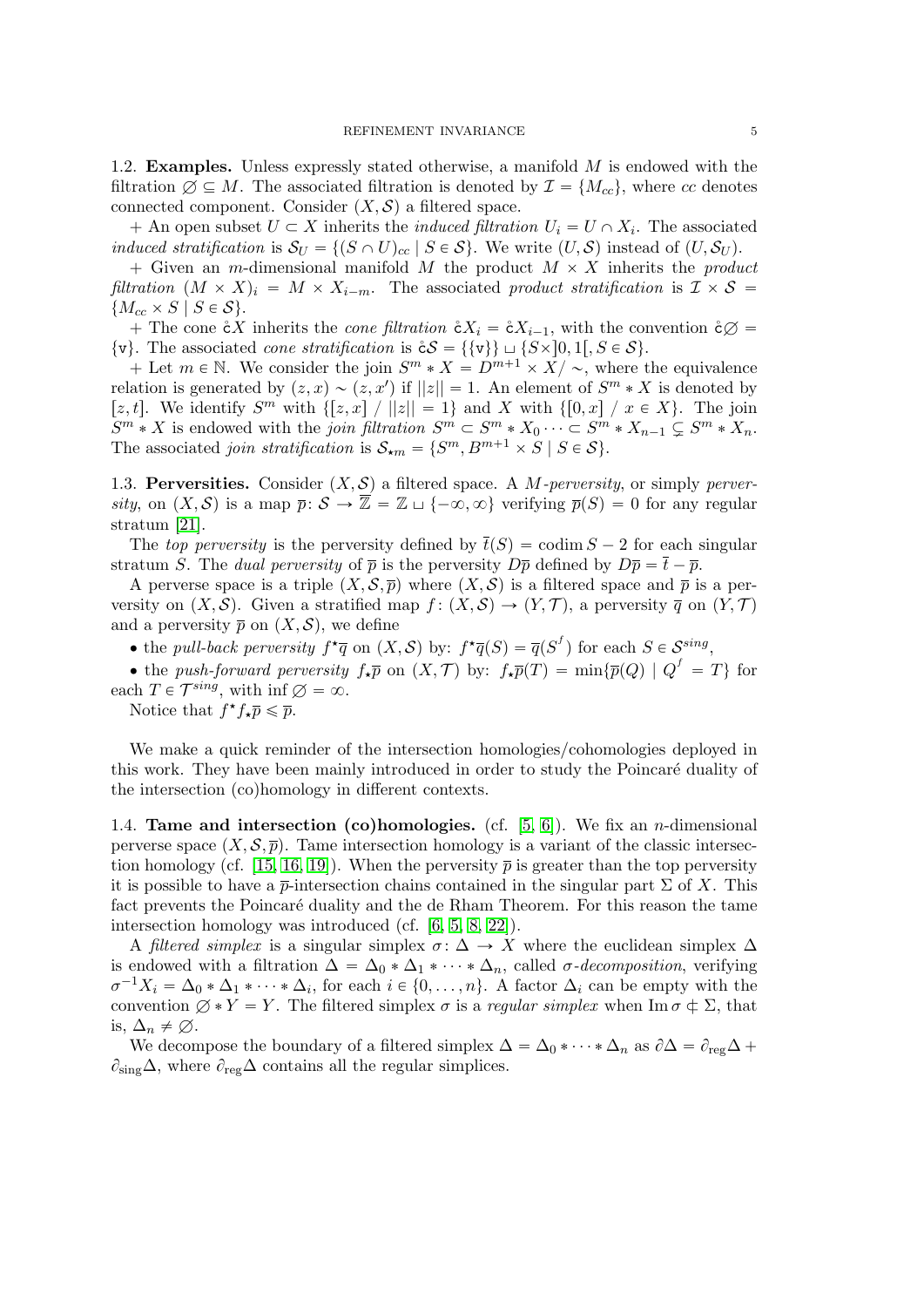The *perverse degree* of the filtered simplex  $\sigma$  relatively to a stratum  $S \in S_{\mathcal{F}}$  is

$$
\|\sigma\|_{S} = \begin{cases}\n-\infty, & \text{if } S \cap \text{Im }\sigma = \varnothing, \\
\dim(\Delta_0 * \cdots * \Delta_{\dim S}), & \text{otherwise.} \n\end{cases}
$$

A filtered simplex  $\sigma: \Delta \to X$  is  $\bar{p}$ -allowable if  $\|\sigma\|_S \leq \dim \Delta - \text{codim } S + \bar{p}(S)$ , for each  $S \in \mathcal{S}$ . Moreover, if Im  $\sigma \notin \Sigma$  then the simplex  $\sigma$  is said to be  $\bar{p}$ -tame.

The chain complex  $C_*^{\bar{p}}$ e chain complex  $C^{\nu}_*(X; S)$  is the G-module formed of the linear combinations  $\xi = \sum_{j\in J} n_j \sigma_j$ , where each  $\sigma_j$  is  $\bar{p}$ -allowable, and such that  $\partial \xi = \sum_{\ell \in L} n_\ell \tau_\ell$ , where the simplices  $\tau_{\ell}$  are  $\bar{p}$ -allowable. We call  $(C_{*}^{\bar{p}})$  $\mathcal{F}_{*}^{\rho}(X;\mathcal{S}),\partial$  the  $\bar{p}\text{-}intersection complex$  and its homology,  $H_*^{\overline{p}}(X;\mathcal{S})$ , the  $\overline{p}\text{-}intersection homology$ . This designation is justified since this homology,  $\mathbf{r}_*(\mathbf{x}, \mathbf{y})$ , the  $P$  intersection homology. This designation is justified this homology matches with the usual intersection homology (cf. [6, Theorem A]).

The chain complex  $\mathfrak{C}_{*}^{\overline{p}}(X;\mathcal{S})$  is the G-module formed of the linear combinations  $\xi =$  $j_{\epsilon J} n_j \sigma_j$ , with each  $\sigma_j$  is  $\bar{p}$ -tame, and such that  $\partial_{\text{reg}} \xi = \sum_{\ell \in L} n_{\ell} \tau_{\ell}$ , where the simplices  $\tau_{\ell}$  are  $\bar{p}$ -tame. We call  $(\mathfrak{C}_{\ast}^{\bar{p}})$  $\mathcal{O}_{*}(X; S), \mathfrak{d} = \partial_{\text{reg}}$  the tame  $\bar{p}\text{-}intersection \ complex$  and its homology,  $\mathfrak{H}^{\overline{p}}$  $\frac{p}{\ast}(X; S)$ , the tame  $\bar{p}\text{-}intersection homology$ . This designation is justified since this homology matches with the usual tame intersection homology (cf. [6, Theorem B]). We have  $H_*^{\overline{p}}$  $\frac{\overline{p}}{*}(X;\mathcal{S})=\mathfrak{H}^{\overline{p}}_{*}$  $\frac{p}{*}(X; \mathcal{S})$  when  $\bar{p} \leq \bar{t}$  (cf. [6, Remark 3.9]).

Associated cohomology is defined by using the functor Hom, as usual in algebraic topology. We put the dual complexes  $C^*_{\overline{z}}$  $p^*_\overline{p}\left(X;\mathcal{S}\right) \,=\, \hom(C^{\overline{p}}_{*})$  $\mathfrak{C}^{\overline{p}}_{*}(X;\mathcal{S});\mathcal{S})$  and  $\mathfrak{C}^{\ast}_{\overline{p}}$  $\intop_{\overline{p}}\nolimits^{\scriptscriptstyle{\bullet}}(X;\mathcal{S})\,=\,$  $\hom(\mathfrak{C}_{*}^{\overline p})$  $\mathcal{L}_*(X; \mathcal{S})$ ; S) endowed with the dual differential d. Their cohomologies are the  $\overline{p}\mbox{-}intersection\,\, cohomology\,\, H^*_{\pi}$  $\frac{\partial}{\partial \bar{p}}(X;\mathcal{S})$  and the  $\bar{p}$ -tame intersection cohomology  $\mathfrak{H}^*_{\overline{p}}$  $\frac{\raisebox{.4ex}{\scriptsize{*}}}{\hbar}(X;\mathcal{S}).$ 

Let  $U \subset X$  be an open subset . The relative homologies  $H_*^{\bar{p}}$  $\mathbb{F}_{*}^{\overline{p}}(X,U;\mathcal{S}) \text{ and } \mathfrak{H}_{*}^{\overline{p}}$  $^p_*(X,U; {\mathcal S})$ are defined from quotient complexes  $C_*^{\bar p}$  $\overline{\mathcal{C}}_*^{\overline{p}}(X,U;\mathcal{S})=C_*^{\overline{p}}$  $\frac{p^{\overline{p}}}{\ast}(X;\mathcal{S})/C_{\ast}^{\overline{p}}$  $\mathfrak{C}^{\overline{p}}_{\ast}(U;\mathcal{S})\text{ and }\mathfrak{C}^{\overline{p}}_{\ast}$  $\int_{\ast}^{\nu} (X, U; \mathcal{S}) =$  $\mathfrak{C}^{\overline{p}}$  $\frac{\overline{p}}{*}(X;\mathcal{S})/\mathfrak{C}_{*}^{\overline{p}}$  $\frac{\bar{p}}{*}(U; S)$  ([6, Definition 4.5]). The relative cohomologies  $H^*_{\bar{p}}$  $\frac{1}{p}(X,U;S)$  and  $\mathfrak{H}^{\text{*}}_{_{\overline{\text{}}}}$  $\frac{1}{p}(X, U; \mathcal{S})$  are defined by using the functor Hom (cf. [8, Definition 7.1.1]).

The (tame) intersection cohomology with compact supports are defined by

$$
H_{\overline{p},c}^*(X;\mathcal{S}) = \varinjlim_{K \subset X} H_{\overline{p}}^*(X,X \setminus K;\mathcal{S}) \quad \text{and} \quad \mathfrak{H}_{\overline{p},c}^*(X;\mathcal{S}) = \varinjlim_{K \subset X} \mathfrak{H}_{\overline{p}}^*(X,X \setminus K;\mathcal{S}), \quad (4)
$$

where K runs over the compact subsets of X (cf. [14, Definition 6.1]).

1.5. Main properties for (tame) intersection (co)homology. We group here the main properties of the (tame) intersection homology. We fix a perverse set  $(X, \mathcal{S}, \overline{p})$ .

a. **Mayer-Vietoris.** Associated to an open cover  $\{U, V\}$  of X we have the long exact sequences

$$
\cdots \to H_{k+1}^{\overline{p}}(X; S) \to H_k^{\overline{p}}(U \cap V; S) \to H_k^{\overline{p}}(U; S) \oplus H_k^{\overline{p}}(V; S) \to H_k^{\overline{p}}(X; S) \to \cdots,
$$
  

$$
\cdots \to \mathfrak{H}_{k+1}^{\overline{p}}(X; S) \to \mathfrak{H}_k^{\overline{p}}(U \cap V; S) \to \mathfrak{H}_k^{\overline{p}}(U; S) \oplus \mathfrak{H}_k^{\overline{p}}(V; S) \to \mathfrak{H}_k^{\overline{p}}(X; S) \to \cdots,
$$
  
(cf. [6, Proposition 4.1]).

b. Local calculations. We have the isomorphisms  $H_z^{\bar{p}}$  $\mathbb{R}^{\overline{p}}(\mathbb{R}^m \times X, \mathcal{I} \times \mathcal{S}) = H^{\overline{p}}_{*}$  $\int_*^p(X,\mathcal{S})$ and  $\mathfrak{H}^{\overline{p}}$  $\frac{\overline{p}}{\ast}(\mathbb{R}^m\times X, \mathcal{I}\times\mathcal{S})\,=\,\mathfrak{H}^{\overline{p}}_{\ast}$  $\mathcal{L}_*(X, \mathcal{S})$  where the isomorphism comes from the canonical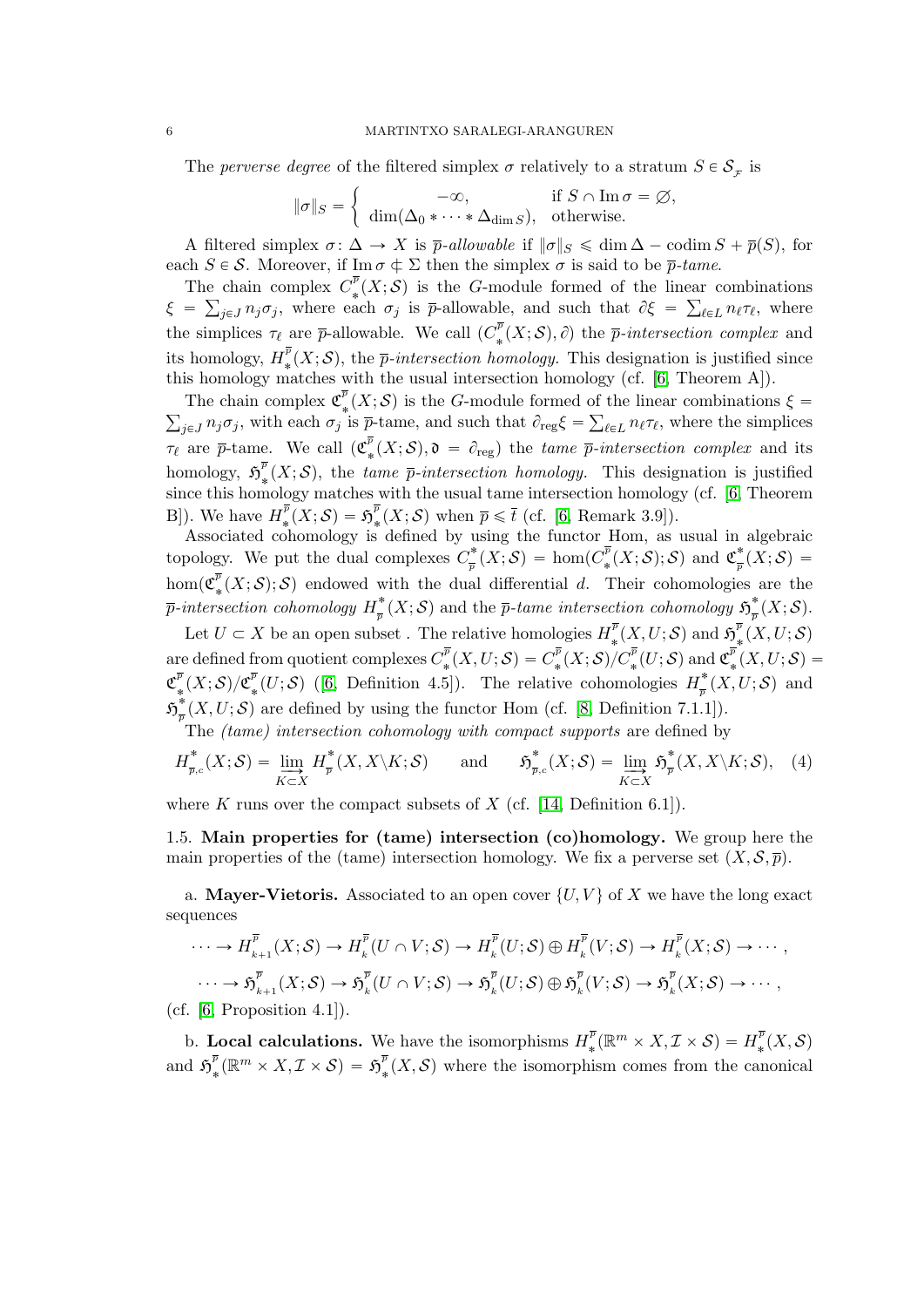projection pr:  $\mathbb{R}^m \times X \to X$ . (cf. [6, Corollary 3.14]). If L is compact, we have the isomorphisms

$$
H_k^{\overline{p}}(\mathbb{R}^m \times \mathring{\mathtt{c}} L, \mathcal{I} \times \mathring{\mathtt{c}} S) = \begin{cases} H_k^{\overline{p}}(L, \mathcal{S}) & \text{if } k \leq D\overline{p}(\mathtt{v}), \\ 0 & \text{if } 0 \neq k > D\overline{p}(\mathtt{v}), \\ G & \text{if } 0 = k > D\overline{p}(\mathtt{v}), \end{cases}
$$
\n
$$
\mathfrak{H}_k^{\overline{p}}(\mathbb{R}^m \times \mathring{\mathtt{c}} L, \mathcal{I} \times \mathring{\mathtt{c}} S) = \begin{cases} \mathfrak{H}_k^{\overline{p}}(L; \mathcal{S}) & \text{if } k \leq D\overline{p}(\mathtt{v}), \\ 0 & \text{if } k > D\overline{p}(\mathtt{v}), \end{cases}
$$

where the isomorphisms (first line) come from the inclusion  $\iota: L \to \mathbb{R}^m \times cL$  defined by  $u(x) = (0, [x, 1/2])$  (cf. [6, Proposition 5.1]).

c. **Join. Suspension** Using the above calculation (see also  $[7, \text{Lemma } 3.6]$ ), one gets:

$$
H_k^{\overline{p}}(S^m * X, \mathcal{S}_{\star m}) = \begin{cases} H_k^{\overline{p}}(X, \mathcal{S}) & \text{if } k \le D\overline{p}(S^m), \\ G & \text{if } 0 = k > D\overline{p}(S^m), \\ 0 & \text{if } D\overline{p}(S^m) < k \le D\overline{p}(S^m) + m + 1, k \ne 0 \\ \widetilde{H}_{k-m-1}^{\overline{p}}(X, \mathcal{S}) & \text{if } k \ge D\overline{p}(S^m) + m + 2, k \ne 0 \end{cases}
$$

$$
\mathfrak{H}_k^{\overline{p}}(S^m * X, \mathcal{S}_{\star m}) = \begin{cases} \mathfrak{H}_k^{\overline{p}}(X; \mathcal{S}) & \text{if } k \le D\overline{p}(S^m), \\ 0 & \text{if } D\overline{p}(S^m) < k \le D\overline{p}(S^m) + m + 1, \\ \mathfrak{H}_{k-m-1}^{\overline{p}}(X, \mathcal{S}) & \text{if } k \ge D\overline{p}(S^m) + m + 2, \end{cases}
$$

where the isomorphism comes from the inclusion  $\iota: X \to S^m * X$  defined by  $\iota(x) = [0, x]$ Let us look at the case  $m = 0$ , that is, the suspension  $\Sigma X$ . Previous calculations suppose that the perversity  $\bar{p}$  takes the same value at the north pole n and at the south pole s. In the general case, if  $\bar{p}(\mathbf{s}) \geq \bar{p}(\mathbf{n})$ , we have

$$
H_k^{\overline{p}}(S^0 * X, \mathcal{S}_{\star 0}) = \begin{cases} H_k^{\overline{p}}(X, \mathcal{S}) & \text{if } k \le D\overline{p}(\mathbf{s}), \\ G & \text{if } 0 = k > D\overline{p}(\mathbf{s}), \\ 0 & \text{if } D\overline{p}(\mathbf{s}) < k \le D\overline{p}(\mathbf{n}) + 1, k \ne 0 \\ \widetilde{H}_{k-1}^{\overline{p}}(X, \mathcal{S}) & \text{if } k \ge D\overline{p}(\mathbf{n}) + 2, k \ne 0 \end{cases}
$$

$$
\mathfrak{H}_k^{\overline{p}}(S^0 * X, \mathcal{S}_{\star 0}) = \begin{cases} \mathfrak{H}_k^{\overline{p}}(X; \mathcal{S}) & \text{if } k \le D\overline{p}(\mathbf{s}), \\ 0 & \text{if } D\overline{p}(\mathbf{s}) < k \le D\overline{p}(\mathbf{n}) + 1, \\ \mathfrak{H}_{k-1}^{\overline{p}}(X, \mathcal{S}) & \text{if } k \ge D\overline{p}(\mathbf{n}) + 2, \end{cases}
$$

d. **Relative homologies**. Let  $U$  be an open subset of  $X$ . We have the associated long exact sequences for homology

$$
\cdots \to H_k^{\overline{p}}(U; \mathcal{S}) \to H_k^{\overline{p}}(X; \mathcal{S}) \to H_k^{\overline{p}}(X, U; \mathcal{S}) \to H_{k-1}^{\overline{p}}(U; \mathcal{S}) \to \cdots,
$$

$$
\cdots \to \mathfrak{H}_k^{\overline{p}}(U; \mathcal{S}) \to \mathfrak{H}_k^{\overline{p}}(X; \mathcal{S}) \to \mathfrak{H}_k^{\overline{p}}(X, U; \mathcal{S}) \to \mathfrak{H}_{k-1}^{\overline{p}}(U; \mathcal{S}) \to \cdots
$$

(cf. [6, Definition 4.5]) and for cohomology

$$
\cdots \to H_{\overline{p}}^k(X, U; \mathcal{S}) \to H_{\overline{p}}^k(X; \mathcal{S}) \to H_{\overline{p}}^k(U; \mathcal{S}) \to H_{\overline{p}}^{k+1}(X, U; \mathcal{S}) \to \cdots
$$

$$
\cdots \to \mathfrak{H}_{\overline{p}}^k(X, U; \mathcal{S}) \to \mathfrak{H}_{\overline{p}}^k(X; \mathcal{S}) \to \mathfrak{H}_{\overline{p}}^k(U; \mathcal{S}) \to \mathfrak{H}_{\overline{p}}^{k+1}(X, U; \mathcal{S}) \to \cdots
$$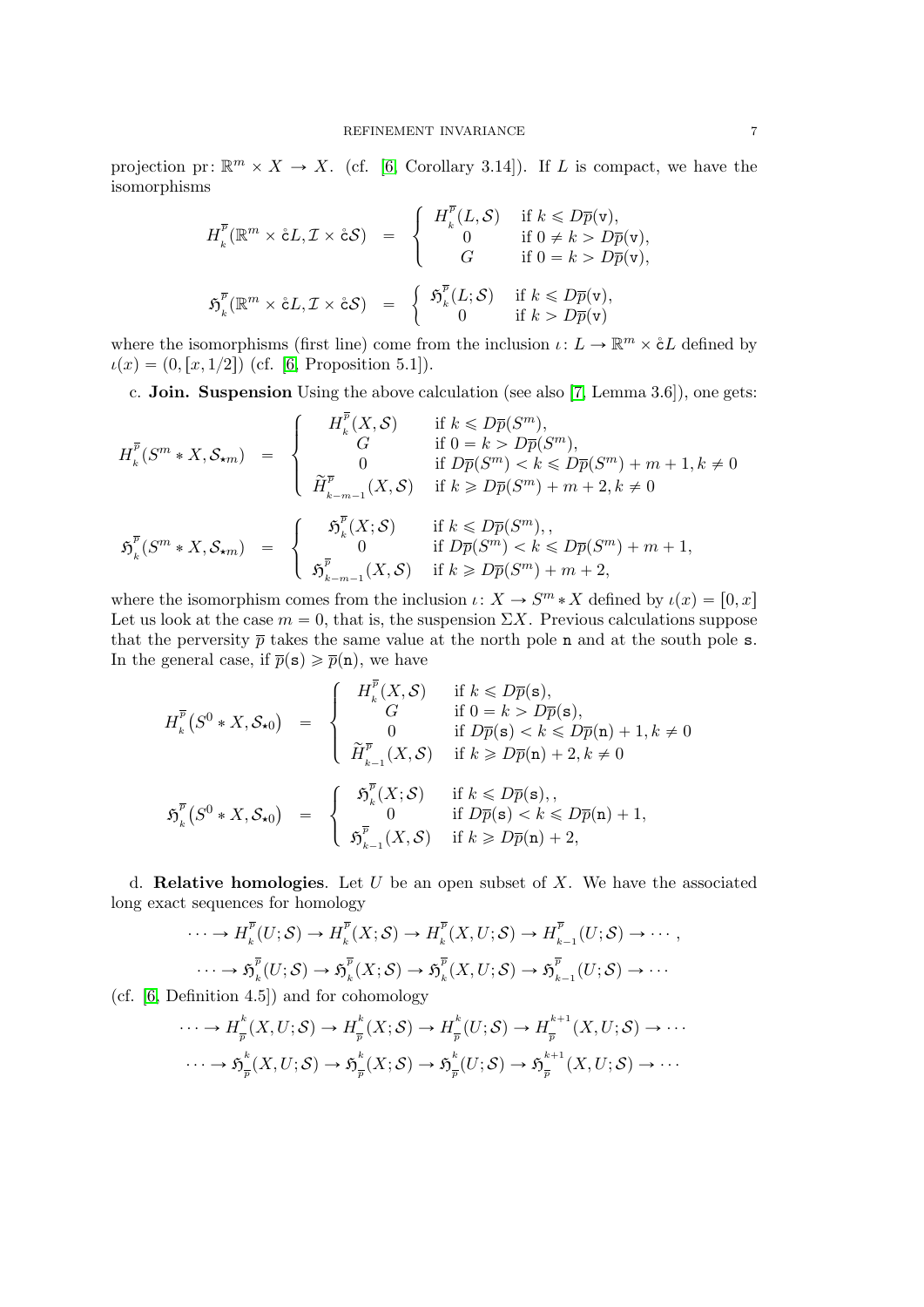(cf. [8, Theorem  $(7.1.11)$ ]<sup>3</sup>.

e. Universal Coefficients Theorem. There are two natural exact sequences

$$
0 \to \text{Ext}(H_{k-1}^{\overline{p}}(X; \mathcal{S}), R) \to H_{\overline{p}}^{k}(X; \mathcal{S}) \to \text{Hom}(H_{k}^{\overline{p}}(X; \mathcal{S}), R) \to 0,
$$
  

$$
0 \to \text{Ext}(\mathfrak{H}_{k-1}^{\overline{p}}(X; \mathcal{S}), R) \to \mathfrak{H}_{\overline{p}}^{k}(X; \mathcal{S}) \to \text{Hom}(\mathfrak{H}_{k}^{\overline{p}}(X; \mathcal{S}), R) \to 0,
$$

for every  $k \in \mathbb{N}$ . We find the proof of the second assertion in [8, Proposition 7.1.4]. But the proof is the same for the first sequence.

1.6. Intersection homology from Borel-Moore point of view (cf. [10, 23]). The Borel-Moore  $\bar{p}$ -intersection homology  $H_*^{BM,\bar{p}}$  $\mathbb{R}^{D,m,p}(X;\mathcal{S})$  and the *Borel-Moore*  $\bar{p}$ -tame intersection homology  $\mathfrak{H}^{BM,\overline{p}}_*$  $\sum_{k=1}^{n} (X; \mathcal{S})$  are defined in the same way as the homologies defined in 1.4 have been defined but considering locally finite chains instead of finite chains.

When X is compact, we have  $H_*^{BM,\bar{p}}$  $\mu_*^{^{BM,\overline{p}}}(X;\mathcal{S})=H_*^{\overline{p}}$  $\mathbb{E}_{*}^{\overline{p}}(X;\mathcal{S}) \text{ and } \mathfrak{H}_{*}^{BM,\overline{p}}$  $\mathfrak{s}^{BM,\overline{p}}(X;\mathcal{S})=\mathfrak{H}^{\overline{p}}_{\overline{\mathfrak{s}}}$  $_{*}^{\nu}(X;\mathcal{S}).$ 

1.7. Main properties for Borel-Moore (tame) intersection homology. We suppose that  $X$  is a *hemicompact* space, that is, there exists an increasing sequence of compact subsets  $K_0 \subset K_1 \subset \cdots K_n \subset \cdots$  such that, each compact  $K \subset X$  is included on some  $K_n$ . We have proved in [7, Proposition 2.2] that the Borel-Moore intersection homology can be computed in terms of the intersection homology in the following way<sup>4</sup>:

$$
H_*^{BM,\overline{p}}(X) = \varprojlim_{n \in \mathbb{N}} H_*^{\overline{p}}(X, X \setminus K_n) \quad \text{and} \quad \mathfrak{H}_*^{BM,\overline{p}}(X) = \varprojlim_{n \in \mathbb{N}} \mathfrak{H}_*^{\overline{p}}(X, X \setminus K_n). \tag{5}
$$

1.8. Blown-up intersection cohomologies (cf. [3]). Let  $N_*(\Delta)$  and  $N^*(\Delta)$  be the simplicial chain and cochain complexes of an euclidean simplex  $\Delta$ , with coefficients in R. For each simplex  $F \in N_*(\Delta)$ , we write  $\mathbf{1}_F$  the element of  $N^*(\Delta)$  taking the value 1 on F and 0 otherwise. Given a face F of  $\Delta$ , we denote by  $(F, 0)$  the same face viewed as face of the cone  $c\Delta = \Delta * [\mathbf{w}]$  and by  $(F, 1)$  the face  $cF$  of  $c\Delta$ . Here,  $[\mathbf{w}] = (\emptyset, 1) = c\emptyset$ is the apex o f the cone  $c\Delta$ . Cochains on the cone are denoted  $\mathbf{1}_{(F,\varepsilon)}$  for  $\varepsilon = 0$  or 1. For defining the blown-up intersection complex, we first set

$$
\widetilde{N}^*(\Delta) = N^*(c\Delta_0) \otimes \cdots \otimes N^*(c\Delta_{n-1}) \otimes N^*(\Delta_n).
$$

A basis of  $\widetilde{N}^*(\Delta)$  is composed of the elements  $\mathbf{1}_{(F,\varepsilon)} = \mathbf{1}_{(F_0,\varepsilon_0)} \otimes \cdots \otimes \mathbf{1}_{(F_{n-1},\varepsilon_{n-1})} \otimes \mathbf{1}_{F_n}$ , where  $\varepsilon_i \in \{0, 1\}$  and  $F_i$  is a face of  $\Delta_i$  for  $i \in \{0, ..., n\}$  or the empty set with  $\varepsilon_i = 1$  if  $i < n$ . We set  $|\mathbf{1}_{(F,\varepsilon)}|_{>s} = \sum_{i>s} (\dim F_i + \varepsilon_i)$ , with the convention  $\dim \emptyset = -1$ .

Let  $\ell \in \{1, ..., n\}$  and  $\mathbf{1}_{(F,\varepsilon)} \in \widetilde{N}^*(\Delta)$ . The  $\ell$ -perverse degree of  $\mathbf{1}_{(F,\varepsilon)} \in N^*(\Delta)$  is

$$
\|\mathbf{1}_{(F,\varepsilon)}\|_{\ell} = \begin{cases}\n-\infty & \text{if } \varepsilon_{n-\ell} = 1, \\
|\mathbf{1}_{(F,\varepsilon)}|_{n-\ell} & \text{if } \varepsilon_{n-\ell} = 0.\n\end{cases}
$$

Given  $\omega =$  $_b \lambda_b \mathbf{1}_{(F_b, \varepsilon_b)} \in \widetilde{N}^*(\Delta)$  with  $0 \neq \lambda_b \in R$  for all b, the l-perverse degree is

$$
\|\omega\|_{\ell} = \max_{b} \|\mathbf{1}_{(F_b,\varepsilon_b)}\|_{\ell}.
$$

<sup>3</sup>Only the tame case is considered in this reference but the non-tame case can be treated in the same way.

<sup>&</sup>lt;sup>4</sup>In the op.cit. the result is proved for the Borel-Moore tame intersection homology. The same proof works for the Borel-Moore intersection homology.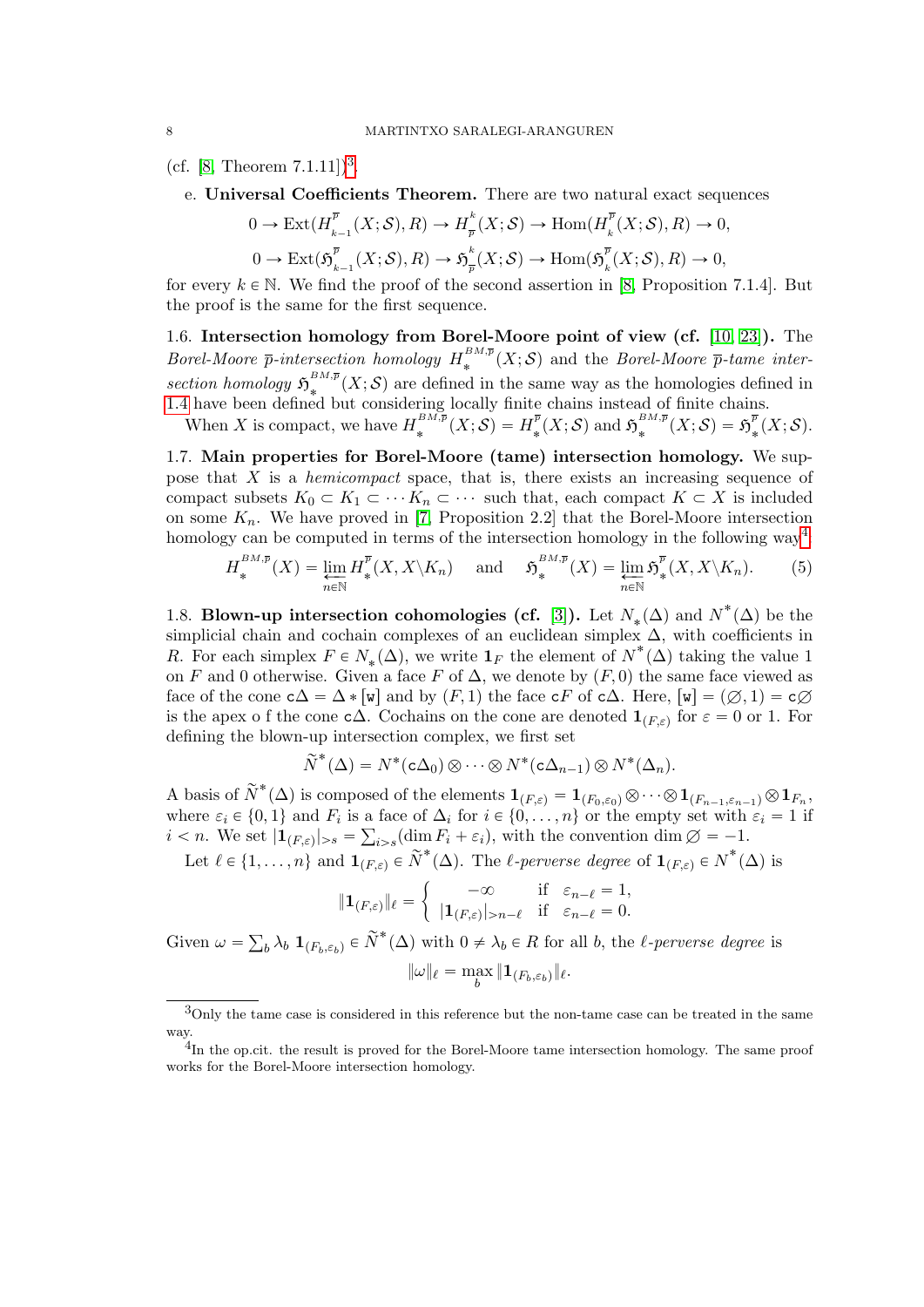By convention, we set  $||0||_{\ell} = -\infty$ .

Let  $\sigma: \Delta = \Delta_0 * \cdots * \Delta_n \to X$  be a filtered simplex. We set  $\widetilde{N}_{\sigma}^* = \widetilde{N}^*(\Delta)$ . If  $\delta_{\ell} \colon \Delta' \to \Delta$  is an inclusion of a face of codimension 1, we denote by  $\partial_{\ell} \sigma$  the filtered simplex defined by  $\partial_{\ell}\sigma = \sigma \circ \delta_{\ell} : \Delta' \to X$ . If  $\Delta = \Delta_0 * \cdots * \Delta_n$  is filtered, the induced filtration on  $\Delta'$  is denoted  $\Delta' = \Delta'_0 * \cdots * \Delta'_n$ . The blown-up intersection complex of X is the cochain complex  $\widetilde{N}^*(X)$  composed of the elements  $\omega$  associating to each regular filtered simplex  $\sigma: \Delta_0 * \cdots * \Delta_n \to X$  an element  $\omega_{\sigma} \in \widetilde{N}_{\sigma}^*$  $\sigma_{\sigma}^*$  such that  $\delta_{\ell}^*(\omega_{\sigma}) = \omega_{\partial_{\ell}\sigma}$ , for any face operator  $\delta_{\ell} \colon \Delta' \to \Delta$  with  $\Delta'_{n} \neq \emptyset$ . The differential  $d\omega$  is defined by  $(d\omega)_{\sigma} = d(\omega_{\sigma})$ . The perverse degree of  $\omega$  along a singular stratum S equals

 $\|\omega\|_{S} = \sup \{ \|\omega_{\sigma}\|_{\text{codim }S} \mid \sigma \colon \Delta \to X \text{ regular simplex such that } \text{Im } \sigma \cap S \neq \emptyset \}.$ 

We denote  $\|\omega\|$  the map  $S \mapsto ||\omega||_S$ , where  $||\omega||_S = 0$  if S is a regular stratum. A cochain  $\omega \in \widetilde{N}^*(X;\mathcal{S})$  is  $\overline{p}\text{-}allowable$  if  $\|\omega\| \leq \overline{p}$  and of  $\overline{p}\text{-}intersection$  if  $\omega$  and  $d\omega$  are  $\overline{p}\text{-}allowable$ . We denote  $\widetilde{N}^*$  $p^* = \binom{m}{\bar{p}}$  (X; S) the complex of  $\bar{p}$ -intersection cochains and  $\mathscr{H}_*^{\bar{p}}$  $\mathcal{C}^p_*(X; \mathcal{S})$  its homology called *blown-up intersection cohomology* of X for the perversity  $\bar{p}$ .

A subset  $K \subset X$  is a support of the cochain  $\omega \in \widetilde{N}_{\overline{n}}^*$  $\int_{\overline{p}}^{\infty}(X; S)$  if  $\omega_{\sigma} = 0$ , for any regular simplex  $\sigma: \Delta \to X$  such that Im  $\sigma \cap K = \emptyset$ . We also say that  $\omega \equiv 0$  on  $X \backslash K$ .

We denote  $\widetilde{N}^*_{\overline{z}}$  $\overline{p}_{\overline{p},c}(X;\mathcal{S})$  the complex of  $\overline{p}$ -intersection cochains with compact supports and  $\mathscr{H}_{\overline{n}}^*$  $\mathcal{P}_{\overline{p},c}^{\bullet}(X;\mathcal{S})$  its cohomology.

1.9. Main properties for blown up intersection cohomologies. We group here the main properties of blown-up intersection cohomology. We fix a perverse space  $(X, \mathcal{S}, \overline{p})$ .

a. **Mayer-Vietoris.** Suppose X paracompact. Given an open cover  $\{U, V\}$  of X we have the long exact sequence (cf. [3, Corollary 10.1])

$$
\cdots \to \mathscr{H}_{\overline{p}}^{k}(X;\mathcal{S}) \to \mathscr{H}_{\overline{p}}^{k}(U;\mathcal{S}) \oplus \mathscr{H}_{\overline{p}}^{*}(V;\mathcal{S}) \to \mathscr{H}_{\overline{p}}^{k}(U \cap V;\mathcal{S}) \to \mathscr{H}_{\overline{p}}^{k+1}(X;\mathcal{S}) \to \cdots
$$

b. Local calculations. We have the isomorphism

$$
\mathscr{H}_{\overline{p}}^{k}(\mathbb{R}^{m}\times X,\mathcal{I}\times\mathring{\mathrm{c}}\mathcal{S})=\mathscr{H}_{\overline{p}}^{k}(X,\mathcal{I}),
$$

coming from the inclusion  $\iota: X \to \mathbb{R}^m \times X$  defined by  $\iota(x) = (0, x)$  (cf. [3, Theorem D]). If L is compact, we have the isomorphism

$$
\mathscr{H}_{\overline{p}}^{\kappa}(\mathbb{R}^m \times \mathring{\mathrm{c}} L, \mathcal{I} \times \mathcal{S}) = \left\{ \begin{array}{cl} \mathscr{H}_{\overline{p}}^{\kappa}(L, \mathcal{S}) & \text{if } k \leq \overline{p}(\mathtt{v}), \\ 0 & \text{if } k > \overline{p}(\mathtt{v}), \end{array} \right.
$$

where the isomorphism (first line) comes from the inclusion  $\iota: L \to \mathbb{R}^m \times cL$  defined by  $\iota(x) =$  $(0, [x, 1/2])$  (cf. [3, Theorem E]).

c. **Join.** Using the above calculations, one gets the isomorphism:

$$
\mathscr{H}_{\overline{p}}^k(S^m * X, \mathcal{S}_{\star m+1}) = \begin{cases} \mathscr{H}_{\overline{p}}^k(X, \mathcal{S}) & \text{if } k \leq \overline{p}(S^m), \\ 0 & \text{if } \overline{p}(S^m) < k \leq \overline{p}(S^m) + m + 1, \\ \mathscr{H}_{\overline{p}}^{k-m-1}(X, \mathcal{S}) & \text{if } k \geq \overline{p}(S^m) + m + 2, \end{cases}
$$

where the first isomorphism comes from the inclusion  $\iota: X \to S^m * X$  defined by  $\iota(x) = [0, x]$ .

d. **Relative cohomology.** We consider an open subset  $U \subset X$ . The *complex of relative*  $\overline{p}\text{-}intersection\,\,cochains\,\,is\,\, \widetilde{N}^*_{\overline{p}}$  $\widetilde{\psi}_{\overline{p}}^{*}(X,U;\mathcal{S})=\widetilde{N}_{\overline{p}}^{*}$  $\widetilde{\ell}_p^*\left(X; \mathcal{S}\right) \oplus \widetilde{N}_{\overline{p}}^{*-1}$  $\int_{\overline{p}}^{p-1}(U;S)$ , endowed with the differential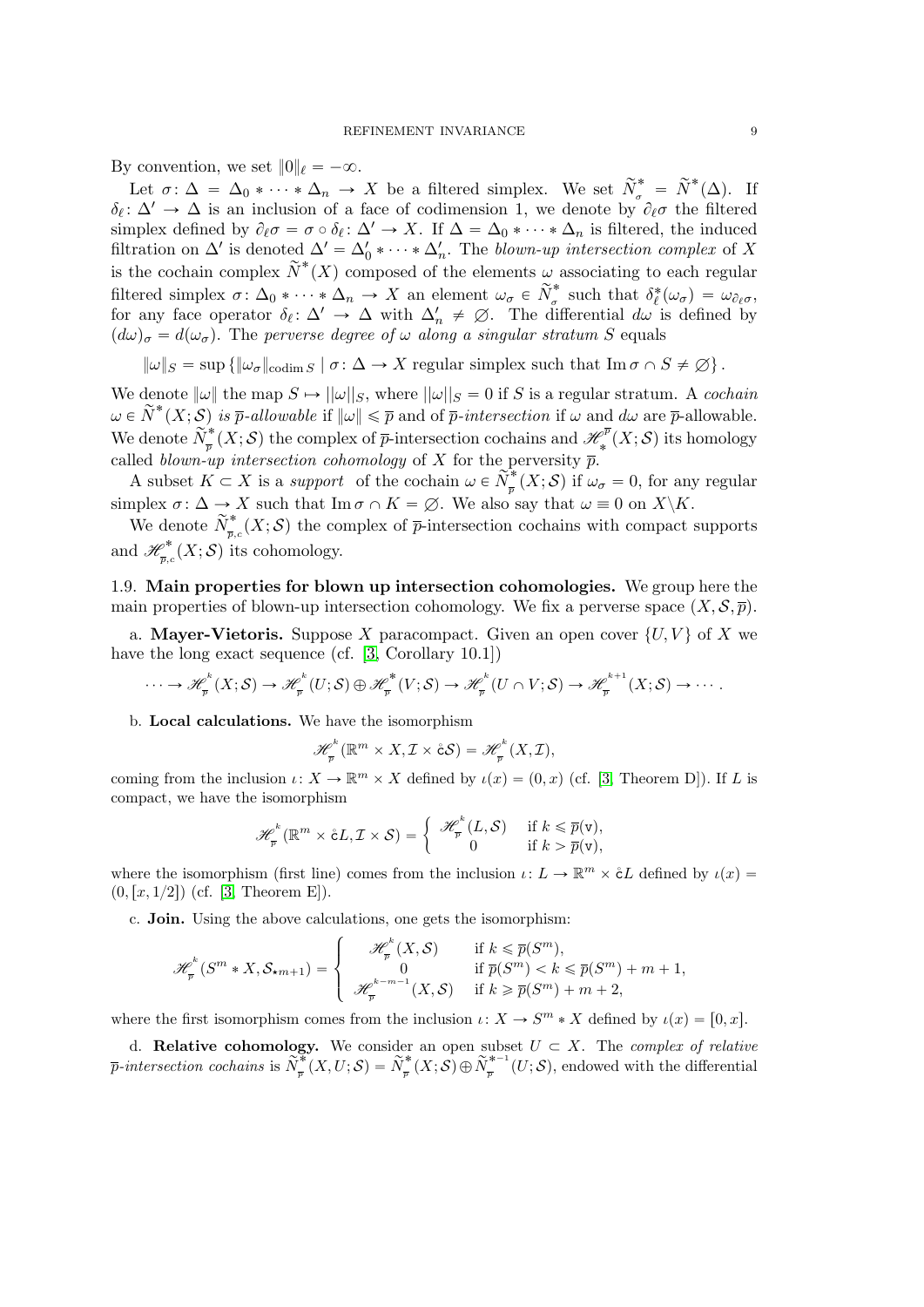$D(\alpha, \beta) = (d\alpha, \alpha - d\beta)$ . Its homology is the relative blown-up  $\bar{p}$ -intersection cohomology of the perverse pair  $(X, U, \overline{p})$ , denoted by  $\mathscr{H}_{\overline{n}}^*$  $_{\overline{p}}^{\sigma^{\boldsymbol{r}}\!}(X,U).$ 

By definition, we have a long exact sequence associated to the perverse pair  $(X, U, \overline{p})$ :

$$
\ldots \to \mathscr{H}_{\overline{p}}^{i}(X;\mathcal{S}) \xrightarrow{\iota^{*}} \mathscr{H}_{\overline{p}}^{i}(U;\mathcal{S}) \to \mathscr{H}_{\overline{p}}^{i+1}(X,U;\mathcal{S}) \xrightarrow{\text{pr}^{*}} \mathscr{H}_{\overline{p}}^{i+1}(X;\mathcal{S}) \to \ldots,
$$

where pr:  $\widetilde{N}^*_{\overline{z}}$  $\widetilde{\mathbb{P}}^{*}(X,U) \to \widetilde{N}_{\overline{p}}^{*}$  $p^* \left(X\right)$  is defined by  $pr(\alpha, \beta) = \alpha$  and i:  $\widetilde{N}_{\overline{p}}^*$  $\frac{\widetilde{N}^*}{\overline{p}}(X) \rightarrow \widetilde{N}^*_{\overline{p}}$  $\int_{\overline{p}}^{\infty} (U)$  is the restriction map (cf. [3, Sec. 12.2]).

e. Injective limit. Analogously to the Borel-Moore intersection homology, the blown-up intersection cohomology with compact supports can be computed through the relative blown-up intersection cohomology by using an injective limit. Let us see that.

**Proposition 1.1.** Let  $(X, \mathcal{S}, \overline{p})$  be a normal and hemicompact perverse space. Then, there exists an isomorphism

$$
\mathscr{H}^*_{\overline{\mathbb{P}},c}(X;\mathcal{S})\cong \varinjlim_{K\subset X}\mathscr{H}^*_{\overline{\mathbb{P}}}(X,X\backslash K;\mathcal{S}),
$$

where  $K$  runs over the family of compact subsets of  $X$ .

*Proof.* By hemicompactness there exists an increasing sequence of compact subsets  $\{K_n\}$  with

$$
K_0 \subset \text{int}(K_1) \subset K_1 \subset \text{int}(K_2) \subset K_2 \subset \cdots K_n \subset \cdots,
$$

and  $X =$  $n\geq 0$  K<sub>n</sub>. In particular, the family  $\{K_n\}$  is cofinal in the family of compact subsets of  $X$ . So, it suffices to prove that the chain map

$$
B\colon \tilde{N}^*_{_{\overline{p},c}}(X;\mathcal{S})\rightarrow \varinjlim_{n\in\mathbb{N}}\tilde{N}^*_{_{\overline{p}}}(X,X\backslash K_n;\mathcal{S}),
$$

defined by  $B(\omega) = \langle (\omega, 0), m \rangle$ , where  $K_m$  is a compact support of  $\omega$ , is a quasi-isomorphism.

An element  $\langle (\alpha, \beta), m \rangle \in \lim_{n \in \mathbb{N}} \widetilde{N}_{\overline{p}}^*$  $\int_{\overline{p}}^{\infty}(X, X \setminus K_n; \mathcal{S})$  is characterized by these two properties:

 $- (\alpha, \beta) \in \mathscr{H}_{\overline{n}}^*$  $\frac{\varphi^*}{\overline{p}}(X,X\backslash K_m;S),$  and

$$
\text{- }\langle (\alpha,\beta),m\rangle = \langle (\alpha',\beta'),m'\rangle \text{ if } (\alpha,\beta)=(\alpha',\beta') \text{ on } \widetilde{N}_{\overline{p}}^*(X,X\setminus K_{m'};\mathcal{S}) \text{ if } m\leqslant m'.
$$

We proceed in several steps.

• Step 1. Bump functions.

Since X is normal then, for each each  $n \in \mathbb{N}$ , we can find a continuous map  $f_n : X \to [0, 1]$ with  $f_n \equiv 0$  on  $K_{n+1}$  and  $f_n \equiv 1$  on  $X\int(K_{n+2})$ . Associated to  $f_n$  we have constructed a cochain  $\tilde{f}_n \in \tilde{N}_{\overline{n}}^0$  $\frac{0}{\sigma}(X; S)$  verifying  $\tilde{f}_n \equiv 0$  on  $K_{n+1}$  and  $\tilde{f}_n \equiv 1$  on  $X\int(K_{n+2})$  (cf. [3, Lemma 10.2]). Consider the open covering  $\mathcal{U}_n = \{X \setminus K_n, \text{int}(K_{n+1})\}$  of X. Notice that<sup>5</sup>,

$$
\gamma \in \widetilde{N}_{\overline{p}}^{*}(X \setminus K_n; \mathcal{S}) \Longrightarrow \widetilde{f}_n \smile \gamma \in \widetilde{N}_{\overline{p}}^{*, \mathcal{U}_n}(X; \mathcal{S}) \text{ and } \widetilde{f}_n \smile \gamma = \gamma \text{ on } X \setminus K_{n+3}.
$$
 (6)

• Step 2. The operator  $B^*$  is a monomorphism.

Let  $[\omega] \in \text{Ker } B^*$ . So, there exists  $m \in \mathbb{N}$  and  $\langle (\gamma, \eta), m \rangle \in \widetilde{N}_{\overline{n}}^*$  $\int_{\overline{p}}^{\infty}(X,X\backslash K_m;\mathcal{S})$  with  $K_m$  compact support of  $\omega \in \widetilde{N}_{\overline{p},c}^{*}(X;\mathcal{S})$  and  $\langle(\omega,0),m\rangle = \langle D(\gamma,\eta),m\rangle = \langle(d\gamma,\gamma-d\eta),m\rangle$ . In particular, we get  $\omega = d\gamma$  on X and  $\gamma - d\eta = 0$  on  $K\backslash K_m$ .

We get the claim if we prove that  $\rho_{\mathcal{U}_m,c}(\omega) = d\theta$  for some  $\theta \in \widetilde{N}^{*,\mathcal{U}_m}_{\overline{p},c}$  $\int_{\overline{p},c}^{\widehat{\pi},\alpha,m}(X;\mathcal{S})$  (cf. [3, Theorem B]). Here,  $\rho_{\mathcal{U}_m,c}$ :  $\widetilde{N}_{\overline{v}_m}^*$  $\widetilde{N}_{\overline{p},c}^{*,\mathcal{U}_m}(X;\mathcal{S})\to \widetilde{N}_{\overline{p},c}^{*,\mathcal{U}_m}$  $\mathcal{F}_{\overline{p},c}^{*,\alpha_m}(X;\mathcal{S})$  is the canonical restriction. It suffices to consider  $\theta = \rho_{\mathcal{U}_m}(\gamma) - d(\tilde{f}_m \cup \eta)$ , where  $\rho_{\mathcal{U}_m} : \tilde{N}_{\overline{v}_m}^*$  $\widetilde{N}_{\overline{p},c}^*(X;\mathcal{S}) \to \widetilde{N}_{\overline{p}}^{*,\mathcal{U}_m}$  $p_{\overline{p}}^{\pi,\alpha,m}(X;\mathcal{S})$  is the canonical restriction, since

<sup>&</sup>lt;sup>5</sup>We refer the reader to (cf. [3, Section 4]) for the definition of the  $\sim$ -product.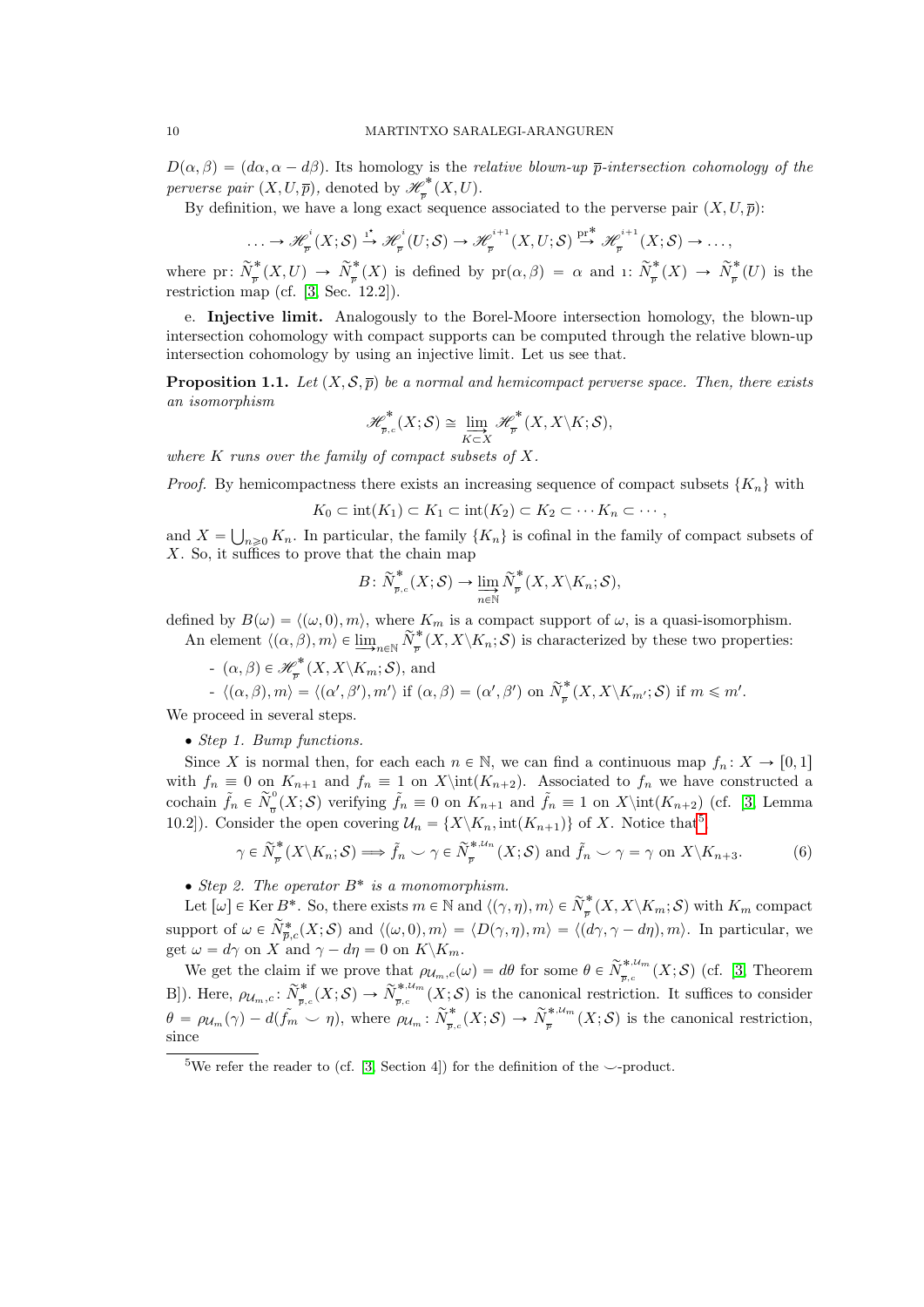(i)  $\tilde{f}_m \smile \eta \in \widetilde{N}_{\overline{n}}^{*,\mathcal{U}_m}$  $\frac{1}{p}^{*,\omega_m}(X;\mathcal{S})$  (cf. (6)). (ii)  $\gamma - d(f_m \smile \eta) \stackrel{(6)}{=} \gamma - d\eta = 0$  on  $X \setminus K_{m+3}$ , giving that  $K_{m+3}$  is a compact support of  $\theta$ , (iii)  $d\theta = d\rho_{\mathcal{U}_m}(\gamma) = \rho_{\mathcal{U}_m}(\omega) = \rho_{\mathcal{U}_m,c}(\omega).$ 

• Step 3. The operator  $B^{\mathcal{U}_m}$ .

For each  $n, m \in \mathbb{N}$  we define  $\widetilde{N}_{\overline{n}}^{*,\mathcal{U}_m}$  $\widetilde{p}^{*, \mathcal{U}_m}_\mathcal{\overline{P}}(X, X\backslash K_n; \mathcal{S}) = \widetilde{N}^{*, \mathcal{U}_m}_\mathcal{\overline{P}}$  $\widetilde{p}^{*, \mathcal{U}_m}_\not\equiv (X; \mathcal{S}) \oplus \widetilde{N}^{*-1, \mathcal{U}_m}_\not\equiv$  $\frac{1}{p}^{\pi^{-1, \alpha, m}}(X \backslash K_n; \mathcal{S})$  (cf. [3, Definition 9.6]). We consider the chain map

$$
B^{\mathcal{U}_m} \colon \widetilde{N}^{*,\mathcal{U}_m}_{\overline{p},c}(X;\mathcal{S}) \to \varinjlim_{n \in \mathbb{N}} \widetilde{N}^{*,\mathcal{U}_m}_{\overline{p}}(X,X \backslash K_n;\mathcal{S}),
$$

defined by  $B^{\mathcal{U}_m}(\omega) = \langle (\omega, 0), p \rangle_{\mathcal{U}_m}$ , where  $K_p$  is a compact support of  $\omega$  (cf. [5, Definition 2.6]). We have the commutative diagram

$$
\widetilde{N}_{\overline{p},c}^{*}(X;\mathcal{S}) \xrightarrow{B} \underline{\lim}_{n \in \mathbb{N}} \widetilde{N}_{\overline{p}}^{*}(X,X \setminus K_{n};\mathcal{S})
$$
\n
$$
\downarrow \rho u_{m,c} \qquad \qquad \downarrow \rho' u_{m}
$$
\n
$$
\widetilde{N}_{\overline{p},c}^{*,\mathcal{U}_{m}}(X;\mathcal{S}) \xrightarrow{B^{\mathcal{U}_{m}}} \underline{\lim}_{n \in \mathbb{N}} \widetilde{N}_{\overline{p}}^{*,\mathcal{U}_{m}}(X,X \setminus K_{n};\mathcal{S})
$$
\n
$$
(7)
$$

where the vertical maps are defined by restriction. Both are quasi-isomorphisms. It suffices to apply [5, Proposition 2.6] (for the left one) and the fact that inductive limits commute with cohomology and [3, Theorem B] (for the right one).

• Step 4. The operator  $B^*$  is an epimorphism.

Let  $\Xi = \langle (\gamma, \eta), m \rangle \in \varinjlim_{\mathbb{N}} \widetilde{N}_{\overline{p}}^*$  $p^{\ast}_{\overline{p}}(X, X \setminus K; S)$  be a cycle. Then  $\langle D(\gamma, \eta), m \rangle = \langle (d\gamma, \gamma - d\eta), m \rangle =$ 0. The cochain  $\theta = \rho_{\mathcal{U}_m}(\gamma) - d(\tilde{f}_m \smile \eta)$  is a cycle of  $\tilde{N}^{*,\mathcal{U}_m}_{\bar{\mathcal{P}},c}$  $\sum_{\bar{p},c}^{\infty,\alpha_m}(X;\mathcal{S})$  since (i), (ii) and  $d\theta =$  $d\rho_{\mathcal{U}_m}(\gamma) = 0$ . In fact,

$$
B^{\mathcal{U}_m,*}[\theta] = [\langle (\theta,0), m+3 \rangle_{\mathcal{U}_m}] = \left[ \langle (\rho_{\mathcal{U}_m}((\gamma) - d(\tilde{f}_m \smile \eta), 0), m+3 \rangle_{\mathcal{U}_m} \right]
$$
  
\n
$$
=_{(1)} \left[ \langle (\rho_{\mathcal{U}_m}(\gamma), \tilde{f}_m \smile \eta), m+3 \rangle_{\mathcal{U}_m} \right] =_{(2)} [\langle (\rho_{\mathcal{U}_m}(\gamma), \eta), m+3 \rangle_{\mathcal{U}_m}]
$$
  
\n
$$
= [\rho'_{\mathcal{U}_m}(\langle (\gamma, \eta), m+3 \rangle)] =_{(3)} [\rho'_{\mathcal{U}_m}(\langle (\gamma, \eta), m \rangle)] = \rho'^*_{\mathcal{U}_m}[\Xi].
$$

where  $=_{(1)}$  comes from  $D(\tilde{f}_m \smile \eta, 0) = (d(\tilde{f}_m \smile \eta), -\tilde{f}_m \smile \eta), =_{(2)}$  from  $\tilde{f}_m = 1$  on  $X \setminus K_{m+2}$ and  $=$ <sub>(3)</sub> from the fact that  $\eta \in \widetilde{N}_{\overline{p}}^{*}(X \backslash K_{m})$ .

The properties of the previous diagram (7) give the existence of  $[\omega] \in \mathcal{H}_{\overline{n}}^*$  $\frac{\varphi^*}{\overline{p},c}(X;\mathcal{S})$  with  $\rho^*_{\mathcal{U}_m,c}[\omega] = [\theta]$  verifying  $\rho'^*_{\mathcal{U}_m}(B^*[\omega]) = B^{\mathcal{U}_m,*}(\rho^*_{\mathcal{U}_m,c}[\omega]) = B^{\mathcal{U}_m,*}[\theta] = \rho'^*_{\mathcal{U}_m}[\Xi]$ , which gives  $[\Xi] = B^*[\omega].$ 

#### 2. Stratified sets and refinements

A refinement of a stratified space  $(X, \mathcal{S})$  is another stratified space  $(X, \mathcal{T})$  whose strata are formed using the strata of the original stratification. We prove that it is possible to go from S to T by modifying just a discrete family of strata: the simple refinement.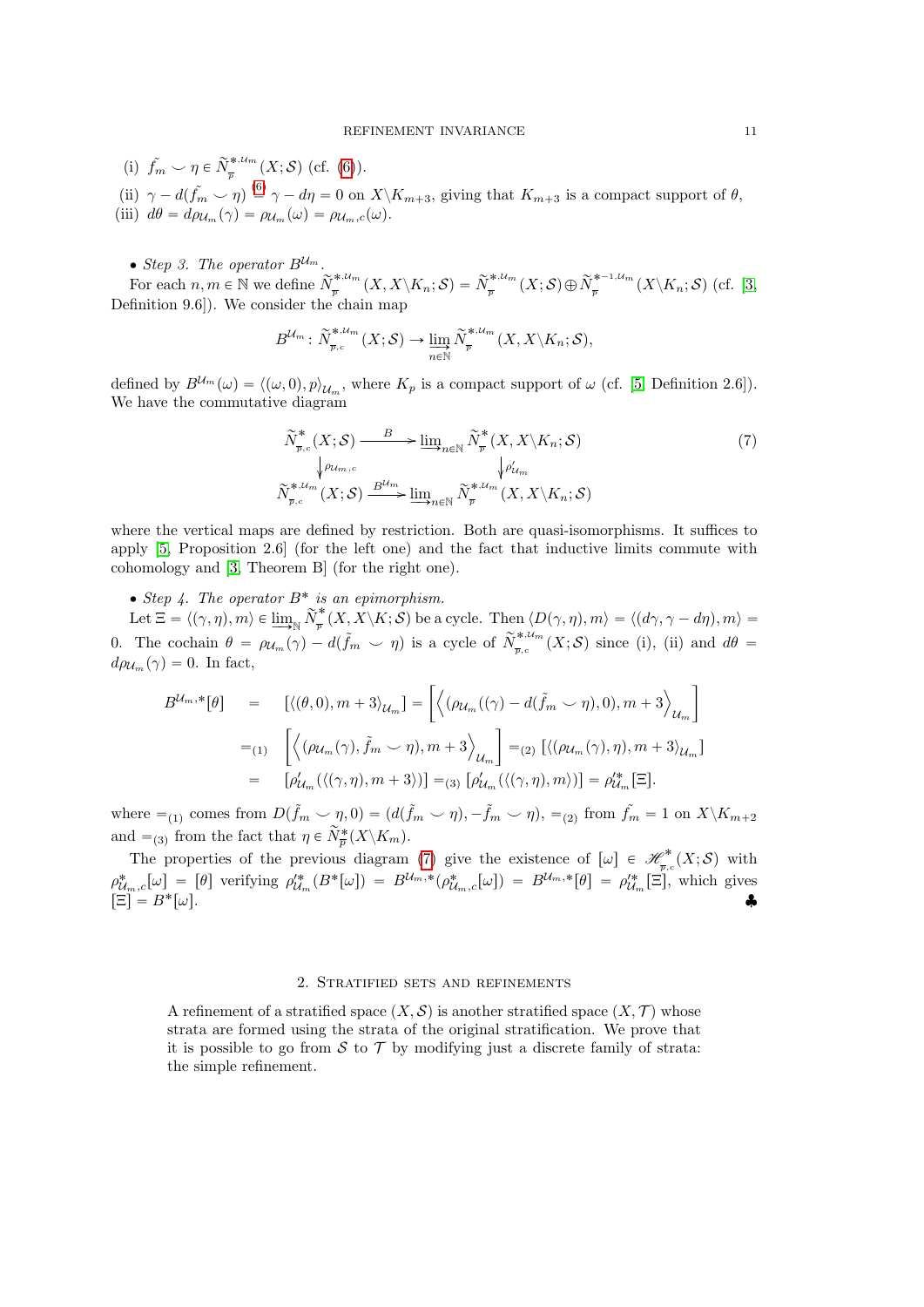2.1. Stratified spaces. A *stratified space*<sup>6</sup> is a Hausdorff topological space X endowed with a partition  $S$ , whose elements are called *strata*, verifying the following conditions (S1)-(S6).

- (S1) The family  $S$  is locally finite.
- $(S2)$  An element of S is a connected manifold.
- (S3) Frontier Condition. Given two strata  $S, S' \in \mathcal{S}$ , we have<sup>7</sup>: :  $S \cap \overline{S'} \neq \emptyset \Longrightarrow S \subset \overline{S'}.$
- (S4) Given two strata  $S, S' \in \mathcal{S}$ , we have:  $\prime \Longrightarrow \dim S < \dim S'.$
- (S5) The family  $\{\dim S \in \mathcal{S}\}\$ is bounded.

Stratified and filtered spaces are related as follows.

**Lemma 2.1.** Let  $(X, \mathcal{S})$  be a stratified space. Then the filtration  $\varnothing = X_{-1} \subseteq X_0 \subseteq X_1 \subseteq \ldots \subseteq X_n$  $X_{n-1} \subsetneq X_n = X$ , given by

$$
X_k = \sqcup \{ S \in \mathcal{S} \mid \dim S \leq k \},\
$$

(cd.  $(55)$ ) defines a filtered space on X whose associated stratification is S.

*Proof.* For the first statement it suffices to prove that each  $X_k$  is a closed subset of X. Let us consider  $x \in \overline{X_k}$ . Property (S1) gives  $x \in \overline{X_k} = \{S \in \mathcal{S} \mid \dim S \leq k\} = \{\overline{S} \in \mathcal{S} \mid \dim S \leq k\}.$ So, there exists  $S \in \mathcal{S}$  with  $x \in \overline{S}$  and dim  $S \leq k$ . If S' is the stratum of S containing x then condition (S4) give dim  $S' \leq \dim S$  and therefore  $x \in X_k$ .

We have  $X_k \backslash X_{k-1} = \sqcup \{S \in \mathcal{S} \mid \dim S = k\}.$  Again, conditions (S1) and (S4) imply that the elements of the RHS of the equality are closed subsets of  $X_k \backslash X_{k-1}$ . So, the stratification of the filtered space is  $S$ .

These are not equivalent notions since, for example, the strata of a filtered space are not necessarily manifolds.

The relation  $S \leq S'$  defined by  $S \subset \overline{S'}$ , is an order relation on S (see [4, Proposition A.22]). The notation  $S \leq S'$  means  $S \leq S'$  and  $S \neq S'$ . So, condition (S4) is equivalent to

(S4)  $S < S' \implies \dim S < \dim S'.$ 

The depth of a family of strata  $\mathcal{S}' \subset \mathcal{S}$  is depth  $\mathcal{S}' = \sup\{i \in \mathbb{N} \mid \exists S_0 \prec S_1 \prec \cdots \prec$  $S_i$  with  $S_0, \ldots, S_i \in \mathcal{S}'$ . Conditions (S4) and (S5) give

**Lemma 2.2.** Let  $(X, \mathcal{S})$  be a stratified space. Then depth  $\mathcal{S}' < \infty$ .

In this work we shall use the formula

$$
\overline{S} = S \sqcup \bigsqcup_{Q < S} Q. \tag{8}
$$

Let us see that. The inclusion  $\supset$  is clear. Let  $x \in \overline{S}$ . Consider  $Q \in \mathcal{S}$  containing x. Since  $Q \cap \overline{S} \neq \emptyset$  then we get  $\subset$  from (S3).

The examples of 1.2: induced, product, cone and join stratification, are also stratified spaces, if we begin with a stratified space  $(X, \mathcal{S})$ . Any point  $x \in X$ , with  $\{x\} \notin \mathcal{S}$ , can be added as a new stratum. This gives the stratification  $\mathcal{S}_x = \{x\} \sqcup \{ (S \setminus \{x\})_{cc} | S \in \mathcal{S} \}.$ 

The following result will be important for the understanding of the local structure of the stratified spaces we are interested in.

**Proposition 2.3.** Let  $(X, \mathcal{S})$  be a stratified space and let  $m \in \mathbb{N}^*$ . Then, there exists a stratified homeomorphism

$$
h\colon (\mathring{\mathbf{c}}(S^m * X), \mathring{\mathbf{c}}\mathcal{S}_{\star m}) \to (B^{m+1} \times \mathring{\mathbf{c}}X, (\mathcal{I} \times \mathring{\mathbf{c}}\mathcal{S})_{(0,\mathtt{v})}).\tag{9}
$$

<sup>6</sup>This definition is not a standard one in all sources. For example, it is more restrictive than that of [4, 8].

<sup>&</sup>lt;sup>7</sup>This condition is equivalent to say that the closure of a stratum is the union of strata.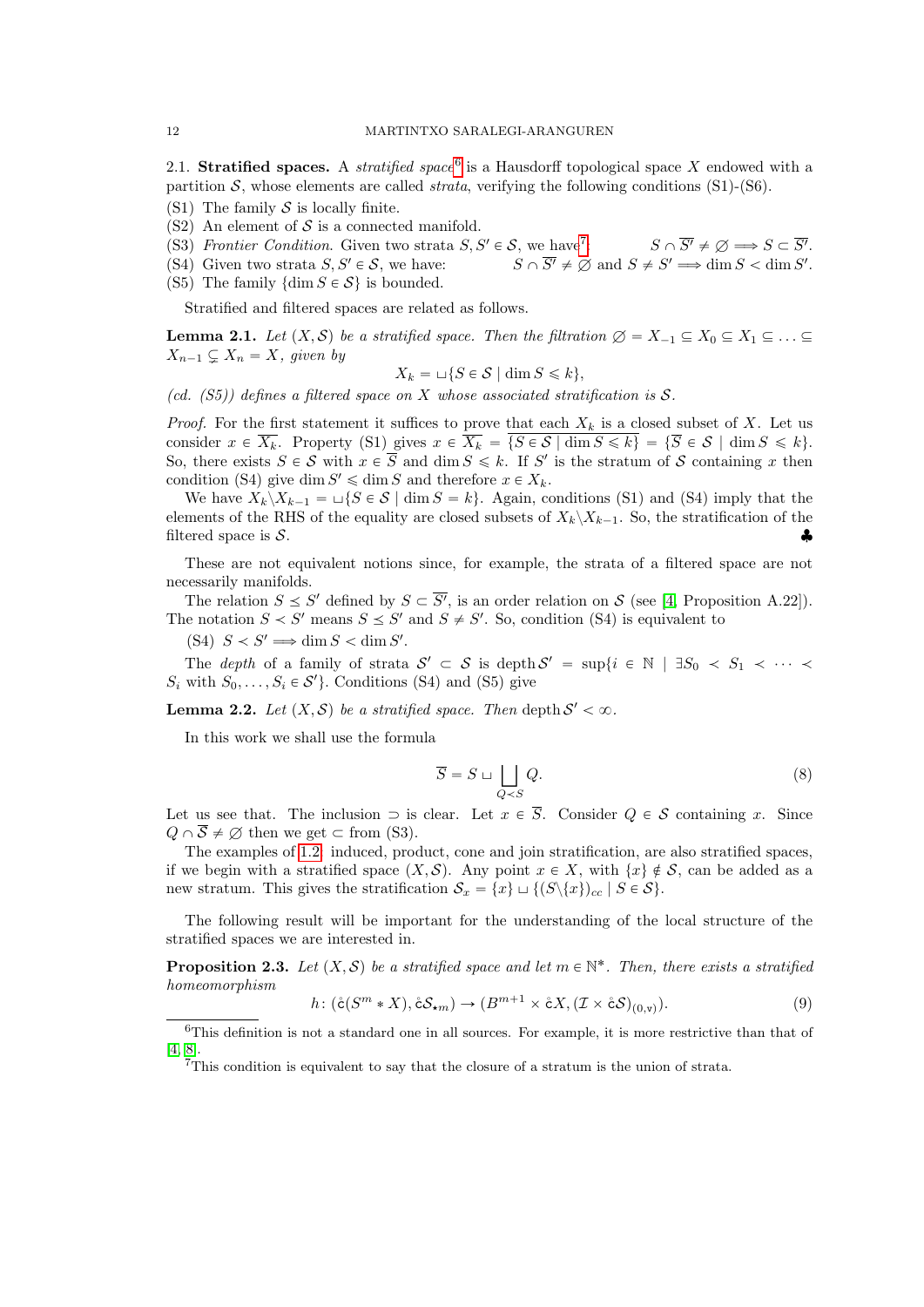*Proof.* We find in [2, 5.7.4] the homeomorphism  $h: \mathcal{E}(S^m * X) \to B^{m+1} \times \mathcal{E}X$  : defined by

$$
h([[z, y], r]) = \begin{cases} (2rz, [y, r]) & \text{si } ||z|| \le 1/2 \\ (rz/||z||, [y, 2r(1 - ||z||)]) & \text{si } ||z|| \ge 1/2. \end{cases}
$$
(10)

Let us verify that h preserves the stratifications. We write u the apex of the cone  $\mathring{c}(S^m * X)$ . We distinguish three cases.

 $+ h(u) = (0, v).$  $+ h(S^m \times ]0,1[) = (B^{m+1} \times {\mathbf{v}})\setminus \{(0, \mathbf{v})\}$  since  $h([[z, y], r] = (rz, \mathbf{v})$  if  $||z|| = 1$ . + The restriction  $h: B^{m+1} \times X \times ]0,1[ \rightarrow B^{m+1} \times X \times ]0,1[$  is given by  $(z, y, r) \mapsto \begin{cases} \end{cases}$  $\int (2rz, y, r)$  si  $||z|| \leq 1/2$ 

$$
(z, y, r) \mapsto \begin{cases} (rz/||z||, y, 2r(1-||z||)) & \text{si } ||z|| \geq 1/2. \end{cases}
$$

It is clearly a stratified homeomorphism.

2.2. Refinements. We say that the stratified space  $(X, \mathcal{S})$  is a *refinement* of the stratified space  $(X, \mathcal{T})^8$ , written  $(X, \mathcal{S}) \lhd (X, \mathcal{T})$ , if  $\mathcal{S} \neq \mathcal{T}$  and

(S6)  $\forall S \in \mathcal{S}$   $\exists T \in \mathcal{T}$  such that S is embedded submanifold of T.

The stratum  $T$  is also denoted by  $S<sup>T</sup>$ . We have

$$
\dim S \leqslant \dim S^I \text{ and } \operatorname{codim} S^I \leqslant \operatorname{codim} S, \quad \text{for each } S \in \mathcal{S}. \tag{11}
$$

Notice that

$$
S, Q \in \mathcal{S} \text{ with } S \le Q \Longrightarrow S^{I} \le Q^{I} \tag{12}
$$

(cf. (S3)). In this work, we shall distinguish several types of strata.

**Definition 2.4.** Let  $(X, \mathcal{S}) \lhd (X, \mathcal{T})$  be a refinement. A stratum  $S \in \mathcal{S}$  is a source stratum if  $\dim S = \dim S<sup>I</sup>$ . In this case, we also say that S is a source stratum of  $T \in \mathcal{T}$ , if  $T = S<sup>I</sup>$ . We also use the following types of strata:

\n- \n
$$
A = \{ S \in \mathcal{S} \mid \dim S = \dim S^I \}:
$$
\n source strata.\n
\n- \n
$$
V = \{ S \in \mathcal{S} \mid \dim S < \dim S^I \}:
$$
\n virtual strata.\n
\n- \n
$$
M = \{ \text{maximal strata of } V \text{ with } \dim M^I \text{ maximal} \}:
$$
\n 
$$
O = \{ S \in \mathcal{A} \mid \exists M \in \mathcal{M} \text{ with } M \leq S, M^I = S^I \}:
$$
\n stable strata.\n
\n- \n
$$
The \text{ refinement } (X, \mathcal{S}) \triangleleft (X, \mathcal{T}) \text{ is simple when depth } \mathcal{V} = 0.
$$
\n We always have depth  $\mathcal{M} = 0.$ \n
\n

**Definition 2.5.** Let  $(X, \mathcal{S}) \lhd (X, \mathcal{T})$  be a refinement. A stratum  $S \in \mathcal{S}^{sing}$  is exceptional if  $S<sup>I</sup> \in \mathcal{T}^{reg}$ . Moreover, if codim  $S = 1$  we say that S is an 1-exceptional stratum.

Any exceptional stratum is a virtual stratum.

**Definition 2.6.** A simple decomposition of a refinement  $(X, \mathcal{S}) \lhd (X, \mathcal{T})$  is a finite sequence of simple refinements:  $(X, S) = (X, \mathcal{R}_0) \triangleleft \cdots \triangleleft (X, \mathcal{R}_m) = (X, \mathcal{T})$ .

Example 2.7. A key result of this work is the Proposition 2.10 giving the existence of simple refinements. The relevance of these kind of refinements is given by Proposition 3.4, where we get a nice local description of the a simple refinement in the framework of CS-sets.

Before proving these results, we give an example of a refinement  $(X, \mathcal{S}) \lhd_I (X, \mathcal{T})$  described as composition of two simple refinements  $(X, S) \lhd_J (X, S')$  and  $(X, S') \lhd_K (X, \mathcal{T})$  through a stratified space  $(X, \mathcal{S}')$ .

<sup>&</sup>lt;sup>8</sup>We also say that  $(X, \mathcal{T})$  is a *coarsening* of  $(X, \mathcal{S})$ .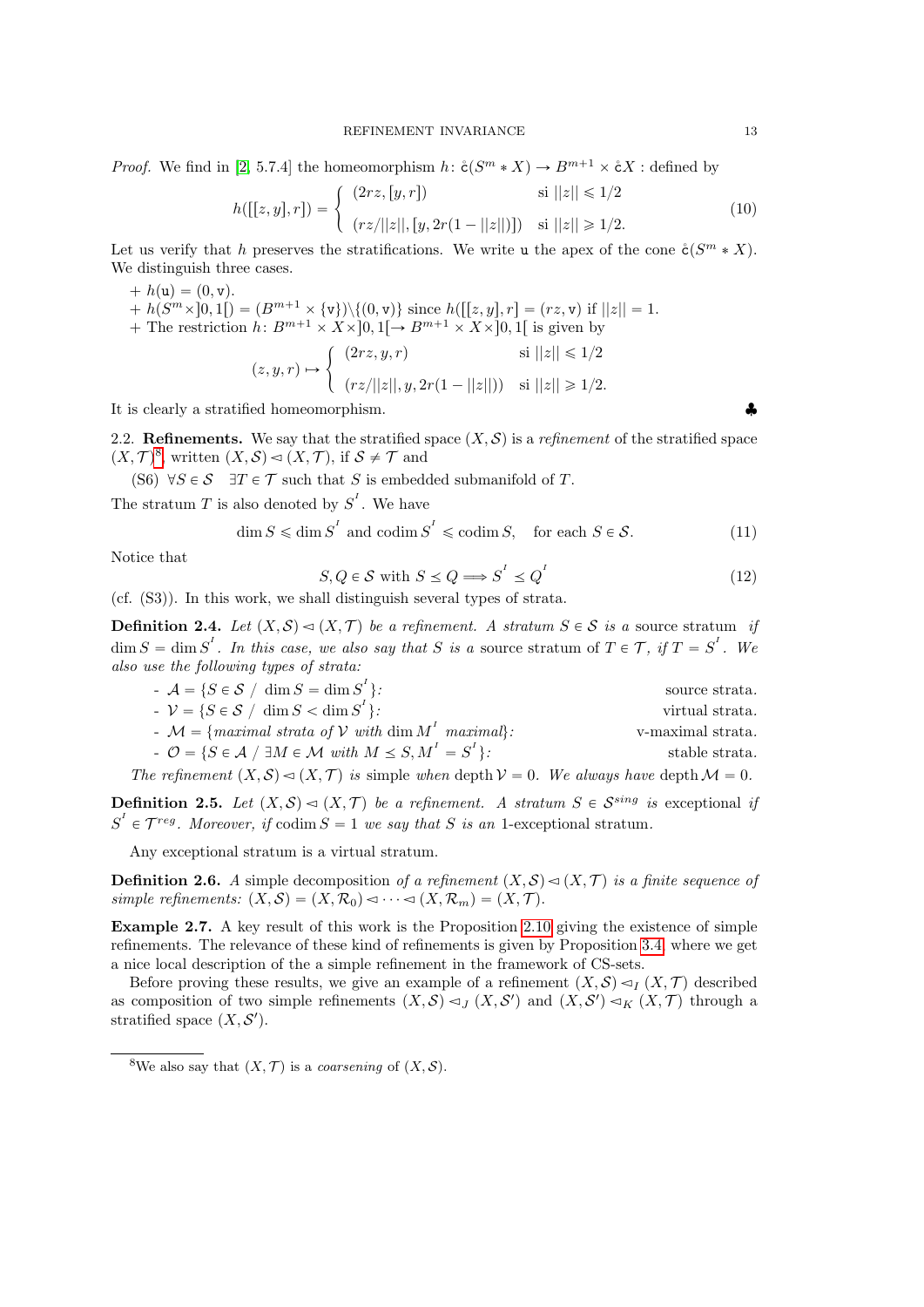

| Refinement $J$                                                       | Refinement $I$                                             | Refinement $K$                                   |
|----------------------------------------------------------------------|------------------------------------------------------------|--------------------------------------------------|
| $\mathcal{A}\setminus\mathcal{O} = \{Q_1, Q_2, Q_3, R_1, S_1, S_2\}$ | $\mathcal{A}\setminus\mathcal{O} = \{Q_3, R_1, S_1, S_2\}$ | $\mathcal{A}\setminus\mathcal{O} = \{Q_3, R_4\}$ |
| $\mathcal{V} = \mathcal{M} = \{S_3\}$                                | $\mathcal{V}\setminus\mathcal{M} = \{Q_1, Q_2\}$           | $\mathcal{V} = \mathcal{M} = \{Q_1, Q_2\}$       |
| $\mathcal{O} = \{R_2, R_3\}$                                         | $\mathcal{O} = \{R_2, R_3\}$                               | $\mathcal{O} = \{R_1, S_1, S_2\}$                |

In the simple refinement J (resp. K) a stratum of M melts into a stratum of S' (resp. T) and, for each of them, 1 or 2 strata of  $\mathcal O$  also disappear into a bigger stratum with same dimension:  $S_3, R_2, R_3 \rightarrow R_4$  (resp.  $Q_1, S_1, S_2 \rightarrow S$  or  $Q_2, R_1 \rightarrow R_5$ ). Among the strata of V those of M are the first to disappear.

The objective of the following Lemmas is to prove Proposition 2.10: a refinement can be decomposed as a sequence of simple refinements.

**Lemma 2.8.** Let  $(X, \mathcal{S}) \triangleleft I(X, \mathcal{T})$  be a refinement with  $\mathcal{S} \neq \mathcal{T}$ . Then

(a)  $\mathcal{M} \neq \emptyset$ .

- (b) For each  $S \in \mathcal{S}$  there exists a source stratum  $P \in \mathcal{S}$  of  $S<sup>T</sup>$  with  $S \leq P$ .
- (c) Given two strata  $R, Q \in \mathcal{T}$  with  $R \leq Q$  there exist two source strata  $R', Q' \in \mathcal{S}$  of R and Q respectively with  $R' \leq Q'$ .

*Proof.* (a) Since  $S \neq \mathcal{T}$  then there exists a stratum  $S \in S$  with  $S \neq S^{\prime}$ . If  $\mathcal{M} = \emptyset$  then  $V = \emptyset$  and then  $S^I = \sqcup \{P \in \mathcal{A} \mid P^I = S^I\}$ , open connected subsets of  $S^I$  (cf. (S6)). By connectedness of  $S<sup>I</sup>$  we conclude that  $\{P \in \mathcal{A} \mid P<sup>I</sup> = S<sup>I</sup>\}$  contains just one element, necessarily S. The contradiction  $S<sup>I</sup> = S$  implies that  $\mathcal{M} \neq \emptyset$ .

(b) By definition we have

$$
S^{I} = \bigcup \{ P \in \mathcal{A} \mid P^{I} = S^{I} \} \cup \left( \bigcup \{ P \in \mathcal{V} \mid P^{I} = S^{I} \} \right),\tag{13}
$$

where the elements of the first term are open subsets of  $S<sup>I</sup>$ . This decomposition is locally finite (cf. (S1)). By dimension reasons,  $O = \sqcup \{P \in \mathcal{A} \mid P^I = S^I\} = \sqcup \{\text{source strata of } S^I\}$  is an open dense subset of  $S^I$  (cf. (S4), (S6)). Condition  $S \subset \overline{O}$  implies the existence of a source stratum P of  $S<sup>T</sup>$  with  $S \cap \overline{P} \neq \emptyset$ . Property (S3) gives (b).

(c) Item (b) gives a source stratum  $R' \in S$  of R. Since  $\sqcup$  {source strata of  $Q$ } =  $\sqcup_{i \in I} Q_i$  is an open dense subset of Q then  $R' \subset R \subset \overline{Q} = \overline{\sqcup_{i\in I}Q_i} = \overline{\sqcup_{i\in I}Q_i} = \overline{\sqcup_{i\in I}Q_i}$ . So, there exists  $Q_i \in \mathcal{S}$ , source stratum of Q, with  $R' \cap \overline{Q_i} \neq \emptyset$ . Since  $R' \leq Q_i$  (cf. (S3)) we end the proof taking  $Q' = Q_i$ .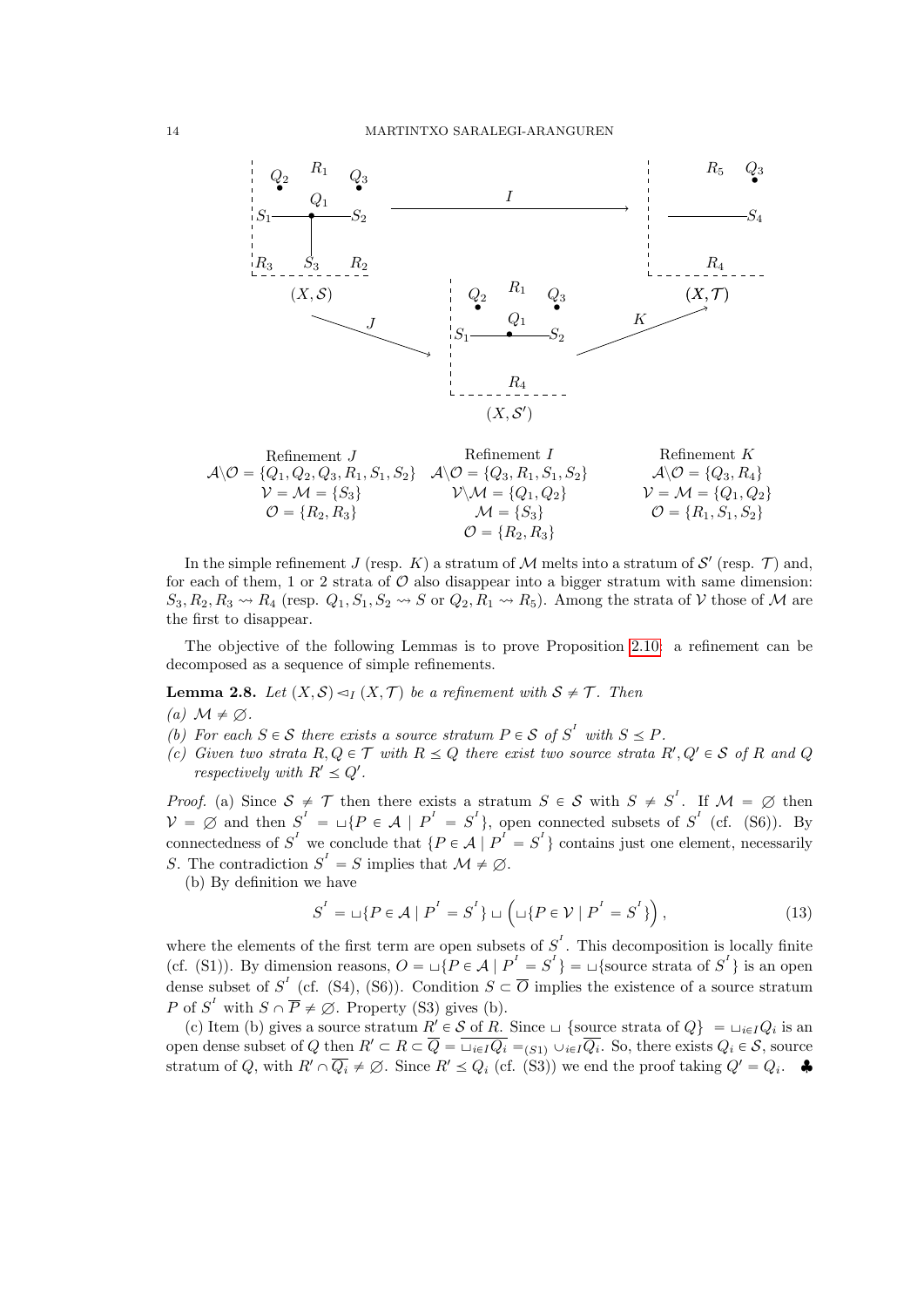The subsets  $M_i$ , we study now play an important rôle in the construction of the simple decomposition of a refinement. They are the new strata on the first step of this decomposition.

**Lemma 2.9.** Let  $(X, \mathcal{S}) \lhd_I (X, \mathcal{T})$  be a refinement. Consider a stratum  $M \in \mathcal{M}$ . We define

$$
M_{I} = \sqcup \{ Q \mid Q \in \mathcal{O} \sqcup \mathcal{M} \text{ and } Q^{I} = M^{I} \}.
$$

Then

(a)  $M_I$  is a connected open subset of  $M^I$ .

(b) Q is an embedded sub-manifold of  $M_I$ , if  $Q \in \mathcal{M}$  and  $Q^I = M^I$ , and

(c) Q is an open subset of  $M_I$ , if  $Q \in \mathcal{O}$  and  $Q^I = M^I$ .

*Proof.* Without loss of generality we can suppose  $X = M^T$ . We have  $S^T = M^T$  for each  $S \in \mathcal{S}$ . (a) The subset  $F = \sqcup \{ S \in V \setminus \mathcal{M} \}$  is a closed subset of X (cf. (8) and (S4)) not meeting  $M<sub>I</sub>$ . Given  $S \in V \backslash \mathcal{M}$  we have dim  $S \neq \dim X$  (since  $S \in V$ ) and dim  $S \neq \dim X - 1$  (since  $S \notin \mathcal{M}$ ). Then,  $F$  it is a locally finite union of sub-manifolds of  $X$  whose codimension is at least 2 (cf. (S1), (S4)). So,  $Y = X \backslash F$  is a S-saturated connected open subset of  $M<sup>T</sup>$  containing  $M<sub>I</sub>$ .

By construction, we have  $V_Y = M$ , that is,  $S_Y = M \sqcup A$ . Let us suppose  $A \neq \emptyset$ . By dimension reasons, if  $S \in \mathcal{A} \setminus \mathcal{O}$  then  $\overline{S} = S$  (cf. (8) and (S4)). Property (S2) gives  $S = Y$  and then  $S = M$  which is impossible. So,  $S_Y = M \cup \mathcal{O}$ . Then  $M_I = Y$  which is a connected open subset of  $M^I$ .

(b) Condition (S6) implies that Q is an embedded sub-manifold of  $M<sup>I</sup>$ . Since  $Q \subset M<sub>I</sub>$  then (a) gives the result.

(c) Finally,  $\dim Q = \dim Q' = \dim M'$  implies that Q is an open subset of  $M'$  (cf. (S6)). Since  $Q \subset M_I$ , condition (a) gives (c).

**Proposition 2.10.** Any refinement  $(X, \mathcal{S}) \triangleleft (X, \mathcal{T})$ , with  $\mathcal{S} \neq \mathcal{T}$ , has a simple decomposition.

*Proof.* Let us define  $d_{\mathcal{S},\mathcal{T}} = \dim M^I$  where  $M \in \mathcal{M}$ . This number is independent of the choice of M by definition of  $\mathcal M$ . Condition  $\mathcal S \neq \mathcal T$  implies  $\mathcal M \neq \emptyset$  (cf. Lemma 2.8 (a)) and therefore  $d_{\mathcal{S},\mathcal{T}} \geq 0$ . We proceed by induction on  $d_{\mathcal{S},\mathcal{T}}$ . If  $d_{\mathcal{S},\mathcal{T}} = 0$  then the dimension of the strata of M is 0. Then  $V = M$ , which gives depth  $V = 0$ . We conclude that the refinement is simple.

Now, in the inductive step, we can suppose that  $d_{\mathcal{S},\mathcal{T}} > 0$ . It suffices to construct a chain of refinements  $(X, S) \le (X, \mathcal{R}) \le (X, \mathcal{T})$ , where the first one is simple and  $d_{\mathcal{R},\mathcal{T}} < d_{\mathcal{S},\mathcal{T}}$ .

Let  $M, N \in \mathcal{M}$  be two strata with  $M_I \cap N_I \neq \emptyset$ . This implies  $M^I \cap N^I \neq \emptyset$  and therefore  $M^I = N^I$ . So,  $M_I = \sqcup \{Q \in \mathcal{O} \sqcup \mathcal{M} \mid Q \subset M^I\} = \sqcup \{Q \in \mathcal{O} \sqcup \mathcal{M} \mid Q \subset N^I\} = N_I$ . We get the dichotomy  $M_I = N_I$  or  $M_I \cap N_I = \emptyset$ . In order to avoid repetitions, we fix a family  $\{M_i \subset \mathcal{M} \mid i \in \nabla\}$  such that  $\cup \{M_i \mid M \in \mathcal{M}\} = \sqcup \{M_{i,I} \mid i \in \nabla\}$ , We define

$$
\mathcal{R} = \mathcal{S} \setminus (\mathcal{O} \sqcup \mathcal{M}) \sqcup \{ M_{i,I} \mid i \in \nabla \}. \tag{14}
$$

Let us verify all the properties.

 $\bullet$  (X, R) is a stratified space. By definition of stable strata we have  $\text{L}\{Q \mid Q \in \mathcal{O} \sqcup \mathcal{M}\} =$  $\Box\{M_{i,j}\mid i\in\nabla\}$ . Then  $\mathcal R$  is a partition of X. Condition  $(S1)_{\mathcal S}$  gives condition  $(S1)_{\mathcal R}$ . Condition  $(S2)_{\mathcal{R}}$  comes from  $(S2)_{\mathcal{S}}$  and Lemma 2.9 (a). For the proof of  $(S3)_{\mathcal{R}}$  and  $(S4)_{\mathcal{R}}$ , it suffices to prove:

(a)  $S \cap \overline{P} \neq \emptyset$   $\Rightarrow$   $S \subset \overline{P}$  and  $\dim S < \dim P$ . (b)  $S \cap M_I \neq \emptyset \Rightarrow S \subset M_I$  and  $\dim S < \dim M_I$ , (c)  $S \cap M_I \neq \emptyset \Rightarrow S \supset M_I$  and  $\dim M_I < \dim S$ , (d)  $N_I \cap M_I \neq \emptyset \Rightarrow M_I = N_I.$ 

where  $S, P \in \mathcal{S} \setminus (\mathcal{O} \sqcup \mathcal{M})$  and  $M, N \in \mathcal{M}$ . Let us see that.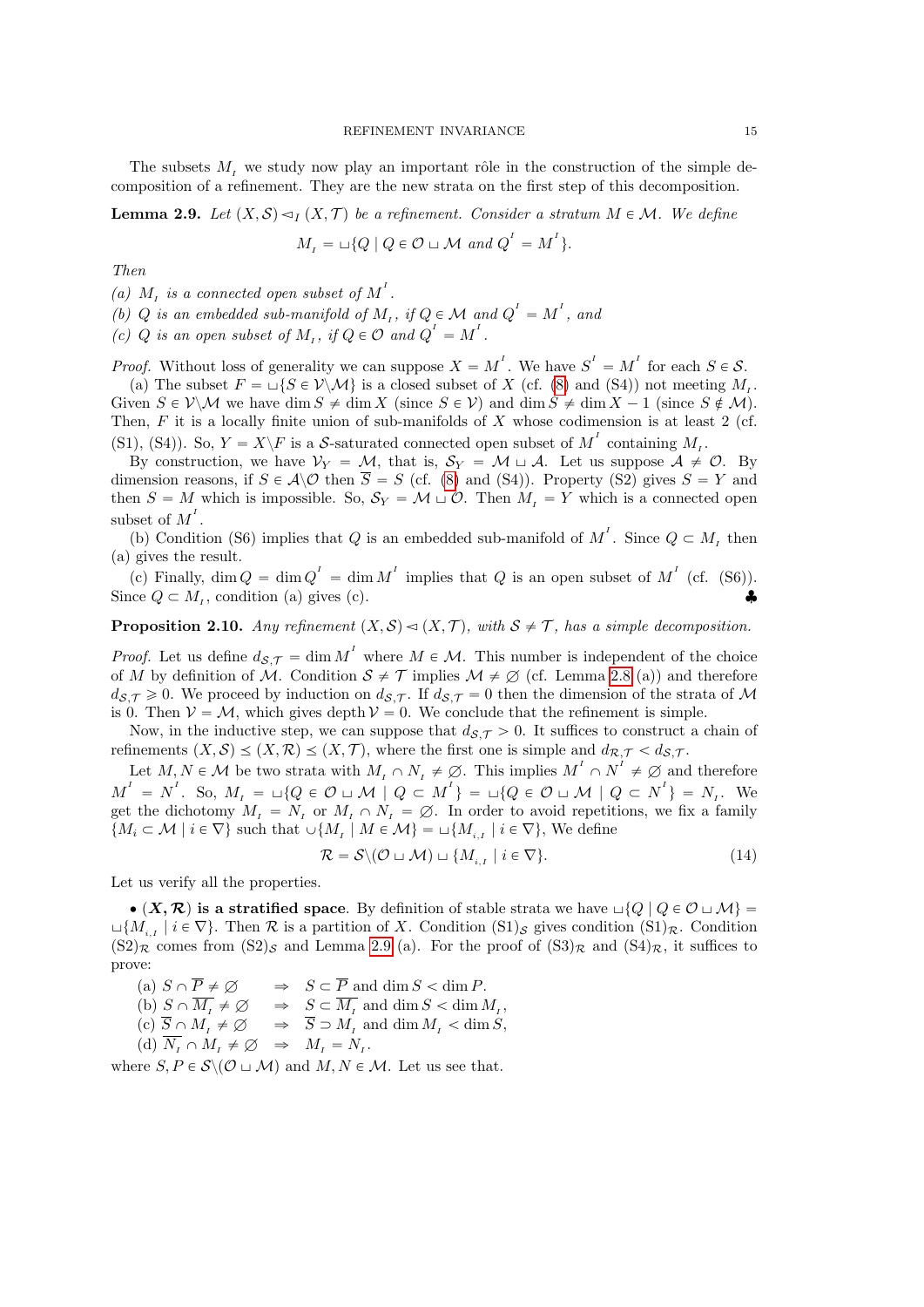(a) It follows directly from  $(S3)_s$  and  $(S4)_s$ .

(b) Locally finiteness of S (cf.  $(S3)_{\mathcal{S}}$ ) gives  $M_I = \cup \{Q \mid Q \in \mathcal{S} \text{ and } Q \subset M_I\}$ . So, there exists  $Q \in \mathcal{O} \sqcup \mathcal{M}$  with  $Q^I = M^I$  and  $S \cap \overline{Q} \neq \emptyset$ . So,  $S \subset \overline{Q} \subset \overline{M_I}$  (cf.  $(S3)_{\mathcal{S}}$ ). Since  $S \notin \mathcal{O} \sqcup \mathcal{M}$  we get  $S \neq Q$  and then dim  $S \stackrel{(S4)S}{\leq} \dim Q \stackrel{(11)}{\leq} \dim Q^I = \dim M^I \stackrel{Lemma 2.9(a)}{=} \dim M_I$ .

(c) Condition  $\overline{S} \cap M_I \neq \emptyset$  implies the existence of  $Q \in \mathcal{M} \cup \mathcal{O}$  with  $Q^I = M^I$  and  $Q \leq S$  (cf.  $(S3)_s$ ). By definition of stable strata we can suppose that  $Q \in \mathcal{M}$ , which implies  $S \in \mathcal{A}$  since  $S \notin \mathcal{M}$ . If  $M' = S'$  then  $S \in \mathcal{O}$ , which is impossible. So,  $M' \neq S'$ . Since  $M' = Q' \stackrel{(12)}{\leq} S'$  then  $M^I \prec S^I$  and we get dim  $M^I \stackrel{(S4)\tau}{\prec} \dim S^I$ .

Let us consider a virtual stratum  $V \in \mathcal{V}$  included in  $S^{\prime}$ . There exists a maximal stratum  $W \in \mathcal{V}$  with  $V \leq W$  (cf. Lemma 2.2). Since  $V' \leq W'$  (cf. (12)) then we have

$$
\dim M^I < \dim S^I = \dim V^I \stackrel{(S4)_S}{\leqslant} \dim W^I,
$$

which is impossible by definition of M. So, the subset  $S<sup>T</sup>$  does not contain any virtual stratum. By connectedness of  $S<sup>T</sup>$  the formula (13) implies that  $S<sup>T</sup>$  contains just one stratum of S, that

is,  $S^I = S$ . We get  $M_I \subset M^I = Q^I \subset \overline{S^I} = \overline{S}$  and  $\dim M_I = \dim M^I = \dim Q^I \stackrel{(S4)_S}{\leq} \dim S^I =$  $\dim S$  (cf. Lemma 2.9 (a)).

(d) If  $\overline{N_I} \cap M_I \neq \emptyset$  then  $\overline{N^I} \cap M^I \neq \emptyset$  and therefore  $M^I \leq N^I$  (cf.  $(S3)_{\mathcal{T}}$ ). Lemma 2.9 (a),  $(S4)_{\mathcal{T}}$  and (12) give dim  $M_I = \dim M' \leq \dim N' = \dim N_I$ . By definition of M we get that previous  $\leq$  becomes  $=$ . Finally, condition  $(S4)_{\mathcal{T}}$  gives  $M^I = N^I$  and therefore  $M_I = N_I$ .

 $\bullet$   $(X, \mathcal{S}) \lhd (X, \mathcal{R})$  is a simple refinement. The strata of  $\mathcal{S}\backslash (\mathcal{M} \sqcup \mathcal{O})$  remain equal. The other strata verify condition  $(S6)_{S,R}$  following Lemma 2.9. So,  $(X, S) \lhd (X, R)$  is a refinement. The only strata whose dimension increases when passing from  $S$  to  $R$  are the strata of  $M$ :  $\dim M < \dim M_I$ . So

$$
\mathcal{V}_{\mathcal{S},\mathcal{R}} = \mathcal{M}_{\mathcal{S},\mathcal{R}} = \mathcal{M} = \mathcal{M}_{\mathcal{S},\mathcal{T}}
$$
\n(15)

which gives depth  $V_{\mathcal{S},\mathcal{R}} = \operatorname{depth} \mathcal{M}_{\mathcal{S},\mathcal{T}} = 0.$ 

 $\bullet$   $(X, \mathcal{R}) \lhd (X, \mathcal{T})$  is a refinement with  $d_{\mathcal{R},\mathcal{T}} < d_{\mathcal{S},\mathcal{T}}$ . A stratum  $Q \in \mathcal{S} \setminus (\mathcal{O} \sqcup \mathcal{M})$ goes to  $Q<sup>I</sup>$ , where it is an embedded sub-manifold from  $(S6)_{S,R}$ . The strata  $M<sub>I</sub>$ ,  $M \in \mathcal{M}$ , are open subsets of M<sup>T</sup>. So,  $(X, \mathcal{R}) \lhd (X, \mathcal{T})$  is a refinement. Since  $\dim M_1 = \dim M^1$ , for each  $M \in \mathcal{M}$ , then  $M_i \in \mathcal{R}$  is a source stratum. The same is true for the strata of  $\mathcal{A}\backslash\mathcal{O}$ . This gives  $V_{\mathcal{R},\mathcal{T}} = V \setminus \mathcal{M} = V_{\mathcal{S},\mathcal{T}} \setminus \mathcal{M}_{\mathcal{S},\mathcal{T}}$  and therefore  $d_{\mathcal{R},\mathcal{T}} < d_{\mathcal{S},\mathcal{T}}$ .

#### 3. CS-SETS

The invariance result we study in this work applies to CS-sets, a weaker notion than that of stratified pseudomanifold. Here, a link of a stratum is not necessarily a CS-set but a filtered space [8, example 2.3.6]. We also describe the local structure of a simple refinement between two CS-sets.

3.1. CS-sets. A filtered space  $(X, S)$  is a *n-dimensional CS-set* if any regular stratum is an n-dimensional manifold, and for any singular stratum  $S \in \mathcal{S}$  and for any  $x \in S$  there exists a stratum preserving homeomorphism<sup>9</sup>

$$
\varphi\colon (\mathbb{R}^i \times \mathring{\text{c}}L, \mathcal{I} \times \mathbf{c}\mathcal{L}) \to (V, \mathcal{S}),
$$

<sup>9</sup>A homeomorphism which is also a stratified map. The involved stratifications are described in Example 1.2 .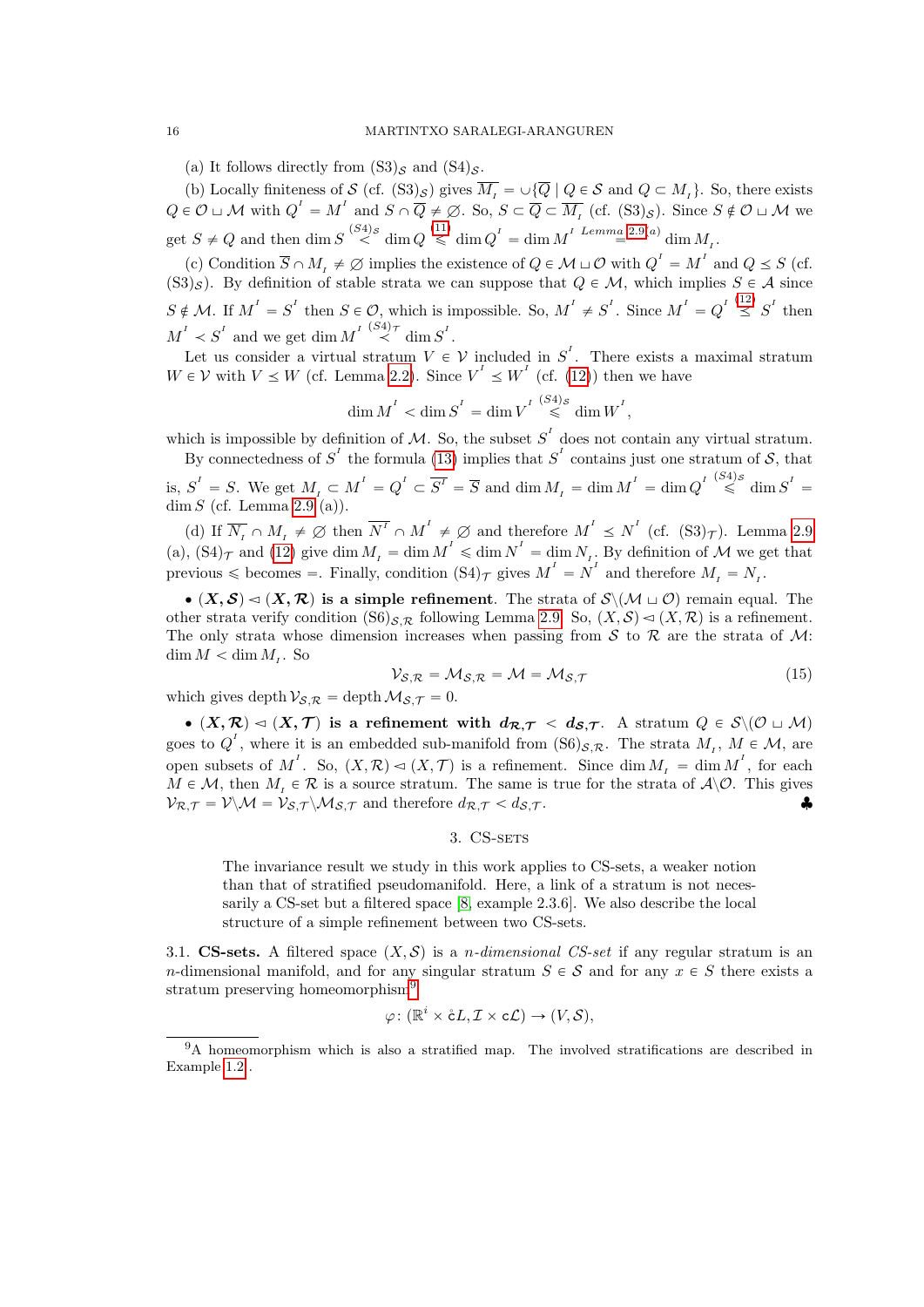where

(a)  $V \subset X$  is a open subset containing x,

(b)  $(L;\mathcal{L})$  is a compact filtered space,

(c)  $\varphi(0, \mathbf{v}) = x$  and  $\varphi(\mathbb{R}^i \times {\{\mathbf{v}\}}) = V \cap S$ .

The pair  $(V, \varphi)$  is a S-conical chart, or simply conical chart, of x. The link of  $\varphi$  is  $(L, \mathcal{L})$ . Since the links are always non-empty sets then the open subset  $X\setminus\Sigma$  is dense. Closed strata of S are exactly the minimal strata of S. On the other hand, the open strata of S are the maximal strata of  $X$ , they coincide with the *n*-dimensional strata of  $X$ .

A perverse CS-set is a triple  $(X, S, \overline{p})$  where  $(X, S)$  is a CS-set and  $\overline{p}$  is a perversity on  $(X, S)$ .

We find in [20] a comparison between different notions of stratification. In this work we need the following property.

#### Proposition 3.1. Any CS-set is a stratified space.

Proof. Conditions (S2) and (S5) come from definition. Property (S1) is proved in [8, Lemma 2.3.8. Let us verify (S3) and (S4). Since it is a local question, we set  $X = \mathbb{R}^i \times cL$  with  $S = \mathbb{R}^i \times \{v\}$ . We can suppose  $S \neq S'$  and therefore  $S' = \mathbb{R}^i \times Q \times ]0,1[$  for some  $Q \in \mathcal{L}$ . Since  $\overline{S'} = \mathbb{R}^i \times \mathbf{c}\overline{Q}$  we get  $S \subset \overline{S'}$ . We also have  $\dim S < \dim S'$  $\bullet$   $\bullet$ 

Consider a refinement  $(X, \mathcal{S}) \lhd (X, \mathcal{T})$  between two CS-sets, which makes sense following previous Proposition. The identity  $I: (X, S) \to (X, \mathcal{T})$  is in fact a stratified map (cf. (11)). We write  $(X, \mathcal{S}) \lhd_I (X, \mathcal{T})$ .

Simple decompositions and CS-sets are compatible.

**Proposition 3.2.** A refinement  $(X, \mathcal{S}) \triangleleft (X, \mathcal{T})$  between two different CS-sets possesses a simple decomposition made up of CS-sets.

*Proof.* It suffices to prove that the first element  $(X, \mathcal{R})$  of the simple decomposition constructed in the proof of Proposition 2.10 is a CS-set.

We use the following notation:  $(X, S) \lhd_I (X, \mathcal{R}) \lhd_I (X, \mathcal{T})$  and  $(X, S) \lhd_E (X, \mathcal{T})$  the original refinement. We know that the manifolds  $X\setminus\Sigma<sub>S</sub>$  and  $X\setminus\Sigma<sub>T</sub>$  are dense open subsets of X. So,  $\dim(X, \mathcal{S}) = \dim(X, \mathcal{T}).$ 

It remains to construct a R-conical chart of any point  $x \in \Sigma_S$ . We consider the strata  $S \in \mathcal{S}$ and  $S<sup>T</sup> \in \mathcal{R}$  containing x. We distinguish two cases.

 $+ S \in \mathcal{A}_{\mathcal{S},\mathcal{R}}$ . Let  $\varphi: (\mathbb{R}^m \times \mathcal{E}_L, \mathcal{I} \times \mathcal{E}_L) \to (V,\mathcal{S})$  be a S-conical chart of x with link  $(L,\mathcal{L})$ . Since  $\dim S = \dim S'$  then  $S \cap V = S' \cap V = \varphi(\mathbb{R}^m \times {\{\mathbf{v}\}})$ . A stratum of  $\mathcal{R}_{V \setminus S'}$  is a union of strata of  $\mathcal{S}_{V \setminus S}$ , then it is of the form  $\varphi(\mathbb{R}^m \times ]0,1[\times \bullet)$ . So, there exists a filtration  $\mathcal{L}'$  on L such that  $\varphi \colon (\mathbb{R}^m \times ]0,1[\times L, \mathcal{I} \times \mathcal{I} \times \mathcal{L}') \to (V \backslash S^I, \mathcal{R})$  is a stratified homeomorphism. This is also the case for  $\varphi \colon (\mathbb{R}^m \times \mathcal{E}L, \mathcal{I} \times \mathcal{E}L') \to (V, \mathcal{R})$ . We get that  $(\varphi, V)$  is a R-conical neighborhood of x with link  $(L, \mathcal{L}^{\prime}).$ 

 $+ S \in \mathcal{V}_{\mathcal{S},\mathcal{R}}$ . Notice first that  $V_{\mathcal{S},\mathcal{R}} = \mathcal{M}_{\mathcal{S},\mathcal{T}}$  (cf. (15)). By construction of  $\mathcal{R}$ , the stratum of R containing the point x is  $S_I$  (cf. (14)). Let  $\varphi: (\mathbb{R}^m \times \mathcal{E}L, \mathcal{I} \times \mathcal{E}L) \to (V, \mathcal{T})$  be a T-conical chart of x with link  $(L, \mathcal{L})$ . It suffices to prove that  $(V, \mathcal{T}) = (V, \mathcal{R})$ .

Since  $S_I$  is an open subset of  $S<sup>I</sup>$  (cf. Lemma 2.9 (a)) we can suppose

$$
S_I \cap V = S^I \cap V = \varphi(\mathbb{R}^m \times \{v\}).\tag{16}
$$

By definition of  $M_{S,T}$  we have that the only virtual S-stratum on V is  $V \cap S$ . So, there are no virtual  $(S, \mathcal{T})$ -strata on  $V \backslash S^I$ . We conclude from Lemma 2.8 (a) that  $(V \backslash S^I, \mathcal{S}) = (V \backslash S^I, \mathcal{T})$ and therefore  $(V \backslash S^I, \mathcal{S}) = (V \backslash S^I, \mathcal{R})$ . Using (16) we get the claim  $(V, \mathcal{T}) = (V, \mathcal{R})$ .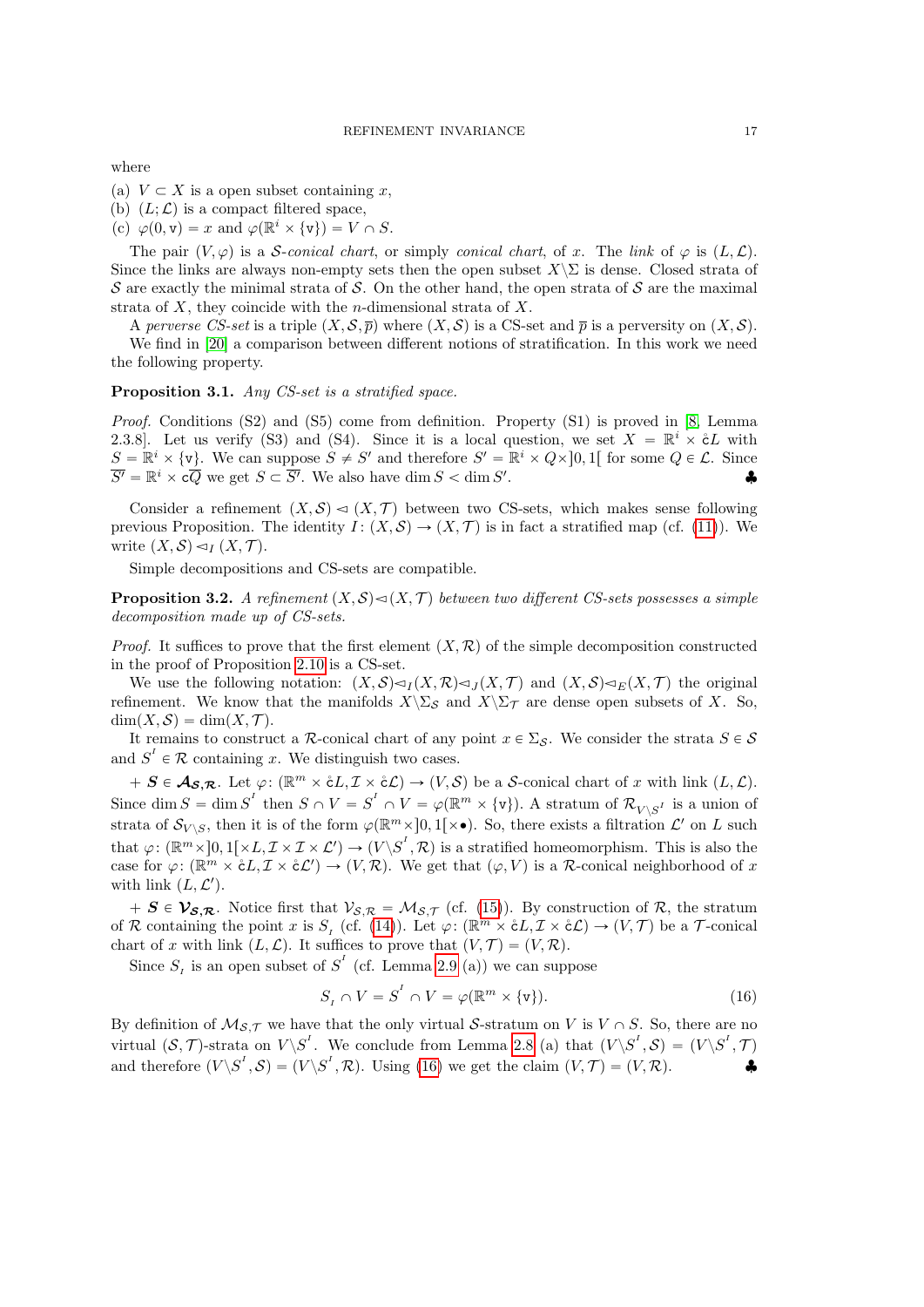Remark 3.3. Notice that the coarsening of a CS-set is not necessarily a CS-set. Let us give an example.



On the CS-set  $(X, \mathcal{S})$  the link of the strata of  $X_1$  (resp. of the stratum  $X_0$ ) is  $S^1$  (resp.  $T^2$ ). This lack of uniformity implies that the coarsening  $(X, \mathcal{T})$  is not a CS-set.

We construct a CS-set Y by adding a cone on each boundary of  $M$ . This CS-set has two singular points:  $P_1$  and  $P_2$ .

The following result describes the construction of compatible conical charts associated to a simple refinement.

**Proposition 3.4.** Let  $(X, \mathcal{S}) \triangleleft I(X, \mathcal{T})$  be a simple refinement between two CS-sets. We consider a point  $x \in \Sigma_S$  and we write  $S \in S$  and  $S' \in \mathcal{T}$  the strata containing x. We distinguish three cases.

- (a)  $S$  is a source stratum. Then there exists
	- a S-conical chart  $(\varphi, V)$  of x, whose link is  $(L, \mathcal{L})$ , and
	- a  $\mathcal T$ -conical chart  $(\varphi, V)$  of x, whose link is  $(L, \mathcal L')$  for some filtration  $\mathcal L'$  on  $L$ .
- (b) S is an exceptional stratum. Let  $b = \dim S^1 \dim S \ge 1$ . Then there exists - a S-conical chart  $(\phi, W)$  of x, whose link is  $(S^{b-1}, \mathcal{I})$ .
- (c) S is a virtual stratum and S<sup>I</sup> is a singular stratum. Let  $b = \dim S^1 \dim S \ge 1$ . Then there exists
	- a T-conical chart  $(\psi, W)$  of x, whose link is  $(E; \mathcal{E})$ , and
	- a S-conical chart  $(\phi, W)$  of x, whose link is  $(S^{b-1} * E, \mathcal{E}_{\star b-1})$ .

*Proof.* The case (a) has been studied in the proof of Proposition 3.2, since  $S \in \mathcal{A}$ .

We treat the cases (b) and (c), where  $\dim S < \dim S'$ . We have  $S \in \mathcal{V} = \mathcal{M}$ , since the decomposition is simple. Notice that depth  $M = 0$ . Then we can suppose that  $M = \{S\}$ , since (b) and (c) are local questions. In other words,  $S = \{S\} \sqcup A$ . This implies  $S = \mathcal{T}$  on  $X \setminus S$  and therefore on  $S^I \setminus S$ . The stratification S induces on  $S^I$  the stratification

$$
\{S, (S^I \setminus S)_{cc}\} \quad \text{with } S \le (S^I \setminus S)_{cc} \tag{17}
$$

(b) Since S is an embedded sub-manifold of  $S<sup>T</sup>$  (cf. (S6)) then there exists a homeomorphism  $\phi \colon \mathbb{R}^a \times \mathbb{R}^b = \mathbb{R}^a \times \mathring{\mathsf{c}} S^{b-1} \to W$ , where  $W \subset S^I$  is an open neighborhood of x and  $\phi(\mathbb{R}^a \times {\mathsf{v}}) =$  $S \cap W$ , with  $a = \dim S$ . Do not forget that  $S<sup>T</sup>$  is a regular stratum of  $T$ , which implies that W is an open subset of X. From (17), we conclude that  $\phi \colon (\mathbb{R}^a \times \mathring{c}S^{b-1}, \mathcal{I} \times \mathring{c}\mathcal{I}) \to (W, \mathcal{T})$  is a stratified homeomorphism an therefore  $(\phi, W)$  is a T-chart of x whose link is  $(S^{b-1}, \mathcal{I})$ .

(c) Without loss of generality we can suppose that:  $(W, \mathcal{T}) = (\mathbb{R}^{a+b} \times \mathring{c}E, \mathcal{I} \times \mathring{c}\mathcal{E}), \psi = \mathrm{Id},$  $S^I = \mathbb{R}^{a+b} \times \{v\}$  and  $x = (0, v)$ . Since S is an embedded sub-manifold of  $S^I$  (cf. (S6)) then we can suppose  $S = \mathbb{R}^a \times \{0\} \times \{v\}$ . From (17) we get that the stratification S induces the stratification  $\{\mathbb{R}^a \times \{0\} \times \{\mathbf{v}\}, \mathbb{R}^a \times (\mathbb{R}^b \setminus \{0\})_{cc} \times \{\mathbf{v}\}\}$  on  $S^I = \mathbb{R}^{a+b} \times \{\mathbf{v}\}.$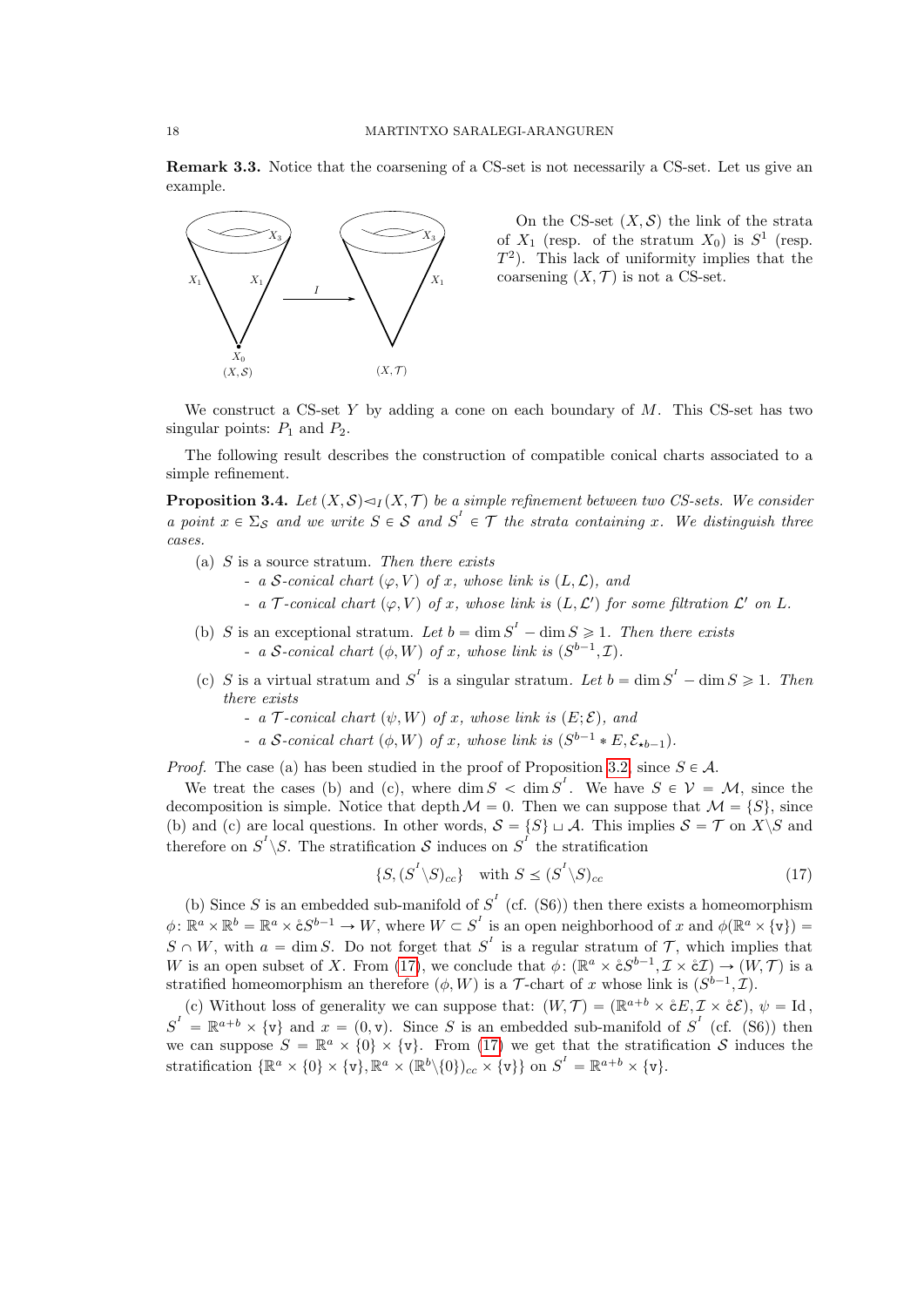Since all the strata of  $(S, W \setminus S)$  are source strata then  $S = \mathcal{T}$  on  $W \setminus S^I = \mathbb{R}^{a+b} \times (\mathcal{E} \mathcal{E} \setminus \{v\})$ (cf. Lemma 2.8 (a)). This gives that  $\psi: (\mathbb{R}^a \times (\mathbb{R}^b \times \mathring{c}E), \mathcal{I} \times (\mathcal{I} \times \mathring{c}\mathcal{E})_{(0,\nu)}) \to (W, \mathcal{S})$  is a stratified homeomorphism. We consider the homeomorphism  $g: \mathbb{R}^b \to \dot{B}^b$  given by  $g(x) =$  $2 \arctan(||x||) \cdot x/\pi$ . Finally, we define

$$
\phi = \psi \circ (\text{Id} \times g^{-1} \times \text{Id}) \circ (\text{Id} \times h) : (\mathbb{R}^a \times \mathring{\text{c}}(S^{b-1} * E), \mathcal{I} \times \mathring{\text{c}}\mathcal{E}_{\star b-1}) \to (W, \mathcal{S}),
$$

which is a stratified homeomorphism (cf. Proposition 2.3). We get the S-conical chart  $(\phi, W)$  of x whose link is  $(S^{b-1} * E, \mathcal{E}_{\star b-1})$ .

#### 3.2. Charts and perversities. Consider a CS-set  $(X, \mathcal{S})$  and a conical chart

$$
\varphi \colon (\mathbb{R}^m \times \mathring{\text{c}}L, \mathcal{I} \times \mathring{\text{c}}L) \to (V, \mathcal{S})
$$

of a point  $x \in S$ , where  $S \in \mathcal{S}^{sing}$ . A perversity  $\bar{p}$  on  $(X, \mathcal{S})$  induces a perversity on the LHS which is described as follows. By restriction,  $\bar{p}$  determines a perversity on  $(V, S)$  still denoted by  $\bar{p}$ . We call again  $\bar{p}$  the perversity induced on  $(\mathbb{R}^m \times \mathcal{E}L, \mathcal{I} \times \mathcal{E}L)$  by the stratified homeomorphism  $\varphi$ . A such perversity is determined by a perversity on the link  $(L,\mathcal{L})$ , also denoted by  $\bar{p}$ , and by the number  $\overline{p}(S)$  following these formulæ:

$$
\overline{p}(\underbrace{\mathbb{R}^m \times Q \times ]0,1[}_{= \varphi V \cap R}) = \overline{p}(Q) = \overline{p}(R), \quad \text{and} \quad \overline{p}(\mathbb{R}^m \times \{v\}) = \overline{p}(v) = \overline{p}(S), \tag{18}
$$

where v is the apex of  $\mathring{\text{c}}L$ .

We study the behavior of the perversities concerning the charts of Proposition 3.4. More precisely, if  $I: (X, S) \to (X, \mathcal{T})$  is the stratified map induced by the refinement  $(X, S) \lhd (X, \mathcal{T})$ and  $\bar{p}$  is a perversity on  $(X, \mathcal{S})$  we study the relation between  $\bar{p}$  and  $I_{\star} \bar{p}$  under the previous conventions (18) following the three cases presented in Proposition 3.4.

(a) The map  $I: (V, S) \to (V, \mathcal{T})$  becomes  $(\mathbb{R}^m \times \mathcal{E}L, \mathcal{I} \times \mathcal{L}) \to (\mathbb{R}^m \times \mathcal{E}L, \mathcal{I} \times \mathcal{L}')$ , given by  $x \mapsto x$ , which is a stratified map. Recall that  $\varphi(V \cap S) = \mathbb{R}^m \times {\{\mathbf{v}\}} = \varphi(V \cap S^I)$  (cf. (16)). Previous conventions give the equalities

$$
\overline{p}(S) = \overline{p}(\mathbb{R}^m \times \{v\}) = \overline{p}(v) \text{ and } I_{\star}\overline{p}(S^I) = I_{\star}\overline{p}(\mathbb{R}^m \times \{v\}) = I_{\star}\overline{p}(v) \tag{19}
$$

(b) The map  $I: (W, \mathcal{S}) \to (W, \mathcal{T})$  becomes the stratified map  $(\mathbb{R}^a \times \mathring{\text{c}} S^{b-1}, \mathcal{I} \times \mathring{\text{c}} \mathcal{I}) \to (\mathbb{R}^{a+b}, \mathcal{I})$ given by  $(x,[z,r]) \mapsto (x,g^{-1}(rz))$  where  $g(x) = \frac{2 \arctan(||x||)}{\pi ||x||} \cdot x$ . The strata  $S,(S^1 \backslash S)_{cc} \in S$  and  $S^I \in \mathcal{T}$  become respectively  $\mathbb{R}^a \times {\{\mathbf{u}\}, \mathbb{R}^a \times (S^{b-1})_{cc} \times} 0, 1$  and  $\mathbb{R}^{a+b}$ , where u is the apex of the cone  $\mathring{\mathsf{c}} S^{b-1}$ . We have  $I_{\star} \overline{p} = 0$  and previous convention (18) gives the formula

$$
\overline{p}(S) = \overline{p}(\mathbb{R}^a \times \{\mathbf{u}\}) = \overline{p}(\mathbf{u})
$$
\n(20)

(c) The map  $I: (W, S) \to (W, \mathcal{T})$  becomes the stratified map

$$
\psi^{-1} \circ \phi \colon (\mathbb{R}^a \times \mathring{\mathsf{c}}(S^{b-1} * E), \mathcal{I} \times \mathring{\mathsf{c}} \mathcal{E}_{\star b-1}) \to (\mathbb{R}^a \times \mathbb{R}^b \times \mathring{\mathsf{c}} E, \mathcal{I} \times \mathcal{I} \times \mathring{\mathsf{c}} \mathcal{E})
$$

given by

$$
(x, [[z, y], r]) \mapsto \begin{cases} (x, g^{-1}(2rz), [y, r]) & \text{si } ||z|| \leq 1/2 \\ (x, g^{-1}(rz/||z||), [y, 2r(1 - ||z||)]) & \text{si } ||z|| \geq 1/2. \end{cases}
$$

The strata  $S, (S^I \backslash S)_{cc} \in S$  and  $S^I \in \mathcal{T}$  become respectively  $\mathbb{R}^a \times {\{\mathbf{u}\}, \mathbb{R}^a \times \{\mathbf{u}\}}$  $(S^{b-1})$  $_{cc}$  × ]0, 1[ and  $\mathbb{R}^a \times \mathbb{R}^b \times \{v\}$ , where **u** is the apex of the cone  $\mathring{c}(S^{b-1} * E)$  and **v** is the apex of the cone  $\mathring{c}E$ .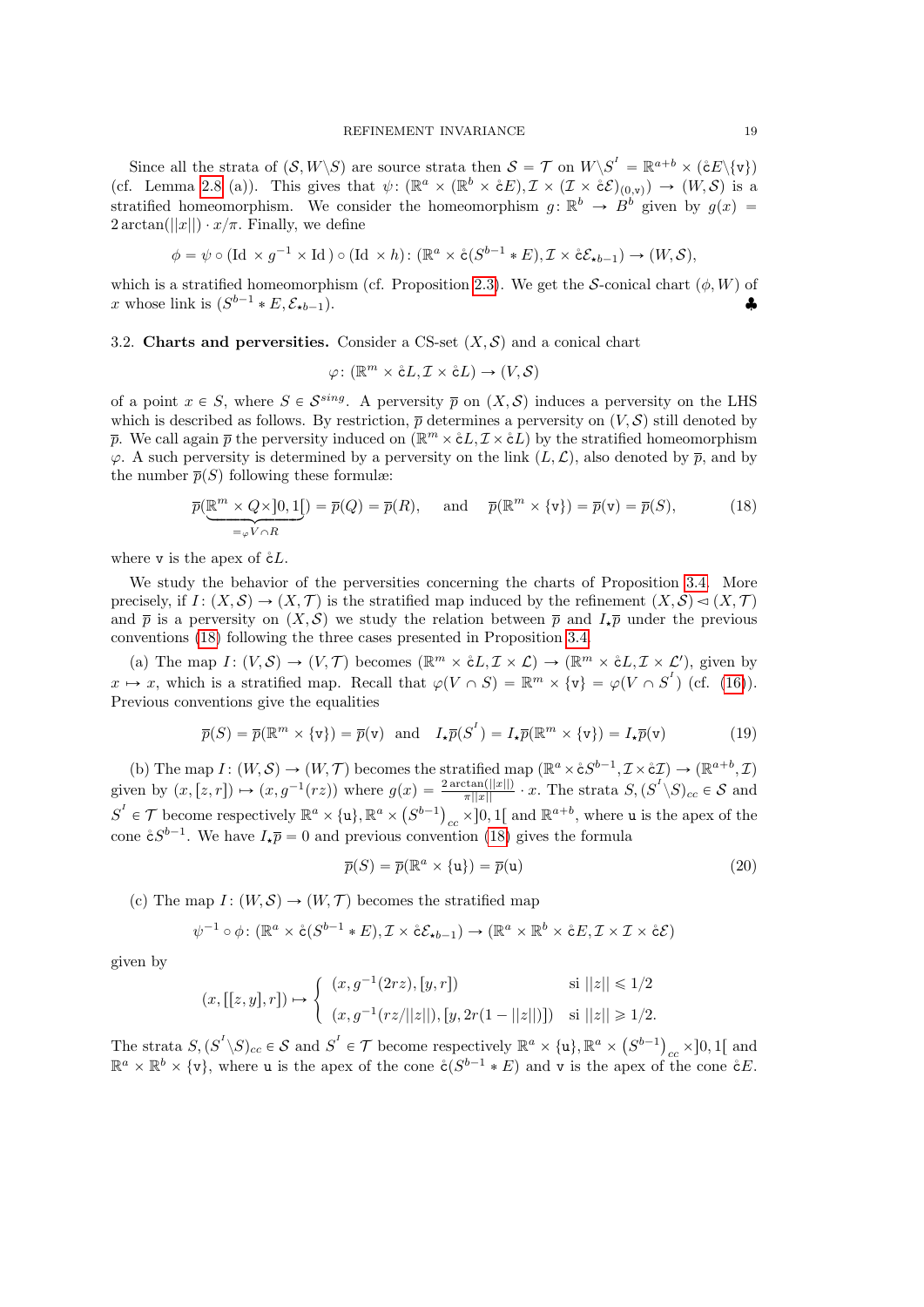The other strata oh the LHS are source strata. Previous convention (18) gives the formulæ

$$
\overline{p}(R) = \overline{p}(\underline{\mathbb{R}}^{a} \times D^{b} \times Q \times ]0,1[) = \overline{p}(Q)
$$
  
\n
$$
I_{\star}\overline{p}(R^{I}) = I_{\star}\overline{p}(\underline{\mathbb{R}}^{a} \times \underline{\mathbb{R}}^{b} \times Q \times ]0,1[) = I_{\star}\overline{p}(Q),
$$
  
\n
$$
\overline{p}((S^{I} \setminus S)_{cc}) = \overline{p}(\underline{\mathbb{R}}^{a} \times (S^{b-1})_{cc} \times ]0,1[) = \overline{p}((S^{b-1})_{cc})
$$
  
\n
$$
\overline{p}(S) = \overline{p}(\mathbb{R}^{a} \times \{u\}) = \overline{p}(S^{b-1})_{cc}
$$
  
\n
$$
I_{\star}\overline{p}(S^{I}) = I_{\star}\overline{p}(\mathbb{R}^{a} \times \mathbb{R}^{b} \times \{v\}) = I_{\star}\overline{p}(v),
$$
\n(21)

where  $R \in \mathcal{R}$  with  $R^I \neq S^I$ .

3.3. Comparison tools. The invariance results we prove in two final sections follow the same pattern: a stratified map induces an isomorphism in (co)homology. To achieve this objective we use these two results. The first one is used with compact supports (cf. [6, Theorem 5.1]) and the second one is used with closed supports (cf. [3, Proposition 13.2]).

**Proposition 3.5.** Let  $\mathcal{F}_X$  be the category whose objects are (stratified homeomorphic to) open subsets of a given CS set  $(X, S)$  and whose morphisms are stratified homeomorphisms and inclusions. Let  $Ab_*$  be the category of graded abelian groups. Let  $F_*, G_* : \mathcal{F}_X \to Ab$  be two functors and  $\Phi: F_* \to G_*$  a natural transformation satisfying the conditions listed below.

- (a)  $F_*$  and  $G_*$  admit exact Mayer-Vietoris sequences and the natural transformation  $\Phi$  induces a commutative diagram between these sequences,
- (b) If  $\{U_\alpha\}$  is a increasing collection of open subsets of X and  $\Phi: F_*(U_\alpha) \to G_*(U_\alpha)$  is an isomorphism for each  $\alpha$ , then  $\Phi: F^*(\cup_{\alpha} U_{\alpha}) \to G^*(\cup_{\alpha} U_{\alpha})$  is an isomorphism.
- (c) Consider  $(\varphi, V)$  a conical chart of a singular point  $x \in S$  with  $S \in S$ . If  $\Phi \colon F^*(V \setminus S) \to$  $G^*(V \backslash S)$  is an isomorphism, then so is  $\Phi \colon F^*(V) \to G^*(V)$ .
- (d) If U is an open subset of X contained within a single stratum and homeomorphic to an Euclidean space, then  $\Phi\colon F^*(U) \to G^*(U)$  is an isomorphism.

Then  $\Phi: F^*(X) \to G^*(X)$  is an isomorphism.

**Proposition 3.6.** Let  $\mathcal{F}_X$  be the category whose objects are (stratified homeomorphic to) open subsets of a given paracompact second countable<sup>10</sup> CS-set X and whose morphisms are stratified homeomorphisms and inclusions. Let  $Ab_*$  be the category of graded abelian groups. Let  $F^*, G^*: \mathcal{F}_X \to \mathcal{A}b$  be two functors and  $\Phi: F^* \to G^*$  a natural transformation satisfying the conditions listed below.

- (a)  $F^*$  and  $G^*$  admit exact Mayer-Vietoris sequences and the natural transformation  $\Phi$  induces a commutative diagram between these sequences,
- (b) If  $\{U_\alpha\}$  is a disjoint collection of open subsets of X and  $\Phi\colon F_*(U_\alpha) \to G_*(U_\alpha)$  is an isomorphism for each  $\alpha$ , then  $\Phi: F^*(\bigsqcup_{\alpha} U_{\alpha}) \to G^*(\bigsqcup_{\alpha} U_{\alpha})$  is an isomorphism.
- (c) Consider  $(\varphi, V)$  a conical chart of a singular point  $x \in S$  with  $S \in S$ . If  $\Phi \colon F^*(V \setminus S) \to$  $G^*(V, \backslash S)$  is an isomorphism, then so is  $\Phi: F^*(V) \to G^*(V)$ .
- (d) If  $U$  is an open subset of  $X$  contained within a single stratum and homeomorphic to an Euclidean space, then  $\Phi \colon F^*(U) \to G^*(U)$  is an isomorphism.

Then  $\Phi: F^*(X) \to G^*(X)$  is an isomorphism.

 $10$ In the original reference [3, Proposition 13.2] the pseudomanifold X needs to be separable. A second countable space is separable (see for example [25, Theorem 16.9]) so we can change this last hypothesis in the statement of the Proposition.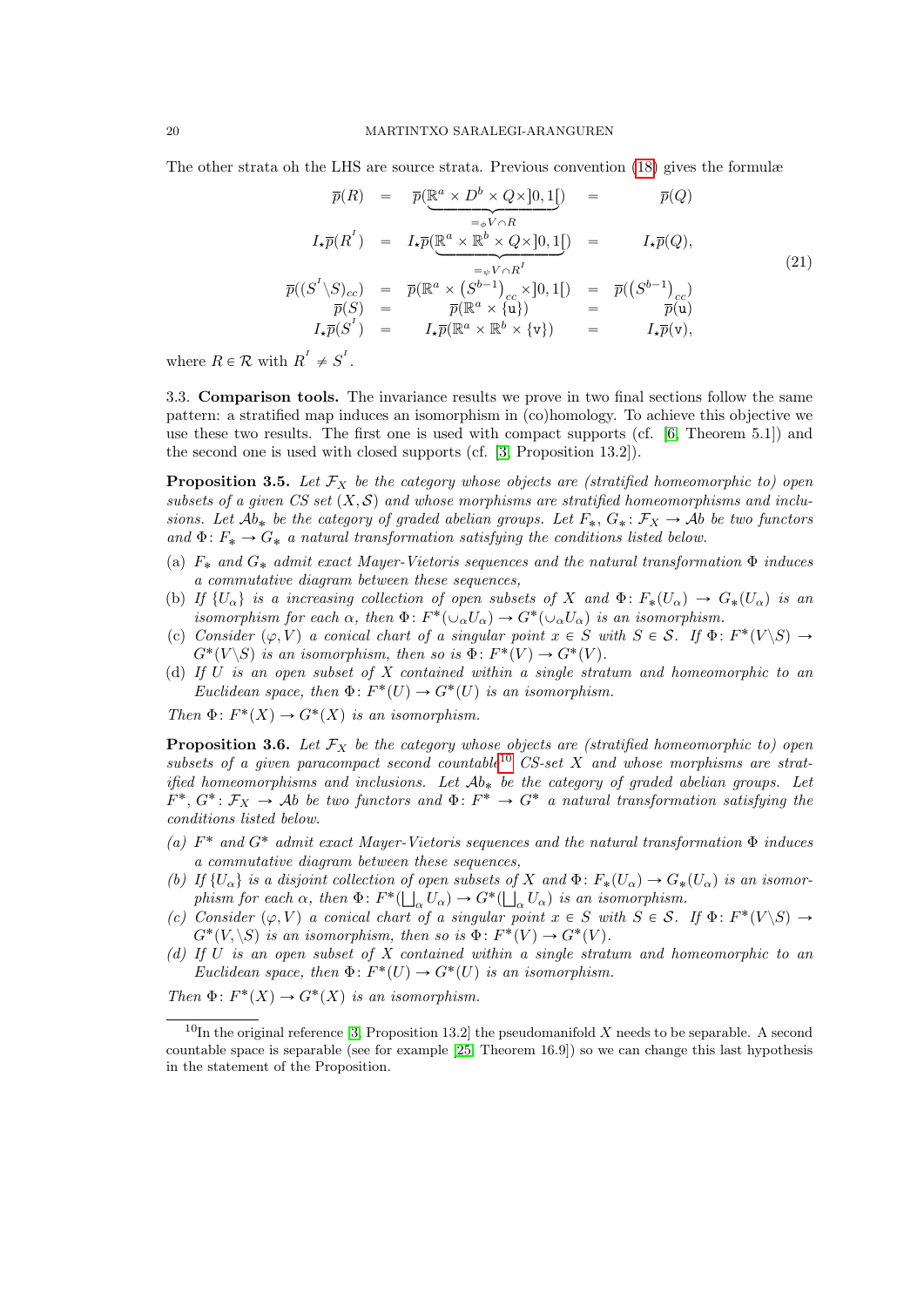Remark 3.7. A priori, in order to apply Proposition 3.5 and Proposition 3.6 one needs to verify condition (c) for any conical chart of X. Reading carefully the proof of these Propositions one notices that it is enough to verify (c) for a neighborhood basis of each point x of X.

Associated to a conical chart  $\varphi: \mathbb{R}^i \times \mathcal{L} \to V$  of the point x, we can construct a neighborhood basis  $B_x = \{\varphi_\varepsilon: -\varepsilon, \varepsilon[^i \times \mathring{\mathbf{c}}_{\varepsilon} L \to V_\varepsilon \mid \varepsilon > 0\}$  of x, where  $\mathring{\mathbf{c}}_{\varepsilon} = L \times [0, \varepsilon]/L \times \{0\}$  and  $V_\varepsilon =$  $\varphi(j-\varepsilon,\varepsilon[^i \times \mathring{\mathtt{c}}_{\varepsilon} L)$ . Notice that all this open subsets are stratified homeomorphic after homotethy.

So, in order to apply Proposition 3.5 and Proposition 3.6 it suffices to verify conditions (c) for a conical chart of each point of  $X$ .

Notice that the family  $F_x = \{ \varphi_\varepsilon : [-\varepsilon, \varepsilon] \times \mathsf{c}_{\varepsilon} L \to V_\varepsilon \mid \varepsilon > 0 \}$  is a 1neighborhood basis for the point  $x$  made up of closed subsets. In other words, the space  $X$  is locally compact.

3.4. Morphisms. Consider a stratified map  $f : (X, \mathcal{S}, \overline{p}) \to (Y, \mathcal{T}, \overline{q})$  between two perverse CSsets. If the perversities verify  $f^*D\overline{q} \leq D\overline{p}$  then we have the following induced morphisms.

- (a)  $f_*: H_*^{\overline{p}}$  $\frac{p}{*}(X; S) \to H_*^{\overline{q}}$  $\frac{d^{\overline{q}}}{d^*}(Y; \mathcal{T})$  and  $f^*: H^*_{\overline{p}}$  $\frac{1}{p}^*(X; S) \to H_{\overline{q}}^*$  $\frac{1}{\overline{q}}(Y;\mathcal{T})$  (cf. [6, Proposition 3.11]).
- (b)  $f^*: H^*_{\overline{p}}$  $\frac{1}{\overline{p},c}(X;\mathcal{S}) \,\to\, H_{\overline{q},c}^*$  $\int_{\overline{q},c}^{\infty}(Y;\mathcal{T})$  if the map f is a proper map. This comes from 1.5.d and from the fact that the family  $\{f^{-1}(K) \mid K \subset Y \text{ compact}\}$  is cofinal in the family of compact subsets of  $X$  if  $f$  is proper.
- (c)  $f_*: \mathfrak{H}^{\overline{p}}_*$  $\frac{\overline{p}}{\ast}(X;\mathcal{S})\rightarrow \mathfrak{H}^{\overline{q}}_{\ast}$  $\mathcal{F}_{*}^{q}(Y; \mathcal{T})$ , if  $f(X_{\overline{p}}) \subset \Sigma_{(Y, \mathcal{T})}$  where  $X_{\overline{p}} = \sqcup \{\overline{S} \mid S \in \mathcal{S}^{sing}$  and  $\overline{p}(S) > \overline{t}(S)\}$ (cf. [6, Proposition 3.11]). An adapted version of this result is needed in this work (see Lemma 4.5).

(d) 
$$
f_*: H_*^{BM,\overline{p}}(X;\mathcal{S}) \to H_*^{BM,\overline{q}}(X,\mathcal{T})
$$
 and  $f_*: \mathfrak{H}^{BM,\overline{p}}_*(X;\mathcal{S}) \to \mathfrak{H}^{BM,\overline{q}}_*(X,\mathcal{T})$  (cf. 1.5.d).

If the perversities verify  $f^*\overline{q} \leq \overline{p}$  then we have the following induced morphisms:

- (e)  $f^*: \mathcal{H}^*_{\overline{g}}$  $\frac{\varphi^*}{\overline{q}}(Y; \mathcal{T}) \to \mathscr{H}_{\overline{p}}^*$  $\mathbb{P}^*_{\overline{p}}(X;\mathcal{S})$  if  $f^{\star}\overline{q} \leq \overline{p}$  (cf. [3, Theorem A]).
- (f)  $f^*: \mathscr{H}_{\overline{a}}^*$  $\mathscr{P}_{\overline{q},c}^{*}\!\left(Y;\mathcal{T}\right)\rightarrow\mathscr{H}_{\overline{p},c}^{*}$  $^{\sigma^*}_{\overline{p},c}(X;\mathcal{S})$  if the map f is a proper map. This comes from 1.9.d and from the fact that the family  $\{f^{-1}(K) \mid K \subset Y \text{ compact}\}\$ is cofinal in the family of compact subsets of  $X$  if  $f$  is proper.

#### 4. Refinement invariance for CS-sets

We prove the main result of this work: the refinement invariance of all the homologies and cohomologies of Section 1 : Theorem A for coarsenings and Theorem B for refinements. In the first case, we need to work with a particular type of perversities, the K-perversities.

4.1. K-perversities. These are the perversities for which refinement invariance holds. Roughly speaking, they are M-perversities defined on the LHS of a refinement  $(X, \mathcal{S}) \lhd (X, \mathcal{T})$  whose restriction to the strata of the RHS is a classical perversity verifying the growing condition of a Goresky-MacPherson perversity.

**Definition 4.1.** Let  $(X, \mathcal{S}) \triangleleft (X, \mathcal{T})$  be a refinement. A perversity p on  $(X, \mathcal{S})$  is a K-perversity if it verifies conditions  $(K1)$  and  $(K2)$ .

(K1) We have, for any strata  $S, Q \in S$  with  $S \leq Q$  and  $S' = Q'$ ,

$$
\overline{p}(Q) \le \overline{p}(S) \le \overline{p}(Q) + \overline{t}(S) - \overline{t}(Q),\tag{22}
$$

(K2) We have, for any strata  $S, Q \in S$  with dim  $S = \dim Q$  and  $S' = Q'$ ,

$$
\overline{p}(Q) = \overline{p}(S),\tag{23}
$$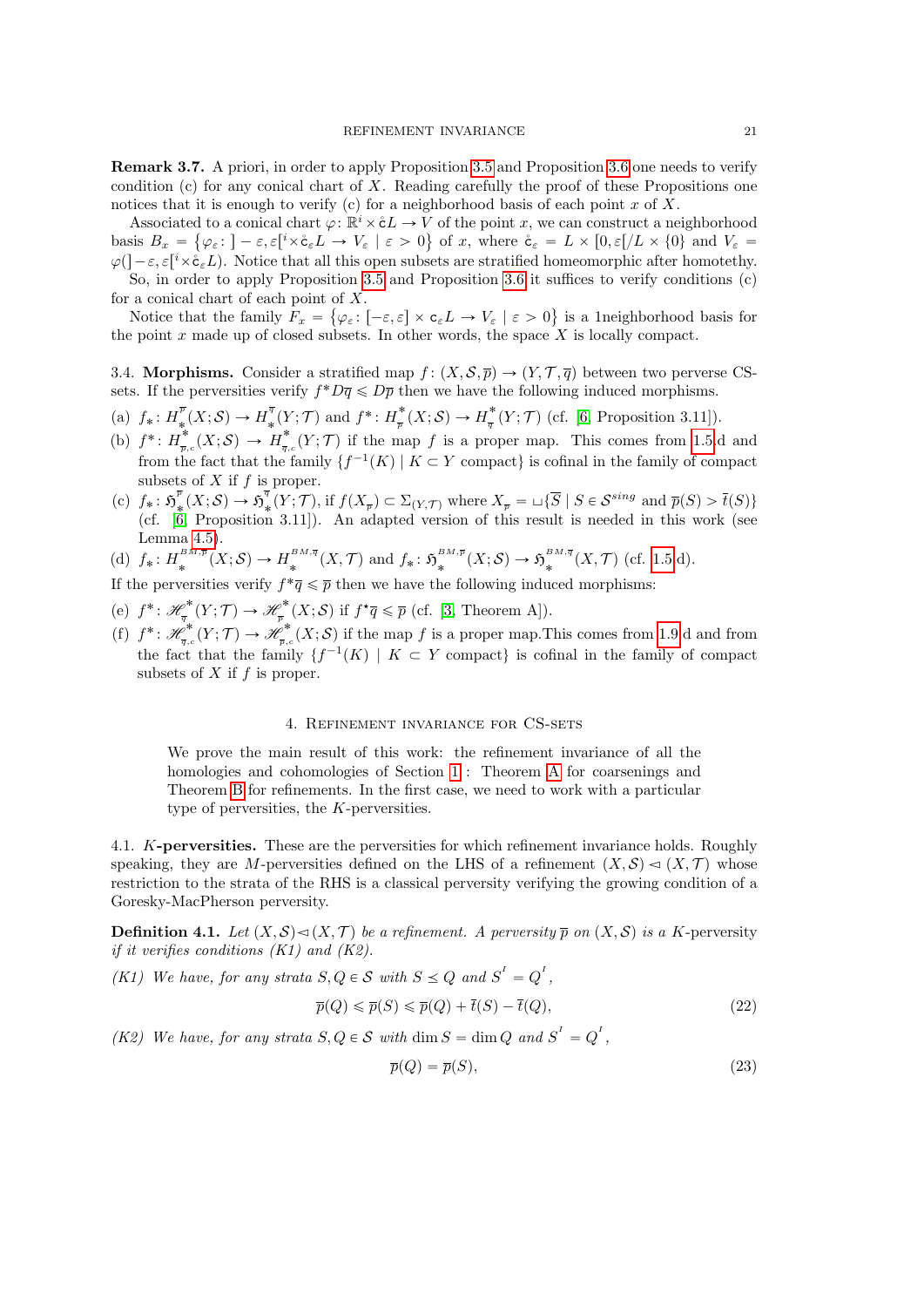Remark 4.2. Notice these two conditions are equivalent to conditions

$$
D\overline{p}(Q) \le D\overline{p}(S) \le D\overline{p}(Q) + \overline{t}(S) - \overline{t}(Q) \quad \text{and } D\overline{p}(Q) = D\overline{p}(S). \tag{24}
$$

Also, condition (22) is always verified when both strata  $S$  and  $Q$  are regular strata. If the stratum  $Q$  is regular and the stratum  $S$  is singular (id est,  $S$  is an exceptional stratum), then condition (22) becomes

$$
0 \leq \overline{p}(S) \leq \overline{t}(S). \tag{25}
$$

In particular, the existence of a K-perversity implies the non-existence of 1-exceptional strata since  $0 \le \bar{t}(S) = -1$  is not possible.

Before proving the main results of this work, we need some technical Lemmas.

**Lemma 4.3.** Let  $(X, \mathcal{S}) \lhd_I (X, \mathcal{T})$  be a refinement. Any K-perversity  $\bar{p}$  verifies  $I_*\bar{p}(T) = \bar{p}(S)$ for each  $T \in \mathcal{T}$  where  $S \in \mathcal{S}$  is a source stratum of  $T$ .

*Proof.* We know from Section 1.3 that  $I_{\star} \overline{p}(T) = \min \{ \overline{p}(Q) \mid Q \in \mathcal{S} \text{ and } Q^{\perp} = T \}$ . For any  $Q \in \mathcal{S}$ with  $Q^I = T$  there exists a source stratum  $S \in \mathcal{S}$  with  $Q \leq S$  and  $S^I = T$  (cf. Lemma 2.8 (b)). So,  $I_{\star}\overline{p}(T) = K_{K1} \min\{\overline{p}(S) | S \in \mathcal{S} \text{ source stratum of } T\}.$  Condition (23) ends the proof.

**Lemma 4.4.** Let  $(X, \mathcal{S}) \lhd (X, \mathcal{T})$  be a refinement. For any K-perversity  $\overline{p}$  we have  $I^{\star}DI_{\star}\overline{p} \leq D\overline{p}$ .

*Proof.* Given a stratum  $S \in \mathcal{S}$ , there exists a source stratum  $Q \in \mathcal{S}$  of  $S'$  verifying  $S \leq Q$  (cf. Lemma  $2.8$  (b)). We have

$$
I^{\star}DI_{\star}\overline{p}(S) = DI_{\star}\overline{p}(S^{I}) = \overline{t}(S^{I}) - I_{\star}\overline{p}(S^{I})^{source} \overline{t}(Q^{I}) - \overline{p}(Q) \leq_{(1)} \overline{t}(Q) - \overline{p}(Q)
$$
  
=  $D\overline{p}(Q) \stackrel{(K1)}{\leq} D\overline{p}(S),$ 

where <sub>(1)</sub> comes from (11) except when Q is an exceptional stratum. In this case codim  $Q \ge 2$ and therefore  $\bar{t}(Q^I) = 0 \leq \bar{t}(Q)$  (cf. Remark 4.2).

**Lemma 4.5.** Let  $(X, \mathcal{S}) \triangleleft I(X, \mathcal{T})$  be a refinement. between two CS-sets. For any K-perversity  $\overline{p}$  we have the induced morphisms  $I_{\star}$ :  $\mathfrak{H}^{\overline{p}}_{\ast}$  $\frac{\overline{p}}{*}(X;\mathcal{S}) \rightarrow \mathfrak{H}^{^{\scriptscriptstyle I\star\overline{p}}}_{*}$  $\frac{I\star \overline{p}}{\ast}(X;\mathcal{T}),\,\,I^{\star}\colon \mathfrak{H}^{\ast}_{I,\,1}$  $\frac{\ast}{I_{\star \overline{p}}}(X; \mathcal{T}) \to \mathfrak{H}^{\ast}_{\overline{p}}$  $\frac{\scriptscriptstyle \bullet}{\scriptscriptstyle p}(X;\mathcal S),$  $I^{\star}$ :  $\mathfrak{H}^{\ast}_{I}$  $\frac{\ast}{I_{\star\overline{p},c}}(X; {\cal T}) \rightarrow \mathfrak{H}^{\ast}_{\overline{p},c}$  $\frac{\raisebox{1ex}{\scriptsize{*}}}{\hbar_{p,c}}(X;\mathcal{S}).$ 

*Proof.* If we prove that the operator  $I_{\star}: \mathfrak{C}_{\star}^{\overline{p}}$  $\frac{\overline{p}}{*}(X;\mathcal{S})\to \mathfrak{C}_*^{^{I\star\overline{p}}}$  $\mathcal{L}^{I*}_{*}(X;\mathcal{T})$  is well defined then, by duality, the operator  $I^*$ :  $\mathfrak{C}_i^*$  $\underset{I\star\overline{p}}{\ast}(X;\mathcal{T})\to \mathfrak{C}_{\overline{p}}^*$  $p^{\ast}_{\overline{p}}(X;\mathcal{S})$  is also well defined. Following [6, Proposition 3.11] and Lemma 4.4 it suffices to prove  $I(X_{\overline{p}}) \subset \Sigma_{(X,\mathcal{T})}$ . If this is not true, then there exist  $Q \in \mathcal{S}$  and  $S \in \mathcal{S}^{sing}$  with  $Q \leq S$ ,  $\overline{p}(S) > \overline{t}(S)$  and  $Q^I \in \mathcal{T}^{reg}$ . Since  $Q^I \leq_{(12)} S^I$  then  $S^I \in \mathcal{S}^{reg}$ . Then S is an exceptional stratum. This is impossible (cf.  $(25)$ ). Last point comes from 1.5.d.

**Lemma 4.6.** Let  $(X, \mathcal{S}) \lhd_I (X, \mathcal{R}) \lhd_J (X, \mathcal{T})$  be two refinements. If  $\overline{p}$  is a K-perversity on  $(X, S)$ , relatively to the refinement  $E = J \circ I$ , then

- (a)  $\bar{p}$  is a K-perversity, relatively to the refinement I, and
- (b)  $I_{\star} \overline{p}$  is a K-perversity, relatively to the refinement J.

*Proof.* Property (a) comes directly from the fact that  $S^I = S^J$  implies  $S^E = S^{I^J} = Q^{I^J} = Q^E$ , if  $S, Q \in \mathcal{S}$ . Let us prove (b) in two steps.

 $(K1)_{I_{\star}\overline{p}}$  Consider  $S, Q \in \mathcal{R}$  with  $S \leq Q$  and  $S' = Q'$ . Lemma 2.8 (c) gives two *I*-source strata  $S', Q' \in \mathcal{S}$ , of S and Q respectively, with  $S' \leq Q'$ . We have  $I_{\star} \overline{p}(S) = \overline{p}(S')$  and  $I_{\star} \overline{p}(Q) = \overline{p}(Q')$ (cf. Lemma 4.3) and

$$
S'^{E} = S'^{I} = S^{J} = Q^{J} = Q'^{I} = Q'^{E}
$$
 (26)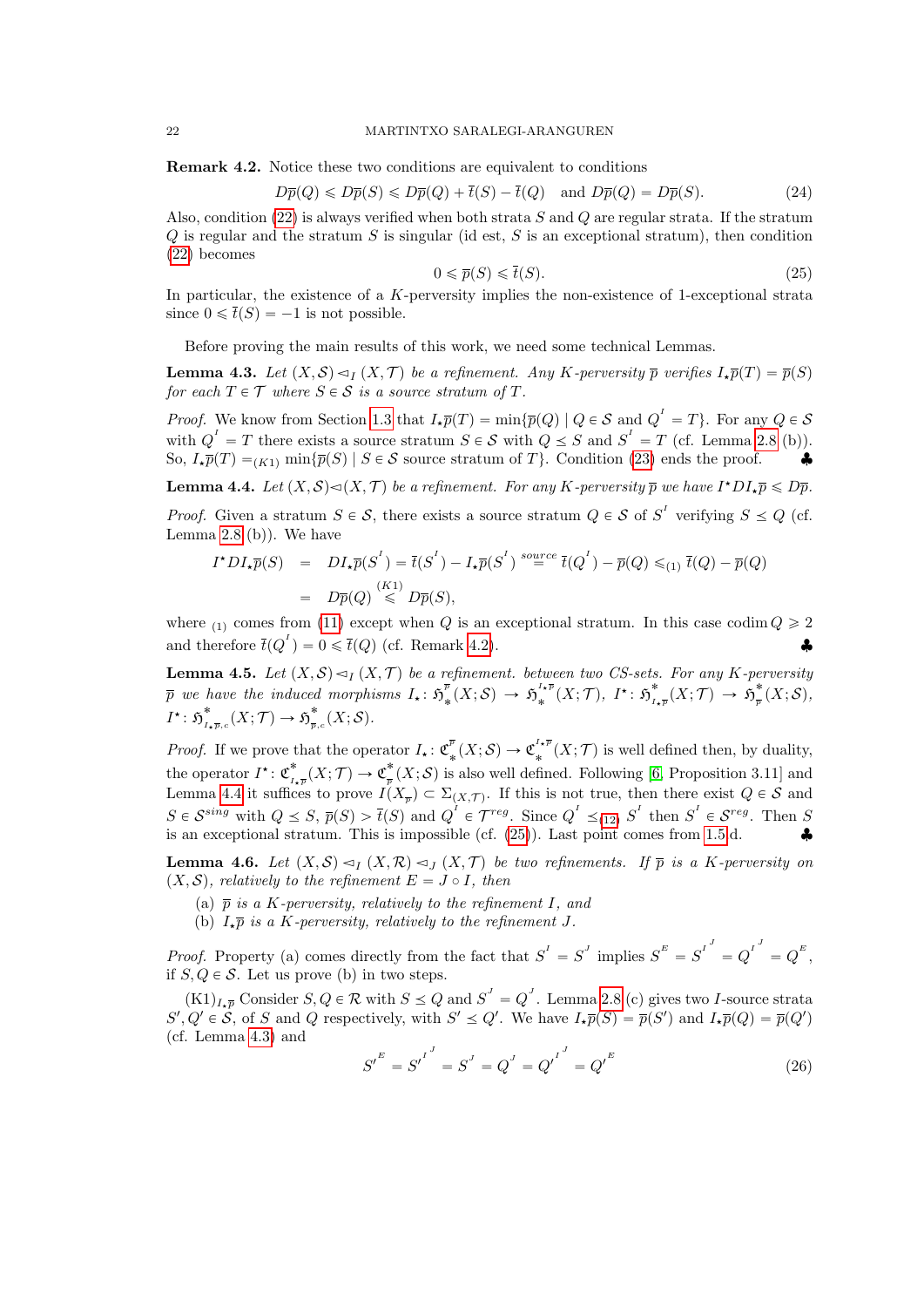then

$$
I_{\star}\overline{p}(Q) = \overline{p}(Q') \stackrel{(K1)\overline{p}}{\leq} \overline{p}(S') = I_{\star}\overline{p}(S) \stackrel{(K1)\overline{p}}{\leq} \overline{p}(Q') + \overline{t}(S') - \overline{t}(Q')
$$
  
*source strata* 
$$
I_{\star}\overline{p}(Q) + \overline{t}(S') - \overline{t}(Q') = I_{\star}\overline{p}(Q) + \overline{t}(S) - \overline{t}(Q).
$$

 $(K2)_{I_{\star}\overline{p}}$  Consider two strata  $S, Q \in \mathcal{R}$  with dim  $S = \dim Q$  and  $S' = Q'$ . Lemma 2.8 (b) gives two source strata  $S', Q' \in \mathcal{S}$  of S and Q respectively, relatively to the refinement I. Then  $S^{'}^E = Q^{'}^E$  (cf. (26)) and dim  $S' = \dim S' = \dim S = \dim Q = \dim Q'$  = dim  $Q'$ . Applying  $(K2)_{\overline{p}}$  we get  $\overline{p}(S') = \overline{p}(Q')$ . On the other hand, Lemma 4.3 gives  $I_{\star}\overline{p}(S) = \overline{p}(S')$ ,  $I_{\star}\overline{p}(Q) = \overline{p}(Q')$ and therefore we get the claim  $I_{\star}\overline{p}(S) = I_{\star}\overline{p}(Q)$ .

4.2. Main results. We give the two invariance results of the various intersection (co)homologies: by coarsening and by refinement.

**Theorem A (Invariance by coarsening).** Let  $(X, \mathcal{S}) \lhd (X, \mathcal{T})$  be a refinement between two CS-sets. For any K-perversity  $\bar{p}$  on  $(X, \mathcal{S})$  the identity I :  $X \to X$  induces the isomorphisms

˚

 $\frac{\ast}{p_{\cdot}c}(X;\mathcal{S})\cong \mathfrak{H}^{\ast}_{I_{\cdot}}$ 

 $(R1)$   $H_*^{\overline{p}}$  $\frac{p}{*}(X;\mathcal{S})\cong H_*^{^{I_*\overline{p}}}$ ˚  $(X; \mathcal{T}),$  .  $(\mathrm{R2})$   $H_{\overline{n}}^*$  $\frac{1}{p}^*(X;\mathcal{S})\cong H_{I,\mathcal{S}}^*$  $\int_{I_{\star} \overline{p}}^{\cdot} (X; \mathcal{T}),$ 

(R3) 
$$
H_{\overline{p},c}^*(X;\mathcal{S}) \cong H_{L_{\overline{p},c}}^*(X;\mathcal{T}),
$$
  
(R4)  $\mathfrak{H}_*^{\overline{p}}(X;\mathcal{S}) \cong \mathfrak{H}_*^{L_{\overline{p}}}$ 

(R5) 
$$
\mathfrak{H}_{\overline{p}}^*(X;\mathcal{S}) \cong \mathfrak{H}_{I_{\star}\overline{p}}^*(X;\mathcal{T}),
$$
 (R6)  $\mathfrak{H}$ 

If in addition, X is second countable then

(R7) 
$$
H_*^{BM,\overline{p}}(X;\mathcal{S}) \cong H_*^{BM,I_{\ast}\overline{p}}(X;\mathcal{T}),
$$
  
\n(R9)  $\mathscr{H}^*_{I_{\ast}\overline{p}}(X;\mathcal{T}) \cong \mathscr{H}^*_{\overline{p}}(X;\mathcal{S}),$   
\n(R10)  $\mathscr{H}^*_{\overline{p},c}(X;\mathcal{S}) \cong H^*_{I_{\ast}\overline{p},c}(X;\mathcal{T})$ 

*Proof.* Notice first that the identity I induces the morphisms  $(R1), \ldots, (R10)$ . This comes from Lemma 4.4, 1.3, Paragraph 3.4 and Lemma 4.5. We proceed in several steps.

 $(R2)$  and  $(R5)$ . Apply the Universal coefficient Theorem of 1.5.e to  $(R1)$  and  $(R4)$ .

(R3) and (R6). Considering (4) it suffices to prove that I induces the isomorphisms  $H_{\pi}^*$  $\intop\limits_{\overline{p}}\nolimits^{\scriptscriptstyle\bullet}\left(X,X\backslash K;\mathcal{S}\right)\cong$  $\overline{H}^*_L$  $\int_{I\star\overline{p}}^{*}(X, X\backslash K; \mathcal{T})$  and  $\mathfrak{H}^{*}_{\overline{p}}$  $\frac{\partial^*}{\partial^2} (X,X\backslash K;\mathcal S) \ \cong \ {\mathfrak{H}}^{\frac{I_*\overline{p}}{2}}_*$  $\mathcal{L}_{*}^{I*p}(X, X\backslash K; \mathcal{T}),$  for each compact subset  $K \subset X$ . Properties (R2), (R5) and the long exact sequences of 1.5.d give the result.

 $(R7)$  and  $(R8)$ . Since X second countable then it is hemicompact (see [23, Remark 1.3]). Considering (5) it suffices to prove  $H_x^{\overline{p}}$  $\frac{1}{\ast}E^{\overline{p}}(X,X\backslash K\mathcal{S})\,\cong\, H^{^{I_{\star}\overline{p}}}_{\ast}$  $\mathfrak{s}^{^{\mathrm{I}_{\star\overline{p}}}}(X,X\backslash K;\mathcal{T})$  and  $\mathfrak{H}^{\overline{p}}_{\ast}$  $\chi^\nu_*(X,X\backslash K;\mathcal S)\,\cong\,$  $\mathfrak{H}_{\omega}^{^{I_{\star}\overline{p}}}$  $\chi^{**}(X, X \setminus K; \mathcal{T})$ , where K is a compact subset of X. Properties (R1), (R4) and the long exact sequences of 1.5.d give the result.

 $(R10)$ . Since X second countable then it is hemicompact, paracompact and therefore normal (see [23, Remark 1.3], [25, Theorem 20.10]). Considering Proposition 1.1 it suffices to prove  $\mathscr{H}^*_{_{\overline{n}}}$  $\mathscr{P}^*_{\overline{p}}(X,X\backslash K;\mathcal{S})\,\cong\,\mathscr{H}^*_{I_{\star}}$  $\mathcal{O}_{I_{\star}\bar{p}}^{\star}(X,X\setminus K;\mathcal{T})$ , where  $K\subset X$  is compact. Property (R9) and the long exact sequence of 1.9.d give the result.

 $(R1)$ ,  $(R4)$  and  $(R9)$ . Without loss of generality we can suppose that the refinement is simple (cf. Proposition 3.2 and Lemma 4.6). We verify the conditions of Proposition 3.5, for (R1) and (R4), and Proposition 3.6, for (R9). Th functor  $\Phi$  comes from  $I: X \to X$ .

(a) It suffices to consider the Mayer-Vietoris sequences of 1.5.a, 1.7.a and  $1.9.a<sup>11</sup>$ .

 $\kappa^{I*P}_*(X; \mathcal{T}),$ 

 $\int_{I_{\star}\overline{p},c}^{\bullet}(X;\mathcal{T}),$ 

<sup>&</sup>lt;sup>11</sup>Notice that X is second countable, Hausdorff and locally compact (Remark 3.7). Then, the pseudomanifold  $X$  is paracompact (cf. [1, II.12.12]).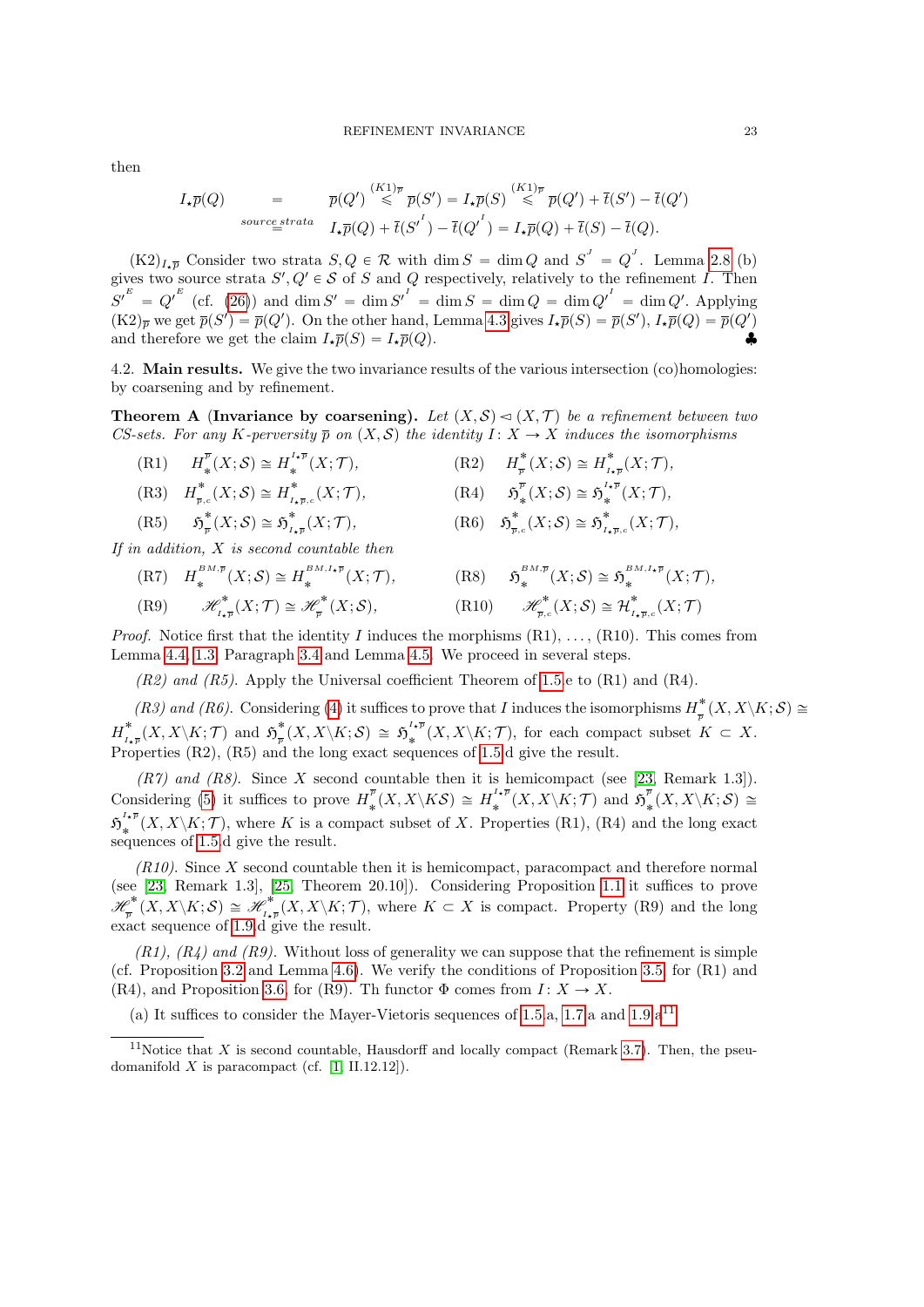#### 24 MARTINTXO SARALEGI-ARANGUREN

- (b) The chains have compact support, so we get (R1) and (R4). The case (R9) is immediate.
- (d) Since  $S_U = \mathcal{I}$  implies  $\mathcal{T}_U = \mathcal{I}$  then property (D) becomes a tautology.
- (c) Consider a singular point  $x \in X$ . Following Remark 3.7 we distinguish three cases.

(C-a)  $x \in S$ , source stratum of S. Considering Proposition 3.4 (a) and using the local calculations 1.5.b and 1.9.b, we need to prove

$$
(R1) \quad H^{\overline{p}}_{*}(L, \mathcal{L}) \cong H^{I_{*}\overline{p}}_{*}(L, \mathcal{L}') \quad \implies \quad H^{\overline{p}}_{*}(\mathring{c}L, \mathring{c}\mathcal{L}) \cong H^{I_{*}\overline{p}}_{*}(\mathring{c}L, \mathring{c}\mathcal{L}')
$$
\n
$$
(R4) \quad \mathfrak{H}^{\overline{p}}_{*}(L, \mathcal{L}) \cong \mathfrak{H}^{I_{*}\overline{p}}_{*}(L, \mathcal{L}') \quad \implies \quad \mathfrak{H}^{\overline{p}}_{*}(\mathring{c}L, \mathring{c}\mathcal{L}) \cong \mathfrak{H}^{I_{*}\overline{p}}_{*}(\mathring{c}L, \mathring{c}\mathcal{L}')
$$
\n
$$
(R9) \quad \mathscr{H}^{\overline{p}}_{*}(L, \mathcal{L}) \cong \mathscr{H}^{I_{*}\overline{p}}_{*}(L, \mathcal{L}') \quad \implies \quad \mathscr{H}^{\overline{p}}_{*}(\mathring{c}L, \mathring{c}\mathcal{L}) \cong \mathscr{H}^{I_{*}\overline{p}}_{*}(\mathring{c}L, \mathring{c}\mathcal{L}').
$$

Since the perversity  $\bar{p}$  verifies  $\bar{p}(S) = I_{\star} \bar{p}(S^{\prime})$  (cf. Lemma 4.3) then we have  $\bar{p}(v) = I_{\star} \bar{p}(v)$  (cf. (19)). The result comes now directly from the local calculations 1.5.b and 1.9.b.

(C-b)  $x \in S$ , exceptional stratum of S. Considering Proposition 3.4 (b) and using the local calculations 1.5.b and 1.9.b, we need to prove

$$
(R1) H_*^{\overline{p}}(\mathring{c}S^{b-1}, \mathring{c}\mathcal{I}) \cong G, \qquad (R4) \mathfrak{H}_*^{\overline{p}}(\mathring{c}S^{b-1}, \mathring{c}\mathcal{I}) \cong G, \qquad (R9) \mathscr{H}_*^*(\mathring{c}S^{b-1}, \mathring{c}\mathcal{I}) \cong R.
$$

where  $b = \text{codim } S \geq 1$ . Since  $0 \leq \overline{p}(S) \leq \overline{t}(S) = b - 2$  (cf. (25)) then we have  $0 \leq \overline{p}(u) \leq b - 2$ (cf. (20)). The result comes now directly from the local calculations 1.5.b and 1.9.b.

(C-c)  $x \in S$ , virtual stratum, with  $S<sup>T</sup>$  singular stratum of S. Considering Proposition 3.4 (c) and using the local calculations 1.5.b and 1.9.b, we need to prove

$$
(R1) \quad H^{\overline{p}}_{*}(\mathring{c}(S^{b-1} * E), \mathring{c}\mathcal{E}_{*b-1}) \cong H^{I * \overline{p}}_{*}(\mathring{c}E, \mathring{c}\mathcal{E})
$$
\n
$$
(R4) \quad \mathfrak{H}^{\overline{p}}_{*}(\mathring{c}(S^{b-1} * E), \mathring{c}\mathcal{E}_{*b-1}) \cong \mathfrak{H}^{I * \overline{p}}_{*}(\mathring{c}E, \mathring{c}\mathcal{E})
$$
\n
$$
(R9) \quad \mathscr{H}^{*}_{\overline{p}}(\mathring{c}(S^{b-1} * E), \mathring{c}\mathcal{E}_{*b-1}) \cong \mathscr{H}^{*}_{I * \overline{p}}(\mathring{c}E, \mathring{c}\mathcal{E}),
$$

where  $b = \dim S'_1 - \dim S \geq 1$ .

Since  $S \preceq (S^I \setminus S)_{cc}$  (cf. (17)) and  $\overline{p}((S^I \setminus S)_{cc}) \leq \overline{p}(S) \leq \overline{p}((S^I \setminus S)_{cc}) + b$  (cf. (22)) then we have  $\overline{p}((S^{b-1})_{cc}) \leq \overline{p}(\mathbf{u}) \leq \overline{p}((S^{b-1})_{cc}) + b$  (cf. (21)). Similarly, we get  $D\overline{p}((S^{b-1})_{cc}) \leq D\overline{p}(\mathbf{u}) \leq$  $D\overline{p}((S^{b-1})_{cc}) + b \text{ (cf. (24))}.$ 

Since  $\overline{p}(S) = I_{\star}\overline{p}(S')$  (cf. Lemma 4.3) then we have  $\overline{p}(v) = I_{\star}\overline{p}(v)$  (cf. (21)).

Applying the local calculations 1.5.b,c and 1.9.b,c the question becomes

$$
(R1) \ H_*^{\overline{p}}(E,\mathcal{E}) \cong H_*^{I_*\overline{p}}(E,\mathcal{E}), \qquad (R4) \ \mathfrak{H}_*^{\overline{p}}(E,\mathcal{E}) \cong \mathfrak{H}_*^{I_*\overline{p}}(E,\mathcal{E}) \qquad (R9) \ \mathscr{H}_*^*(E,\mathcal{E}) \cong \mathscr{H}_{I_*\overline{p}}^*(E,\mathcal{E}),
$$

The stratum S belongs to  $V = M$  (cf. (15)). Since any other  $R \in S$  meeting the conical chart W verifies  $S \prec R$  then R is a source stratum and then  $\bar{p}(R) = I_{\star}\bar{p}(R)$  (cf. Lemma 4.3). From (21) we get  $\bar{p} = I_{\star} \bar{p}$  on E. The claim is proved.

Remark 4.7. The existence of 1-exceptional strata may impeach the above isomorphisms. This is the case for  $(R4), \ldots (R10)$ . For example  $\mathfrak{H}^{\overline{0}}$ ˚  $\mathbf{z}$  $\r(\epsilon S^0, \r \epsilon \mathcal{I})$  $\mathfrak{a}$  $= 0 \neq G = \mathfrak{H}^{\overline{0}}$  $\binom{6}{*}$  (] – 1, 1[, *T*). But we have  $\overline{H}^{\overline{0}}$ ˚ `  $\left( \overset{c}{\varepsilon }S^{0}\right)$  $=G=H_{\ast}^{\overline{0}}$  $\int_{\ast}^{\overline{0}} (]-1,1[,\mathcal{I},\mathcal{E}\mathcal{I}).$  In fact, the local calculations  $H_0^{\overline{p}}$ 0  $\overline{\phantom{a}}$  $\r(\epsilon S^0, \mathcal{S}^1)$ ˘ and  $\mathfrak{H}_{\circ}^{\overline{p}}$ 0  $\mathcal{L}$  $\r(\epsilon S^0 ; {\cal S} )$ ˘ are different: "

$$
H_0^{\overline{p}}(\mathring{\mathtt{c}}S^0, \mathring{\mathtt{c}}\mathcal{I}) = \left\{ \begin{array}{cc} H_0(S^0) & \text{if } D\overline{p}(\mathtt{v}) \geq 0 \\ G & \text{if } D\overline{p}(\mathtt{v}) < 0 \end{array} \right. \qquad \mathfrak{H}_0^{\overline{p}}(\mathring{\mathtt{c}}S^0, \mathring{\mathtt{c}}\mathcal{I}) = \left\{ \begin{array}{cc} H_0(S^0) & \text{if } D\overline{p}(\mathtt{v}) \geq 0 \\ 0 & \text{if } D\overline{p}(\mathtt{v}) < 0. \end{array} \right.
$$

We observe that condition  $\mathfrak{H}^{\bar{p}}$ ˚  $\r(\epsilon S^0, \r \epsilon \mathcal{I})$ position  $\mathfrak{H}^{\nu}_{*}(\mathfrak{e}S^{0}, \mathfrak{e}I) \cong G$  of (C-c) is never fulfilled, while we just need  $D\overline{p}(v) < 0$  to have  $H_{\ast}^{\overline{p}}$  $\int_{\ast}^{p} (\mathring{\mathbf{c}} S^{0}, \mathring{\mathbf{c}} \mathcal{I}) \cong G$  of (C-c).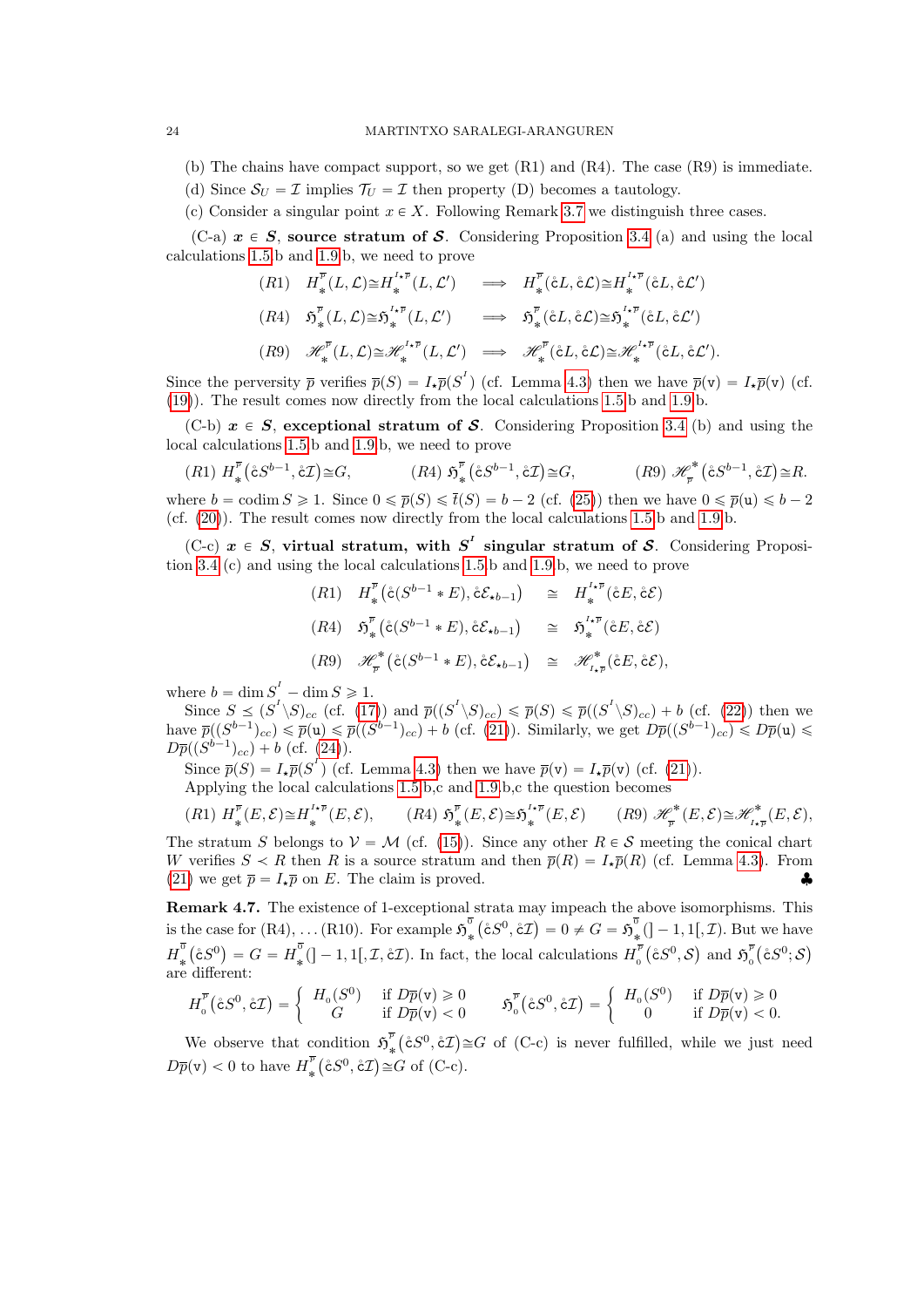Condition  $(22)$  can be weakened in cases  $(R1)$ ,  $(R2)$  and  $(R3)$  as follows: dealing with 1exceptional strata S, it suffices to ask  $D\overline{p}(S) < 0$ , that is,  $\overline{p}(S) \geq 0$  and not  $0 \leq \overline{p}(S) \leq \overline{t}(S)$ . So, these strata are allowed for (R1), (R2) and (R3).

**Theorem B (Invariance by refinement).** Let  $(X, \mathcal{S}) \lhd (X, \mathcal{T})$  be a refinement between two CS-sets. We suppose that there are no 1-exceptional strata. For any perversity  $\bar{q}$  on  $(X, \mathcal{T})$  the *identity*  $I: X \rightarrow X$  *induces the isomorphisms* 

 $(R1)$   $H^{I^*\overline{q}}$  $\mu_*^{I^*\overline{q}}(X;\mathcal{S})\cong H_*^{\overline{q}}$ ˚  $(X; \mathcal{T}),$  (R2)  $H^*_{\mathcal{T}}$  $\frac{1}{I^{\star}\overline{q}}(X;\mathcal{S})\cong H^{\ast}_{\overline{q}}$  $\frac{1}{q}(X;\mathcal{T}),$ 

(R3) 
$$
H^*_{I^*\bar{q},c}(X;\mathcal{S}) \cong H^*_{\bar{q},c}(X;\mathcal{T}),
$$
  
(R4)  $\mathfrak{H}^{I^*\bar{q}}_*(X;\mathcal{S}) \cong \mathfrak{H}^{\bar{q}}_*(X;\mathcal{T}),$ 

(R5) 
$$
\mathfrak{H}^*_{I^*\overline{q}}(X;\mathcal{S}) \cong \mathfrak{H}^*_{\overline{q}}(X;\mathcal{T}),
$$
 (R6)  $\mathfrak{H}^*_{I^*\overline{q},c}(X;\mathcal{S}) \cong \mathfrak{H}^*_{\overline{q},c}(X;\mathcal{T}).$ 

If in addition,  $X$  is second countable then

(R7) 
$$
H_*^{BM,I^*\overline{q}}(X;\mathcal{S}) \cong H_*^{BM,\overline{q}}(X;\mathcal{T}),
$$
  
\n(R8)  $\mathfrak{H}_*^{BM,I^*\overline{q}}(X;\mathcal{S}) \cong \mathfrak{H}_*^{BM,\overline{q}}(X;\mathcal{T}),$   
\n(R9)  $\mathscr{H}_{I^*\overline{q}}^*(X;\mathcal{T}) \cong \mathscr{H}_{\overline{q}}^*(X;\mathcal{S}),$   
\n(R10)  $\mathscr{H}_{I^*\overline{q},c}^*(X;\mathcal{S}) \cong \mathcal{H}_{\overline{q},c}^*(X;\mathcal{T})$ 

*Proof.* It suffices to apply apply Theorem A to the perversity  $I^*\overline{p}$  (cf. Paragraph 1.3), if this perversity is a K-perversity. This is the case when 1-codimensional exceptional strata do not appear. Let us verify properties (K1) and (K2).

(K1) We have  $I^{\star}\overline{q}(Q) = \overline{q}(Q^{I}) = \overline{q}(S^{I}) = I^{\star}\overline{q}(S) \leqslant I^{\star}\overline{q}(Q) + \overline{t}(S) - \overline{t}(Q)$ , if we prove  $\overline{t}(Q) \leq \overline{t}(S)$ . This is clear if S and Q are regular strata or singular strata at the same time (cf.  $(S4)$ ). It remains the case where S is an exceptional stratum and Q is a regular stratum. The inequality becomes  $\bar{t}(S) \geq 0$ , that is, codim  $S \geq 2$ . This comes from the non-existence of 1-exceptional strata.

(K2) We have 
$$
I^{\star}\overline{q}(Q) = \overline{q}(Q^I) = \overline{q}(S^I) = I^{\star}\overline{q}(S)
$$
.

In cases (R1), (R2) and (R3), 1-exceptional strata S may appear if  $\bar{p}(S) \ge 0$  (cf. Remark 4.7).

4.3. Topological invariance. One of the two more important properties of the intersection homology is the topological invariance [15]. Next Corollaries show that the refinement invariance implies topological invariance in some cases. We find the well known topological invariance of the intersection homology [15] (see also [19, 13]) and those of tame intersection homology [9] (closed supports) and [11] (compact supports). We also get the topological invariance of the blownup intersection cohomology [3, Theorem G] (closed supports) and [5, Theorem A] (compact supports).

Before giving the result, there are two important tools to highlight.

• Intrinsic stratification (cf. [18, 19]). Any stratified space  $(X, \mathcal{S})$  has a smallest refinement: the *intrinsic stratified space*  $(X, S^*)$ . It is a canonical object: we have  $S^* = \mathcal{T}^*$  for any stratification  $\mathcal T$  defined on X. If  $(X, \mathcal S)$  is a CS-set then  $(X, \mathcal S^*)$  is also a CS-set.

' Classical perversities versus M-perversities. The former depend on the codimension of the strata while the latter are defined on the strata themselves.

A King perversity is a map  $\bar{p}: \mathbb{N} \to \mathbb{Z}$  verifying  $\bar{p}(0) = 0$  and  $\bar{p}(k) \leq \bar{p}(k+1) \leq \bar{p}(k) + 1$  for each  $k \in \mathbb{N}^*$  (cf. [19]). It verifies

$$
\overline{p}(k) \le \overline{p}(\ell) \le \overline{p}(k) + \ell - k,\tag{27}
$$

if  $1 \leq k \leq \ell$ . A King perversity  $\bar{p}$  induces a perversity, still denoted by  $\bar{p}: \bar{p}(S) = \bar{p}(\text{codim } S)$ .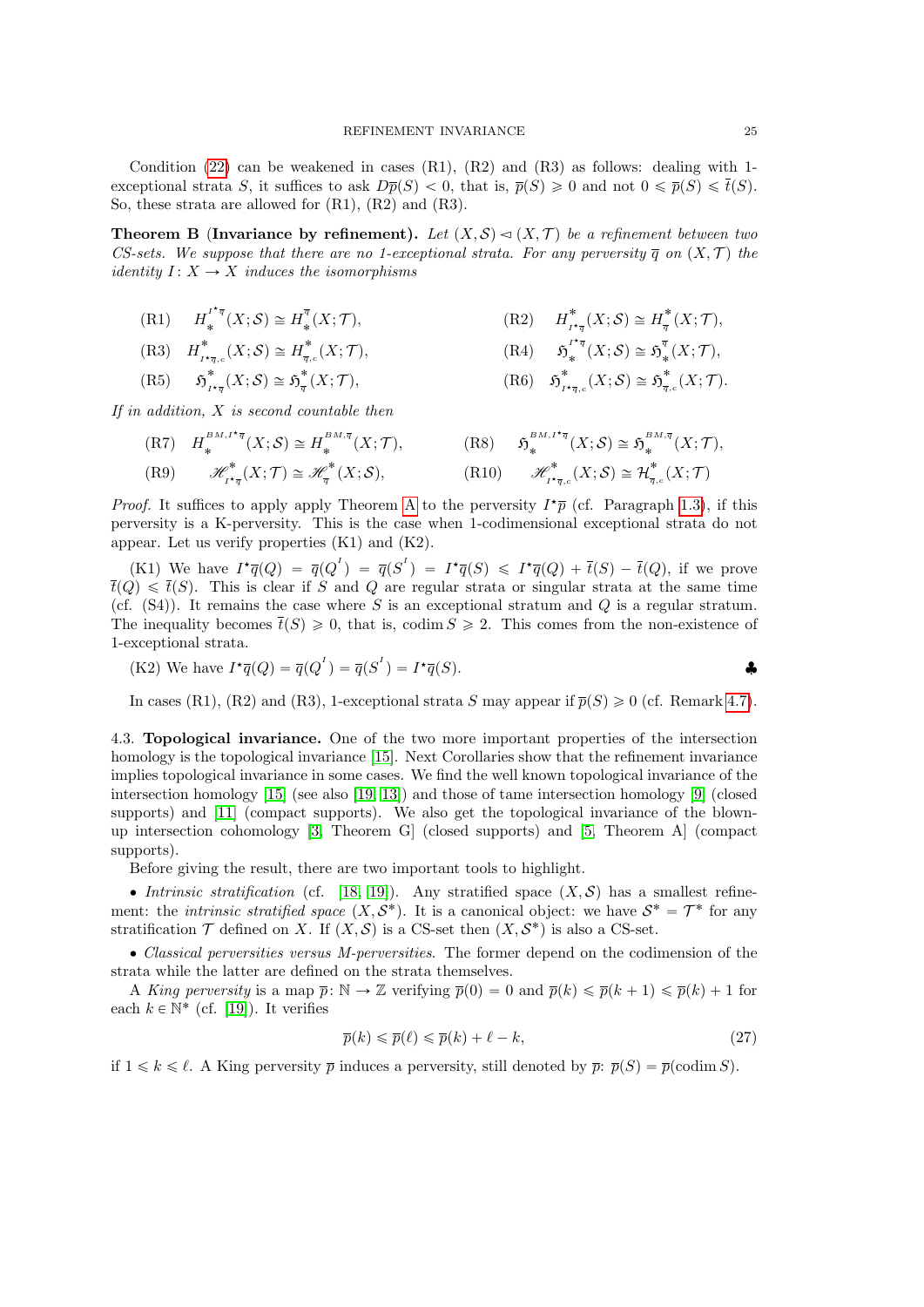A Goresky-MacPherson perversity is a King perversity  $\bar{p}$  with  $\bar{p}(0) = \bar{p}(1) = \bar{p}(2) = 0$  (cf. [15]). It verifies, for each  $k \geq 2$ ,

$$
\overline{0} \leqslant \overline{p}(k) \leqslant k - 2 = \overline{t}(k)
$$
\n<sup>(28)</sup>

**Corollary 4.8.** Let  $(X, \mathcal{S})$  be a CS-set endowed with a positive King perversity  $\bar{p}$ . Consider the intrinsic refinement  $(X, S) \lhd_I (X, S^*)$ . The identity map  $I : X \to X$  induces the isomorphisms

 $H_\ast^{\overline p}$  $\frac{\overline{p}}{\ast}(X;\mathcal{S})\cong H_{\ast}^{\overline{p}}$  $H^*_{\ast}(X; S^*)$   $H^*_{\overline{p}}$  $\frac{1}{p}^*(X;\mathcal{S})\cong H^*_{\overline{p}}$  $\frac{1}{p}^*(X; S^*)$   $H_{\overline{p}, \overline{q}}^*$  $\iota^*_{\overline{\mathbb{P}},c}(X;\mathcal{S})\cong H^*_{\overline{\mathbb{P}},c}$  $\int_{\overline{p},c}^{\ast}(X; \mathcal{S}^{*}),$ if  $\bar{p}(\ell) \geq 0$  when  $\ell$  is the codimension of an exceptional stratum. We also have

$$
\mathfrak{H}_{*}^{\overline{p}}(X;\mathcal{S}) \cong \mathfrak{H}_{*}^{\overline{p}}(X;\mathcal{S}^{*}) \qquad \mathfrak{H}_{\overline{p}}^{*}(X;\mathcal{S}) \cong \mathfrak{H}_{\overline{p}}^{*}(X;\mathcal{S}^{*}) \qquad \mathfrak{H}_{\overline{p},c}^{*}(X;\mathcal{S}) \cong \mathfrak{H}_{\overline{p},c}^{*}(X;\mathcal{S}) \cong \mathfrak{H}_{\overline{p},c}^{*}(X;\mathcal{S}^{*}),
$$

if  $0 \leq \overline{p}(\ell) \leq \overline{t}(\ell)$ . If in addition, X is second countable the we have

 $\mathscr{H}^\ast_{\overline{n}}$  $\mathscr{P}_{\overline{p}}^{*}(X;\mathcal{S})\cong \mathscr{H}_{\overline{p}}^{*}$  $\mathscr{P}_{\overline{p}}^{*}(X;\mathcal{S}^{*}) \qquad \mathscr{H}_{\overline{p},\alpha}^{*}$  $\mathscr{P}_{\overline{\mathbb{P}},c}^*(X;\mathcal{S})\cong \mathscr{H}_{\overline{\mathbb{P}},c}^*$  $p_{\overline{p},c}^{\ast}(X;\mathcal{S}^{*}) \qquad H_{*}^{^{BM,\overline{p}}}% (X;\mathcal{S}^{*})=0,$  $\pi_*^{^{BM,\overline{p}}}(X;\mathcal{S})\cong H_*^{^{BM,\overline{p}}}$  $\mathcal{S}^{^{kM,p}}_{*}(X;\mathcal{S}^{*})$ 

*Proof.* Let us verify that  $\bar{p}$  is a K-perversity.

(K1) By definition of the perversity  $\bar{p}$ , we need to prove

 $\overline{p}(\text{codim } Q) \leq \overline{p}(\text{codim } S) \leq \overline{p}(\text{codim } Q) + \overline{t}(\text{codim } S) - \overline{t}(\text{codim } Q).$ 

This is clear if  $S, Q$  are regular strata or singular strata (cf.  $(S4)$  and  $(27)$ ). It remains the case where  $S$  is an exceptional stratum and  $Q$  is a regular stratum. The inequality becomes  $0 \leq \bar{p}(\text{codim } S) \leq \bar{t}(\text{codim } S)$  which is true from hypothesis and Remark 4.7.

(K2) We have  $\overline{p}(S) = \overline{p}(\text{codim } S) = \overline{p}(\text{codim } Q) = \overline{p}(Q)$ .

The classical perversity  $\bar{p}$  induces the perversity  $\bar{p}$  on  $(X, S)$  by formula  $\bar{p}(S) = \bar{p}(\text{codim } S)$ . In fact, the perversity  $I_{\star} \overline{p}$  of  $(X, \mathcal{T})$  also comes from the classical perversity  $\overline{p}: I_{\star} \overline{p}(T) \stackrel{Lemma~4.3}{=}$  $\overline{p}(S) = \overline{p}(\text{codim } S) \stackrel{source}{=} \overline{p}(\text{codim } T) = \overline{p}(T)$ , where  $T \in \mathcal{T}$  and  $S \in \mathcal{S}$  is source stratum of T. Now, it suffices to apply Theorem A.

**Remark 4.9.** (1) - Let  $(X, \mathcal{S})$  be a CS-set endowed with a Goresky-MacPherson perversity  $\bar{p}$ . Since  $\bar{p} \geqslant \bar{0}$  (cf. (28)), then the previous Corollary implies that the cohomologies  $H_{\ast}^{\bar{p}}$  $\chi^\cdot_* (X; {\mathcal S}),$  $H^*_{\overline{z}}$  $\frac{1}{p}^*(X;\mathcal{S})$  and  $H^*_{\overline{p},\overline{p}}$  $\int_{\overline{p},c}^{\infty}(X;\mathcal{S})$  are independent of the stratification S. We do not have a similar result for tame intersection homologies since condition  $\bar{0} \leq \bar{p} \leq \bar{t}$  (cf. (28)) implies that tame intersection homology coincides with the usual intersection homology.

Let us suppose that  $X$  is second countable. When 1-exceptional strata do not exist then we can apply the above Corollary and conclude that the cohomologies  $\mathscr{H}_{\overline{n}}^*$  $\frac{\varphi^*}{\overline{p}}(X;\mathcal{S}),\ \mathscr{H}^*_{\overline{p},\overline{\varphi}}$  $\frac{\varphi^{\bm{\pi}}}{\overline{p},c}(X;\mathcal{S})$  and  $H_*^{^{BM,\overline{p}}}$  $\mathcal{L}^{m,p}(X;\mathcal{S})$  are independent of the stratification  $\mathcal{S}$ . (cf. (28)).

(2) - Consider  $\bar{p}$  a K-perversity. Condition (K2) means that the restriction of  $\bar{p}$  to the Sstratification lying on each stratum  $T \in \mathcal{T}$  is in fact a classical perversity (excepted the condition  $\bar{p}(0) = 0$ . On the other hand, property (K1) is in fact a growing condition of the type (27), even weaker. Although it is not completely exact, we can think a  $K$ -perversity as a perversity whose restriction to any stratum  $T \in \mathcal{T}$  is a King perversity.

#### **REFERENCES**

- [1] G.E. Bredon. Topology and Geometry, volume 139 of Graduate Texts in Mathematics. Springer-Verlag, New York, 1997. Corrected third printing of the 1993 original.
- [2] Ronald Brown. Topology and groupoids. BookSurge, LLC, Charleston, SC, 2006. Third edition of ıt Elements of modern topology [McGraw-Hill, New York, 1968; MR0227979], With 1 CD-ROM (Windows, Macintosh and UNIX).
- [3] D. Chataur, M. Saralegi-Aranguren, and D. Tanré. Blown-up intersection cohomology. In An Alpine Bouquet of Algebraic Topology, volume 708 of Contemp. Math., pages 45–102. Amer. Math. Soc., Providence, RI, 2018.